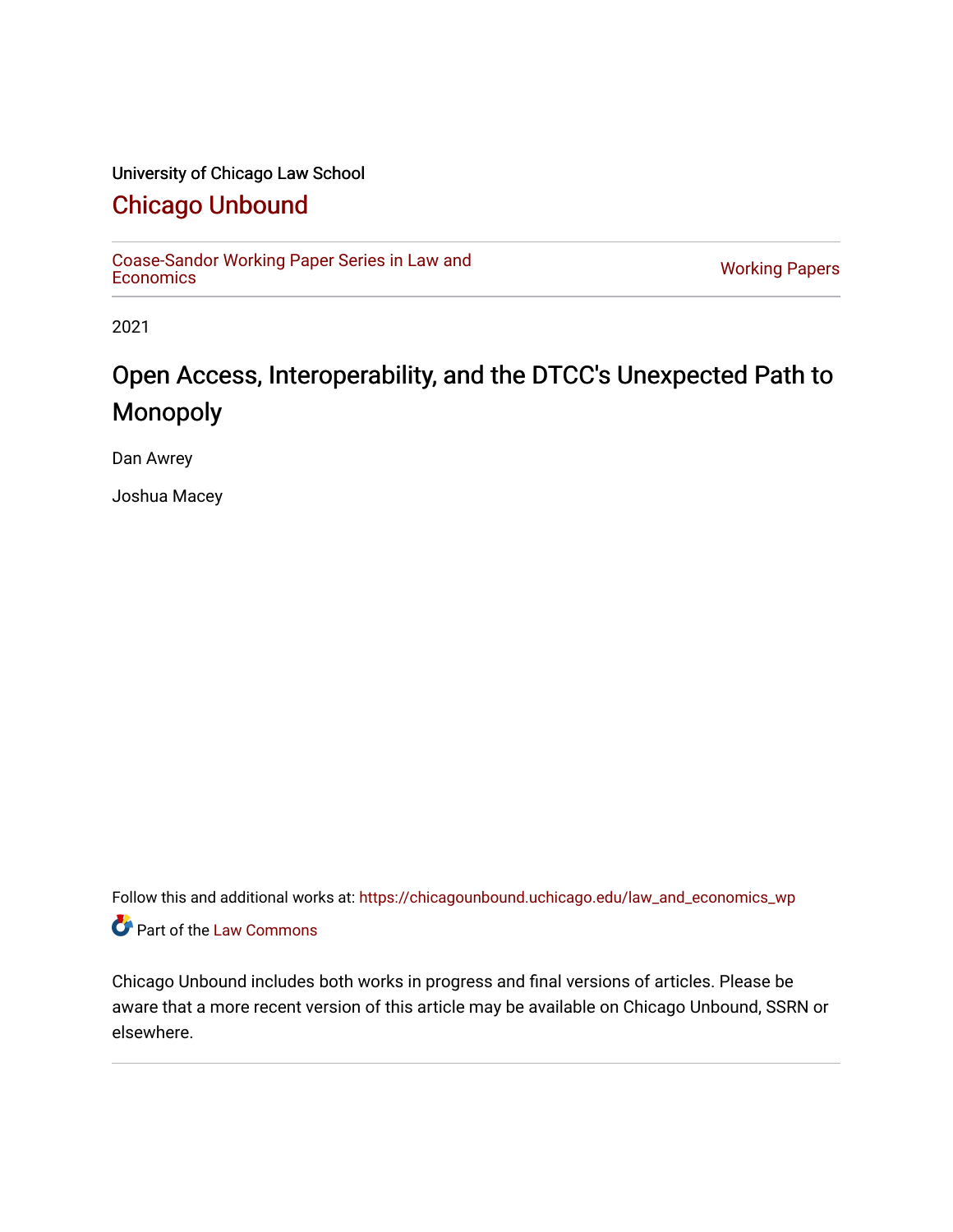# **CORNELL LAW SCHOOL**

## LEGAL STUDIES RESEARCH PAPER SERIES



# **Open Access, Interoperability, and DTCC's Unexpected Path to Monopoly**

## **Dan Awrey & Joshua Macey**

Cornell Law School Myron Taylor Hall Ithaca, NY 14853-4901

Cornell Law School research paper No. 21-20

This paper can be downloaded without charge from: The Social Science Research Network Electronic Paper Collection: <http://ssrn.com/abstract=> 3885194

Electronic copy available at: https://ssrn.com/abstract=3885194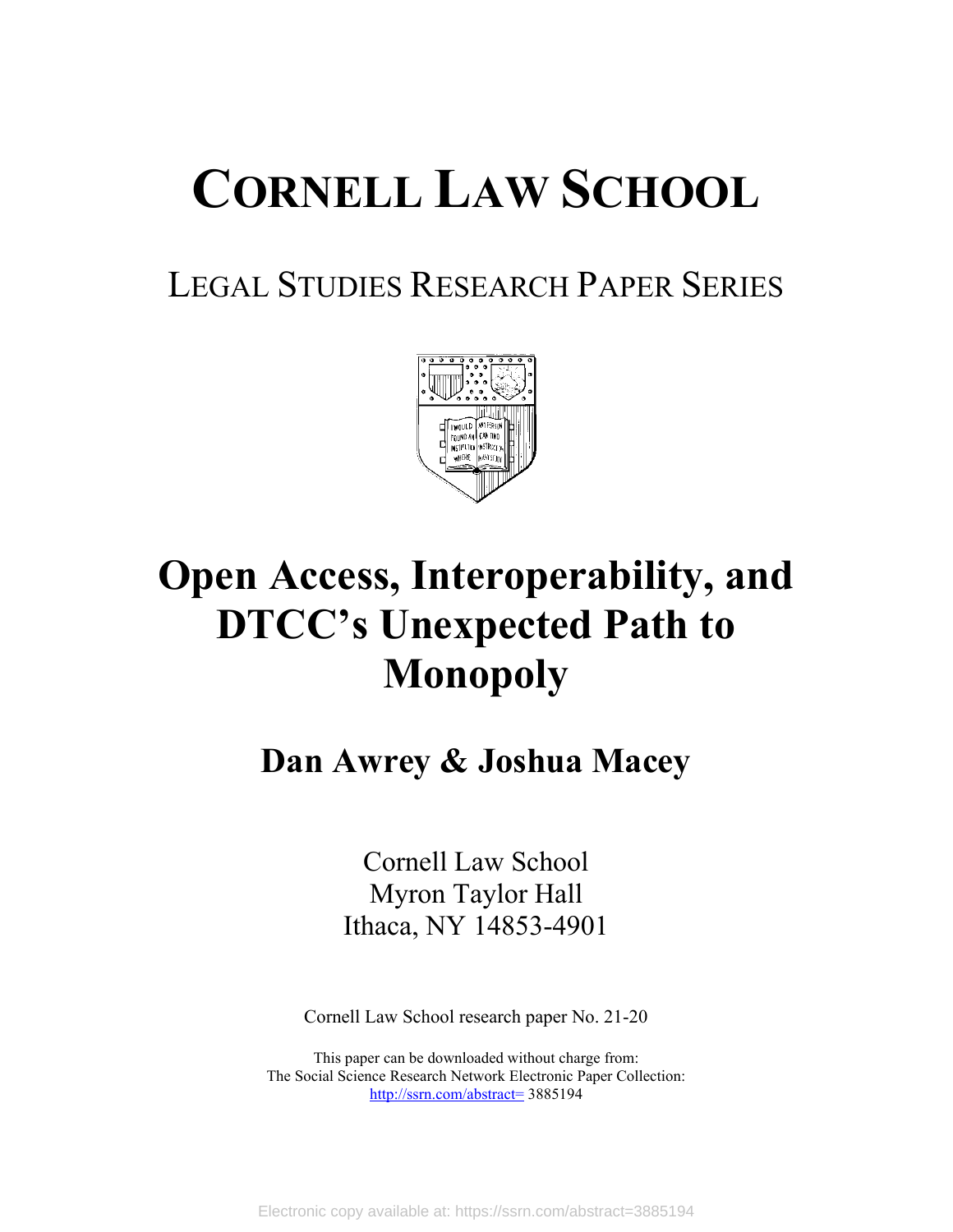#### Open Access, Interoperability, and DTCC's Unexpected Path to Monopoly

#### *Dan Awrey & Joshua Macey*

*Abstract.* In markets with significant scale economies and network effects, scholars and policymakers often tout open access and interoperability requirements as superior to both regulated monopoly and the break-up of dominant firms. In theory, by compelling firms to coordinate to develop common infrastructure, regulators can use these requirements to replicate scale and network economies without leaving markets vulnerable to monopoly power. Examples of successful coordination include the provision of electricity, intermodal transportation, and credit card networks.

This Article analyzes the history of U.S. securities clearinghouses and depositories in order to offer a significant qualification to this received wisdom. This history demonstrates that open access and interoperability requirements can actually serve as instruments by which dominant firms obtain and entrench their monopoly power. Specifically, by imposing high fixed costs to connect to common infrastructure, allowing dominant firms to dictate the direction and pace of innovation and investment, and reducing the scope for product differentiation, these requirements can prevent smaller firms from competing with their larger rivals. In these ways, open access and interoperability can actually exacerbate the very problems that they were designed to address.

Our analysis helps explain why important components of our financial infrastructure have become too-big-to-fail. It also helps explain why, despite their highly concentrated structure, U.S. securities clearing and depository markets have still been characterized by relatively high levels of innovation and investment. More broadly, our analysis suggests that coordination requirements will only constrain market power where the costs of building, maintaining, and connecting to common infrastructure are allocated in a way that does not discriminate against smaller firms, and where larger firms are not able to dictate decisions about innovation and investment. Where this is not possible, interoperability and open access are unlikely to forestall monopoly control, even though they may still improve market efficiency by exposing incumbents to the threat of new entry.

Professor of Law, Cornell Law School; \*\* Assistant Professor of Law, University of Chicago Law School. The authors would like to thank John Armour, Tony Casey, Nakita Cuttino, Luca Enriques, Yuliya Guseva, Howell Jackson, Charles Mooney, Randy Picker, Morgan Ricks, Ganesh Sitaraman, Thom Wetzer, and David Wishnick, along with the participants of conferences and workshops hosted by the University of Chicago, the Wharton School, Oxford University, and Vanderbilt University, for their extremely helpful comments and suggestions. All errors remain our own.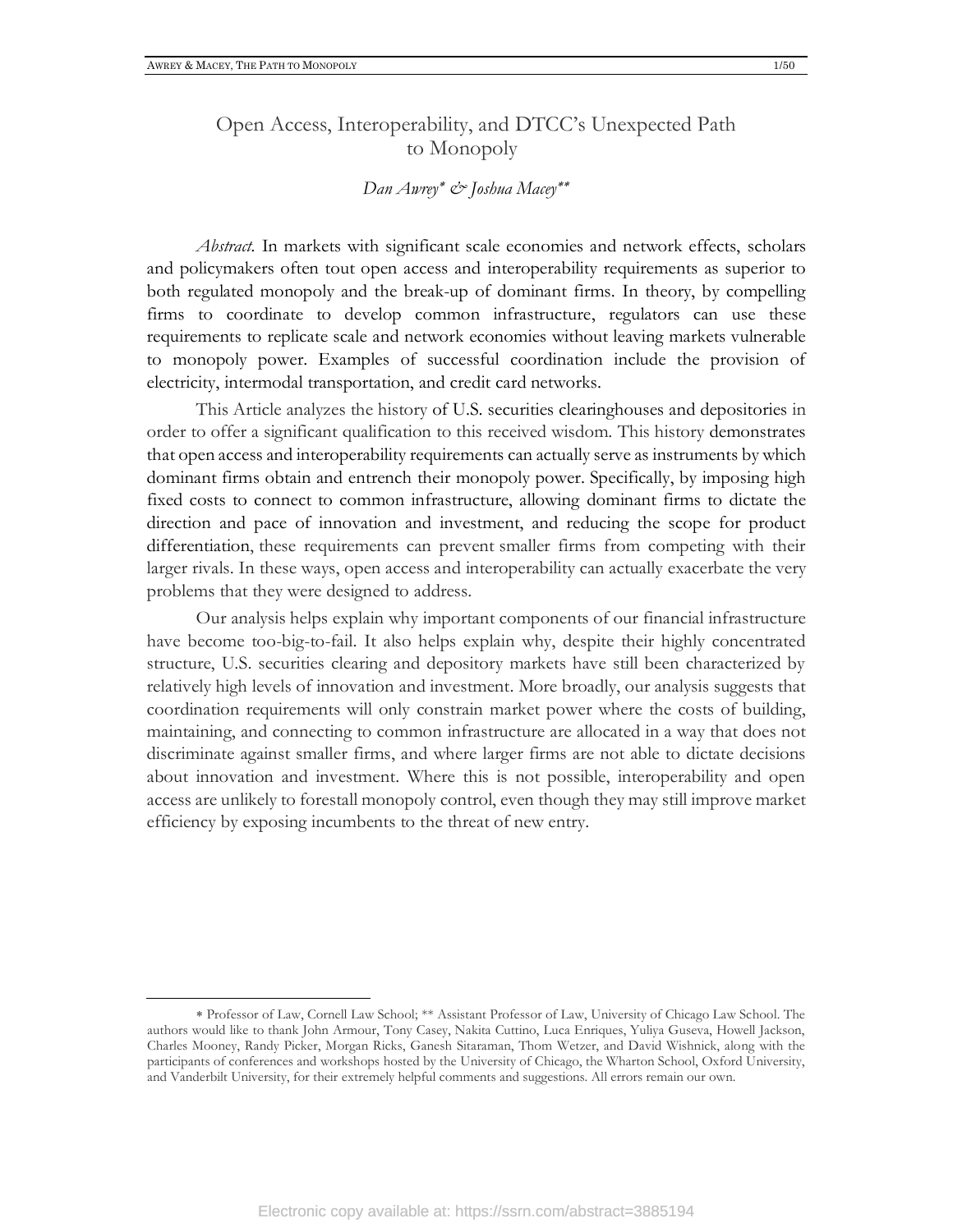#### Table of Contents

|                                                          | $\overline{2}$ |
|----------------------------------------------------------|----------------|
|                                                          | 10             |
|                                                          | 10             |
| II. The Impact of Scale Economies and Network Effects    | 13             |
|                                                          | 14             |
|                                                          | 16             |
| I. Overview of Depositories and Clearinghouses           | 17             |
| II. The Paperwork Crisis and the Birth of NSCC and DTC   | 20             |
|                                                          | 23             |
|                                                          | 27             |
|                                                          | 29             |
|                                                          | 32             |
|                                                          | 36             |
|                                                          | 39             |
| 3. OPEN ACCESS AND INTEROPERABILITY: POLICY IMPLICATIONS | 41             |
|                                                          | 41             |
| II. Interoperability as a Remedy in Antitrust            | 44             |
| III. Benefits of Open Access and Interoperability        | 48             |
|                                                          | 49             |

#### INTRODUCTION

Antitrust is enjoying something of a resurgence. A group known as the "New-Brandeisians" have forcefully argued that antitrust—and antimonopoly more generally $\frac{1}{2}$ offers not just economic benefits, but also political ones.<sup>2</sup> In addition to traditional concerns about economic efficiency, these scholars contend that large concentrations of economic power exacerbate income inequality, undermine the free expression of ideas, and pose a threat to the democratic political process.<sup>3</sup> Echoing this broad view of antimonopoly, a 2020 Report published as part of the House Investigation on Competition in Digital Markets

<sup>1</sup> The term "antimonopoly" is broader than "antitrust" and refers to a menu of interventions that would check concentrations of economic power. *See* Lina Khan, *The New Brandeis Movement: America's Antimonopoly Debate*, 9 J. EUR. COMPETITION L. & PRAC. 131, 131 (2018); K. SABEEL RAHMAN, DEMOCRACY AGAINST DOMINATION (2016).

<sup>2</sup> *See* TIM WU, THE CURSE OF BIGNESS: ANTITRUST IN THE NEW GILDED AGE (2018); Lina M. Khan, *The End of Antitrust Revisited*, 133 HARV. L. REV. 1655 (2020).

<sup>3</sup> *See* Lina Khan & Sandeep Vaheesan, *Market Power and Inequality: The Antitrust Counterrevolution and Its Discontents*, 11 HARV. L. & POL'Y REV. 235 (2017); Sanjukta Paul, *Antitrust as Allocation of Coordination Rights*, 67 UCLA L. REV. 378 (2020).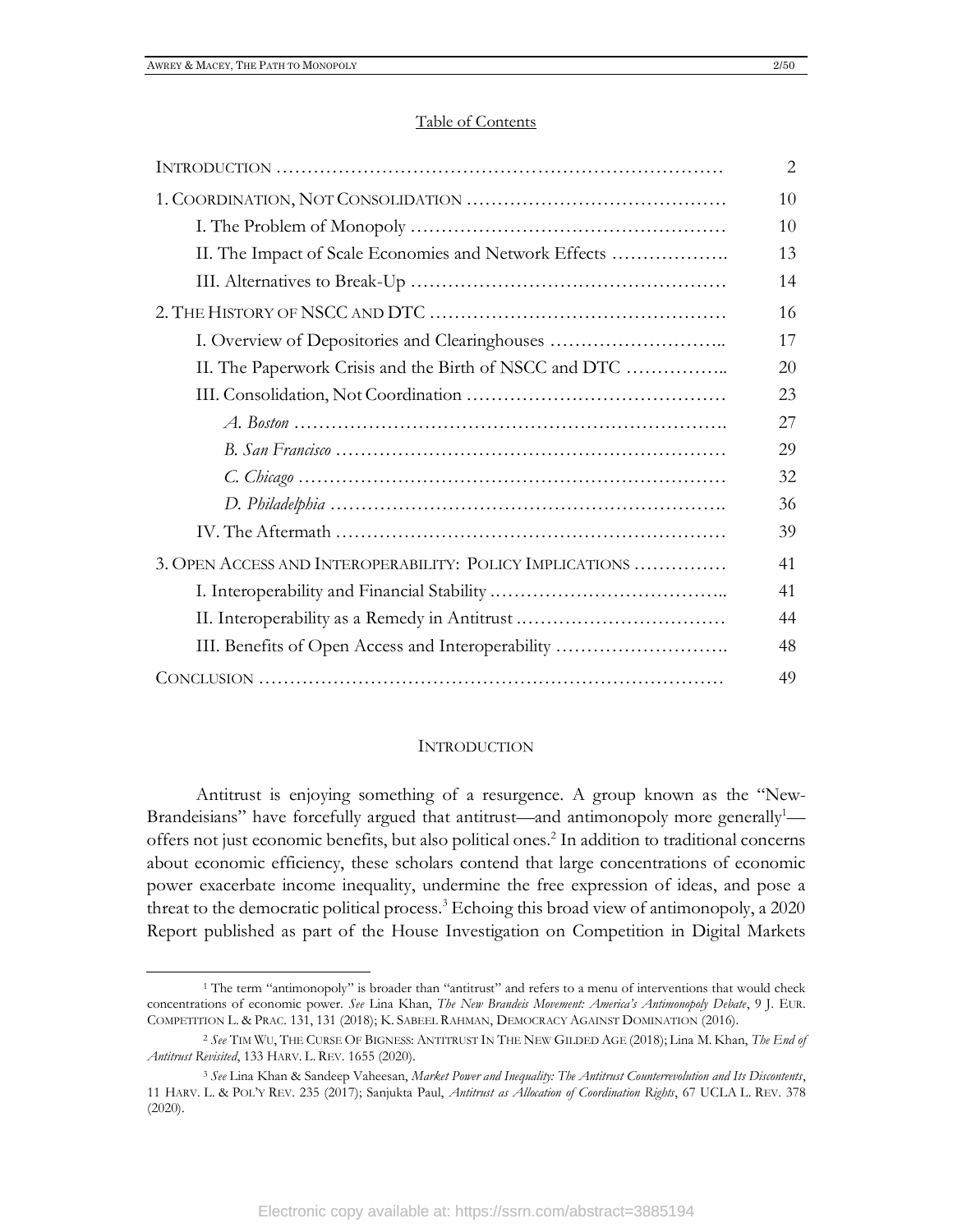concluded that the largest tech firms "wield their dominance in ways that erode entrepreneurship, degrade Americans' online privacy, and undermine the vibrancy of the free and diverse press. The result is less innovation, fewer choices for consumers, and a weakened democracy."<sup>4</sup>

But bigger sometimes really is better. When industries exhibit significant economies of scale, it is often more efficient for a small number of firms to control the entire market.<sup>5</sup> In fact, at different points over the past century, scholars and policymakers have argued that a variety of industries should be viewed as natural monopolies and thus best served by a single firm.<sup>6</sup> Today, these arguments are echoed by those who believe that the biggest tech firms and financial institutions have become "essential social, economic, and political infrastructure."<sup>7</sup> On this view, financial services and the digital marketplace are "the railroads, bridges, and telegraph lines of a century ago."<sup>8</sup>

These industries' scale benefits create unique regulatory challenges. As a preliminary matter, the drive to capture scale can lead firms to compete not just *in* the market, but *for* the market.<sup>9</sup> In the process, firms may make investments that turn out to be duplicative once a single firm secures monopoly control. <sup>10</sup> Once a monopoly has been secured, the winner may then take advantage of its dominant market position by engaging in abusive pricing practices or other anticompetitive conduct. At the same time, monopoly control might discourage innovation,<sup>11</sup> and, according to some, large concentrations of economic power can destabilize the democratic process.<sup>12</sup> And last (but not least), depending on the products and services that a monopolist supplies, dominant firms may become systemically important: forcing governments to bail them out during periods of financial distress. This is the socalled "too-big-to-fail" problem that received widespread attention in the wake of the 2008 financial crisis.<sup>13</sup>

<sup>8</sup> *Id*.

<sup>4</sup> *See* Majority Staff Report and Recommendations, Subc. On Antitrust, Investigation of Competition in Digital Markets 6-7 (2020).

<sup>5</sup> *See* Part 1.II for a more detailed description of economies of scale, scope, and network effects, along with their relationship with (natural) monopolies.

<sup>6</sup> *See* ALFRED KAHN, THE ECONOMICS OF REGULATION 11 (1988) (explaining that many regulated monopolies have governed industries that are "natural monopolies" whose "costs will be lower if they consist in a single supplier").

<sup>7</sup> K. Sabeel Rahman, Testimony Before the US House of Representative Subcommittee on Antitrust 2 (Oct. 1, 2020), https://docs.house.gov/meetings/JU/JU05/20201001/111072/HHRG-116-JU05-Wstate-RahmanS-20201001.pdf.

<sup>9</sup> Michael Kades & Fiona Scott Morton, *Interoperability as a Competition Remedy for Digital Networks*, Wash. Ctr. For Equitable Growth 1 (Sept. 2020), https://equitablegrowth.org/working-papers/interoperability-as-a-competition-remedyfor-digital-networks/ ("[T]he competition that matters most is often for the market not within the market. Anticompetitive conduct is more likely to succeed. And, the harm to consumers greater because the market tends to be winner-take-all, or most.").

<sup>10</sup> *See id*.

<sup>11</sup> *See* Michael Riordan, *No Monopoly on Innovation*, HARV. BUS. REV. (Dec. 2005) ("Many economists argue that monopolies stifle innovation. The lack of competition induces corporate somnolence, and new technologies are patented mainly to consolidate and protect a company's dominant market position rather than to encourage the creation of revolutionary products and services.").

<sup>12</sup> *See* House Digital Markets Report, supra note \_\_.

<sup>13</sup> *See* Ben S. Bernanke, *Ending Too Big To Fail: What's the Right Approach?*, BROOKINGS (May 13, 2016), https://www.brookings.edu/blog/ben-bernanke/2016/05/13/ending-too-big-to-fail-whats-the-right-approach/.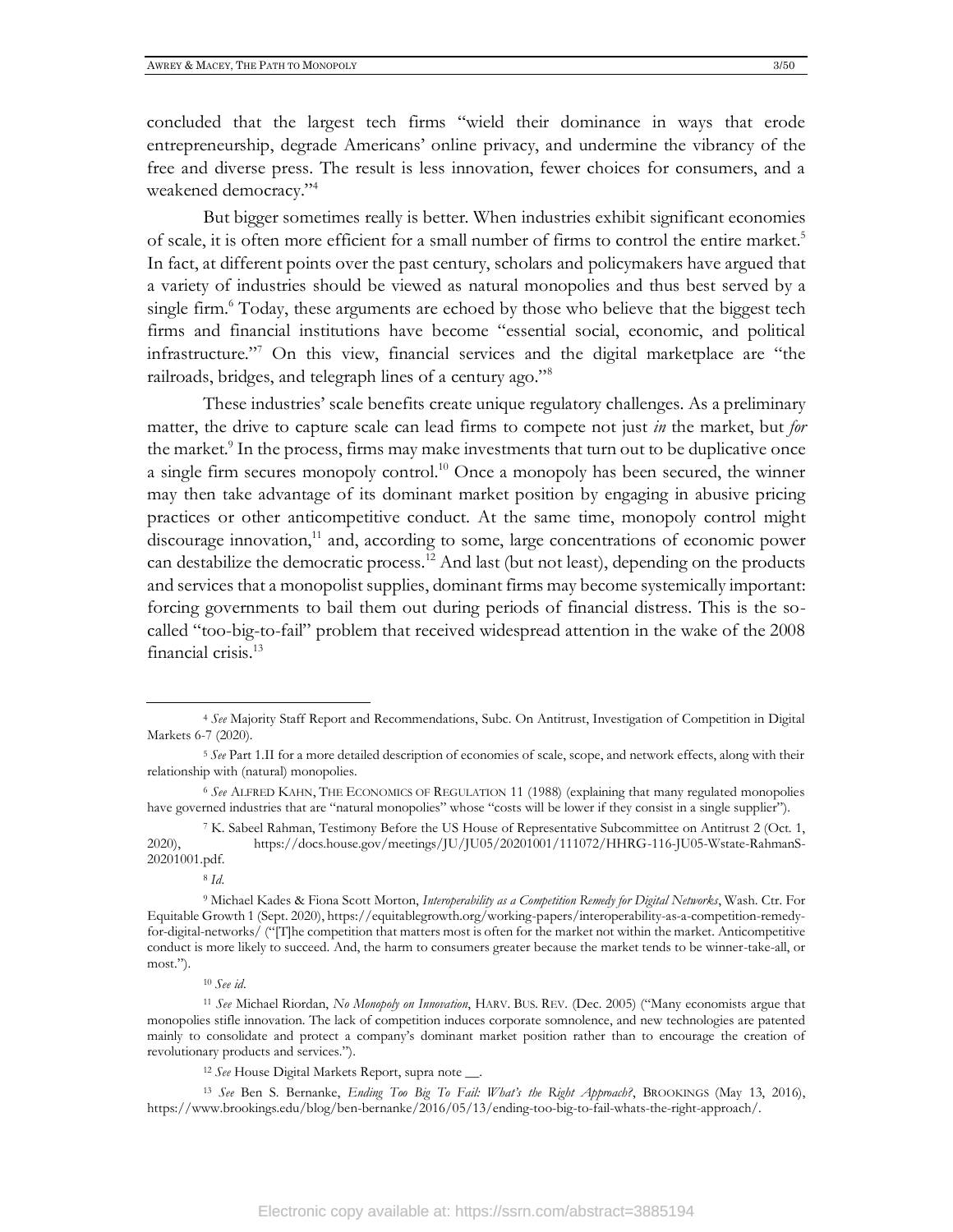Proponents of more robust antitrust enforcement have long recognized the limits of traditional antitrust remedies in industries characterized by significant economies of scale. These traditional remedies range from fines for abusive conduct, to rate regulation coupled with strict government oversight, to the break-up of dominant firms. Instead, scholars and policymakers have advocated for the use of regulatory strategies that seek to compel market participants to *coordinate* with each other to develop and maintain socially useful market infrastructure.<sup>14</sup> Commonly used coordination mechanisms include *interoperability* and *open access* requirements. Interoperability requirements compel firms to work together to develop products and services that are compatible with those offered by their competitors. A species of interoperability requirements—interconnection requirements—also compel firms to build, maintain, and connect to common infrastructure through which their goods and services are provided. Open access requirements, meanwhile, ensure that firms that exercise control over this infrastructure make it available to new entrants on competitive terms.<sup>15</sup>

Together, open access and interoperability requirements are designed to mitigate market power abuses and ameliorate the too-big-to-fail problem.<sup>16</sup> In theory, they also allow firms to capture the benefits of scale without granting a single firm a monopoly over an entire industry.<sup>17</sup> For that reason, regulators have often used open access and interoperability to regulate so-called "public utilities": firms that provide essential public infrastructure like roads, water, and electricity and that often enjoy legal protection from competition.<sup>18</sup>

Recognizing the potential benefits of these coordination requirements,<sup>19</sup> an energized antimonopoly movement has urged regulators to use open access and

<sup>16</sup> See House Digital Markets Report, supra note \_\_, at 20 (proposing "[i]nteroperability and data portability [that] require[e] dominant platforms to make their services compatible with various networks and to make content and information easily portable between them").

<sup>14</sup> Kades & Scott Morton, supra note \_\_, at 1. *See* Telecommunications Act of 1996, Pub L No 104-104, 110 Stat 56 (1996), §§ 251-52, as codified at 47 USC §§ 251–52 (2002) (requiring incumbent local telephone carriers to lease parts of their telephone networks to potential rivals); Herbert Hovenkamp, *Antitrust and Platform Monopoly*, 130 YALE L.J. 1952, 1957 (2021) (arguing that "forced interoperability or pooling . . . can make markets more efficient by broadening the range of positive network effects . . . [and] enable greater competition without jeopardizing productivity and consumer value"); Douglas Lichtman and Randal C. Picker, *Entry Policy in Local Telecommunications Iowa Utilities and Verizon*, S. CT. REV. 1, 1 (2003) ("Without mandatory sharing, a competitor can enter the market only if it can either cut a deal with an existing telephone company or build its own network from the ground up. With mandatory sharing, by contrast, a competitor has a third option: it can enter the market in stages, building part of its network itself but then leasing the rest at regulated rates from existing firms."). *Cf* Randal C. Picker, *Regulating Network Industries: A Look at Intel*, 23 HARV. J. L. & PUB. POL'Y 159 (1999) (considering when central oversight improves efficiency in network industries).

<sup>15</sup> *See, e.g.* SEC Release 17806, 42 Fed. Reg. 44053 (Sept. 1, 1977) (ordering NSCC to "offer to operate each interface and link under agreements which would provide that the parties to the interface or link would not charge each other for interface movements or charge their participants either an interface fee or any fee which would operate as an interface fee"). Nondiscrimination requirements, which force firms to offer homogenous prices and equal-quality service, are another common coordination requirement. *See* Promoting Wholesale Competition Through Open Access Non-Discriminatory Transmission Services by Public Utilities, Order No. 888, 61 Fed. Reg. 21,540 (May 10, 1996) (imposing open-access and coordination requirements).

<sup>&</sup>lt;sup>17</sup> *See id.* at 2 ("II[f a firm illegally protected its monopoly through serial acquisitions, network effects and susceptibility towards tipping made the serial acquisition strategy effective Interoperability will make the serial acquisition strategy less effective, should it be tried again. New entry is more likely because the network effect would not be a barrier to entry.").

<sup>18</sup> *See* Kahn, supra note \_\_, at 11.

<sup>&</sup>lt;sup>19</sup> See Kades & Scott Morton, supra note \_\_, at 2 ("[W]e argue addressing entry barriers created by network effects is critical to remedying a monopolization violation in a social network market (e.g. Facebook). For a social network, interoperability is likely a necessary, but not necessarily a sufficient, condition for an effective remedy. Mandatory interoperability based on robust and effective rules could overcome the network effects that protect the incumbent from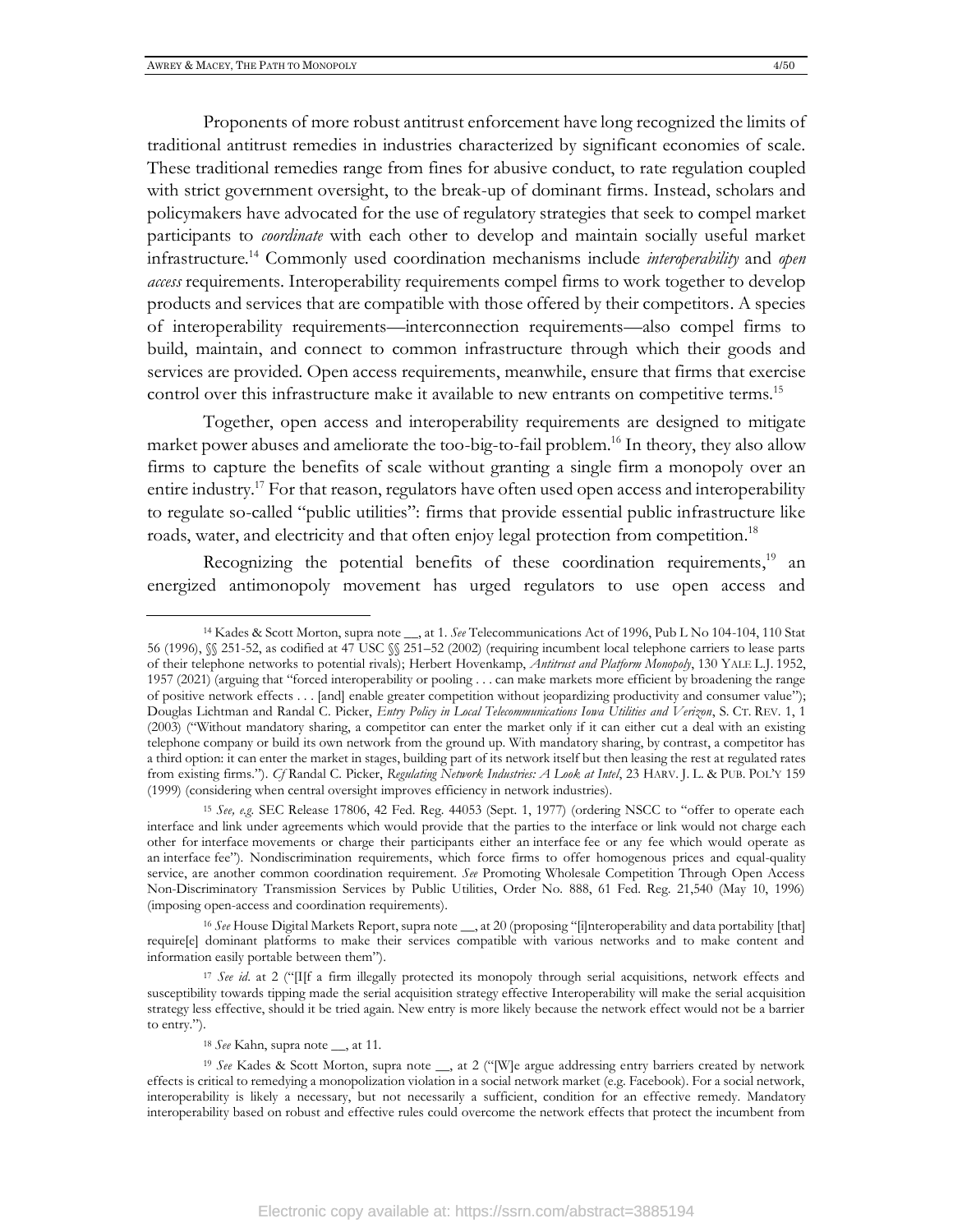interoperability to force competing firms to coordinate in the development and maintenance of common infrastructure.<sup>20</sup> What is more, regulators seem increasingly sympathetic to this view. On October 20, 2020, the Department of Justice (DOJ) filed a complaint against Google alleging that the firm's control of popular access points has undermined the emergence of the next generation of internet search platforms.<sup>21</sup> Less than two months later, the Federal Trade Commission (FTC) filed a complaint against Facebook alleging that the social network "enforced anticompetitive conditions on access to its valuable platform interconnections."<sup>22</sup> Beyond Silicon Valley, scholars have argued that policymakers should adopt a similar stance toward the regulation of internet service providers, financial institutions, and energy companies.<sup>23</sup> Should this movement gain momentum, we may thus find ourselves riding the crest of a new wave of public utility regulation.

Given this renewed interest in public utility regulation, it is important to better understand the design, governance, and limits of the coordination requirements that represent the cornerstones of this approach. To advance our understanding, this Article examines the historical impact of open access and interoperability requirements in the context of two critical, yet critically under-studied,<sup>24</sup> institutions at the heart of our financial market infrastructure: securities clearinghouses and depositories. Securities clearinghouses

entry, maximizing the potential for new entrants to enter at minimal cost, compete in the market, and take share from the incumbent.").

<sup>20</sup> *See* William Boyd, *Public Utility and the Low-Carbon Future*, 61 UCLA L. REV. 1614 (2014); William Boyd, *Just Price, Public Utility, and the Long History of Economic Regulation in America*, 35 YALE J. REG. 721 (2018); K. Sabeel Rahman, *Infrastructural Regulation and the New Utilities*, 35 YALE J. REG. 911 (2018); K. Sabeel Rahman, *The New Utilities: Private Power, Social Infrastructure, and the Revival of the Public Utility Concept*, 39 CARDOZO L. REV. 1621 (2018); Lina M. Khan, *The Separation of Platforms and Commerce*, 119 COLUM. L. REV. 937 (2019) (arguing that the "combined problems of discrimination and information appropriation invite recovering common carriage's forgotten cousin: structural separations"); Lina M. Khan, *Amazon's Antitrust Paradox*, 127 YALE L.J. 710, 797 (2017) (suggesting that one approach to regulating tech platforms "is to accept dominant online platforms as natural monopolies or oligopolies, seeking to regulate their power instead"); William Novak, *The Public Utility Idea and the Origins of Modern Business Regulation*, in THE CORPORATION AND AMERICAN DEMOCRACY (Naomi R. Lamoreux & William J. Novak eds., 2017); William J. Novak, *Law and the Social Control of American Capitalism*, 60 EMORY L.J. 377 (2010). Nondiscrimination is often described as a third coordination requirement. Clearinghouses and depositories can only provide open access and interoperability if they do not discriminate against their competitors. Thus, nondiscrimination requirements apply to the market participants we study in Part 2, though they do not appear to have been as controversial as open access or interoperability.

<sup>21</sup> *See* United States v. Google, Complaint for Injunctive and Equitable Relief para. 4-9 (D. D.C. Oct. 20, 2020), https://www.justice.gov/opa/press-release/file/1328941/download.

<sup>22</sup> *See* Fed. Trade Comm'n v. Facebook, Complaint for Injunctive and Equitable Relief para. 22 (D. D.C. Dec. 8, 2020), https://www.ftc.gov/system/files/documents/cases/1910134fbcomplaint.pdf [emphasis added].

<sup>23</sup> *See id*.; Randal Picker, *Pursuing a Remedy in Microsoft: The Declining Need for Centralized Coordination in a Networked World*, 158 J. INST. & THEOR. ECON. (2001) 113, 114 (arguing the technological advances have reduced the need for centralized coordination).

<sup>&</sup>lt;sup>24</sup> The bulk of the existing literature on clearinghouses focuses on the use and effectiveness of various loss mutualization mechanisms, the potential systemic risks arising from the failure of a clearinghouse, and the optimal scope of (mandatory) clearing mandates. *See, e.g.* Felix B. Chang, *The Systemic Risk Paradox: Banks and Clearinghouses Under Regulation*, 3 COLUM. BUS L. REV. 747 (2014); Felix B. Chang, *Financial Market Bottlenecks and the Openness Mandate*, 23 GEO. MAS. L. REV. 69 (2015); Yuliya Guseva, *Destructive Collectivism: Dodd-Frank Coordination and Clearinghouses*, 37 CARDOZO L. REV. 1693 (2016); Mark Roe, *Clearinghouse Overconfidence*, 101 CAL. L.REV. 1641 (2013); Jeremy Kress, *Credit Default Swaps, Clearinghouses, and Systemic Risk: Why Centralized Counterparties Must Have Access to Central Bank Liquidity*, 48 HARV. J. LEG. 49 (2011); Richard Squire, *Clearinghouses as Liquidity Partitioning*, 99 CORNELL L. REV. 857 (2016); Paolo Saguato, *The Ownership of Clearinghouses: When Skin in the Game Is Not Enough*, 34 YALE J. REG. 601 (2017); Paolo Saguato, *The Unfinished Business of Regulating Clearinghouses*, COLUM. BUS. L. REV. (2021) (forthcoming); David Wishnick, *Reengineering Financial Market Infrastructure*, 105 MINN. L. REV. (2021) (forthcoming).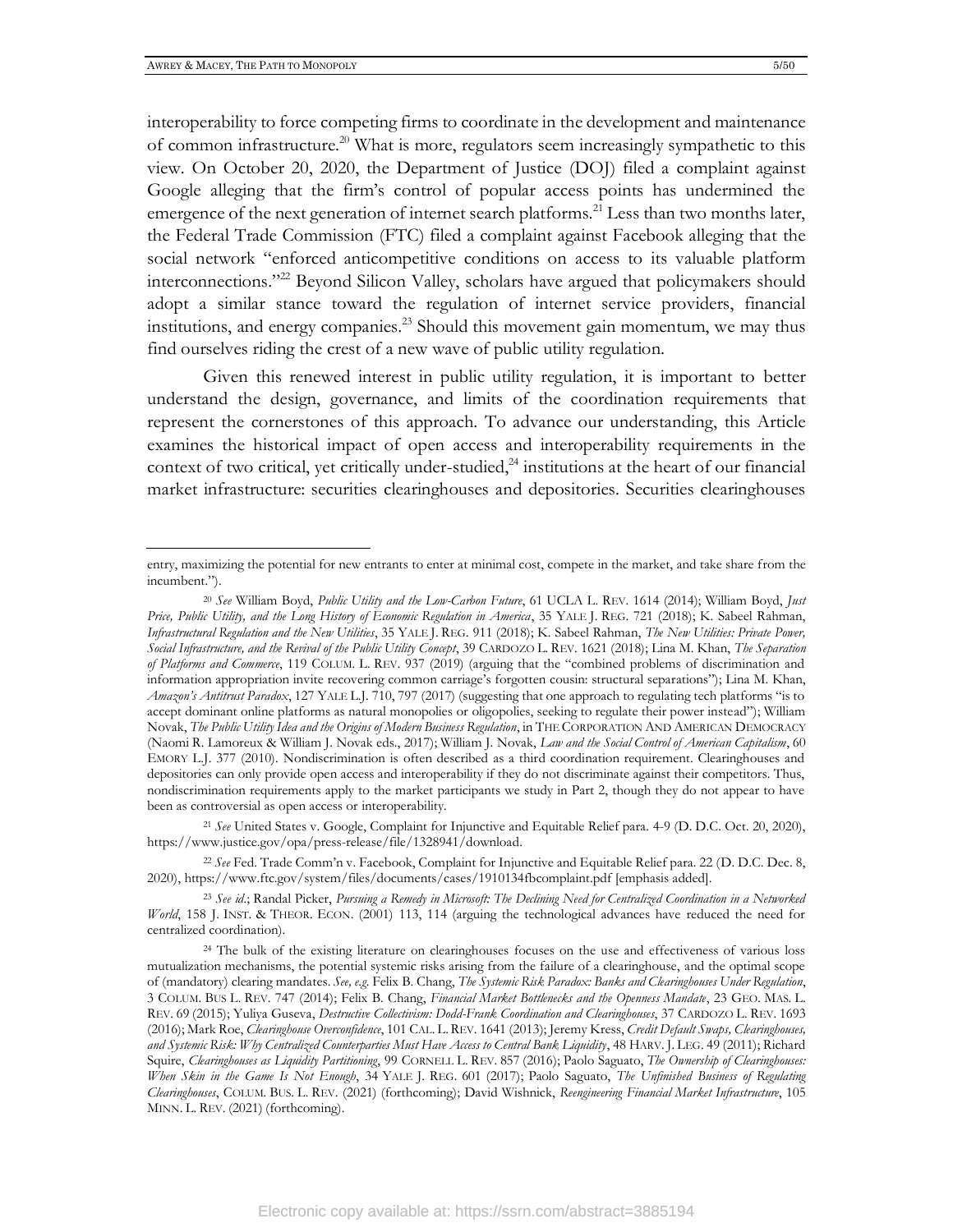and depositories are the "plumbing" of the financial system.<sup>25</sup> Clearinghouses record securities trading data, verify trade details, and coordinate the transfer of securities to buyers and funds to sellers.<sup>26</sup> Many clearinghouses also act as financial guarantors, standing between the two sides of a trade.<sup>27</sup> Securities depositories play a complementary role, holding securities on behalf of their owners and maintaining and updating records of their legal and beneficial ownership.<sup>28</sup>

Securities clearinghouses and depositories are essential to the smooth, efficient, and resilient operation of modern financial markets.<sup>29</sup> Indeed, it is no exaggeration to say that they make the scale and speed of modern finance possible. At the same time, the growing importance of these financial market infrastructures has led to legitimate concerns about their systemic importance and market power.<sup>30</sup> These concerns recently reached a fevered pitch after longstanding rules imposed by the dominant securities clearinghouse temporarily forced the popular online trading platform Robinhood to suspend new buy orders in GameStop and several other popular "meme" stocks.<sup>31</sup> The aftermath has sparked public outcry, congressional hearings, and even calls for an SEC investigation. <sup>32</sup> It also revealed the enormous power wielded by an obscure but vital component of our financial market infrastructure: the Depository Trust & Clearing Corporation (DTCC).

This Article sheds new light on how DTCC came to possess so much power over U.S. securities markets. Fifty years ago, American securities markets were supported by a number of regional clearinghouses and depositories, each connected to a regional stock exchange. <sup>33</sup> Today, a single firm—the National Securities Clearing Corporation (NSCC)—is the only remaining clearinghouse, $34$  while another—the Depository Trust Corporation

<sup>25</sup> *See* Ben S. Bernanke, Chairman, Bd. of Governors, Fed. Reserve Sys., Remarks at the 2011 Financial Markets Conference 1 (Apr. 4, 2011), http://www.federalreserve.gov/newsevents/speech/bernanke20110404a.pdf; Armour et al., Principles of Financial Regulation (2016), chapter 18.

<sup>26</sup> *See* CPMI, *A Glossary of Key Terms Used in Payment and Settlement Systems* (2016), https://www.bis.org/cpmi/publ/d00b.htm.

<sup>27</sup> *See id*.

<sup>28</sup> *See id*.

<sup>29</sup> *See* Ben S. Bernanke, Clearinghouses, Financial Stability, and Financial Reform, Speech at the 2011 Financial Markets Conference (Apr. 11, 2011), https://www.bis.org/review/r110405b.pdf.

<sup>30</sup> *See* Roe, *Clearinghouse Overconfidence*, supra note \_\_, at 1644-45 (2013); Chang, supra note \_\_; Ben S. Bernanke, Remarks at 2011 Financial Markets Conference, Clearinghouses, Financial Stability, and Financial Reform (Apr. 4, 2011), https://www.federalreserve.gov/newsevents/speech/bernanke20110404a.htm.

<sup>31</sup> *See* Matt Levine, *Money Stuff: Robinhood Had a Busy Week*, BLOOMBERG OPINION (Feb. 2, 2021), https://www.bloomberg.com/opinion/articles/2021-02-02/gamestop-trade-was-a-mixed-bag-for-robinhood. *See also* Written Testimony of Michael C. Bodson, Chief Executive Officer of DTCC, before the U.S. House Committee on Financial Services (May 6, 2021), https://financialservices.house.gov/uploadedfiles/hhrg-117-ba00-wstate-bodsonm-20210506.pdf.

<sup>32</sup> *See* John Harney, *House Financial Services Panel Sets GameStop Hearing for February 18*, BLOOMBERG (Feb. 1, 2021), https://www.bloomberg.com/news/articles/2021-02-02/house-financial-services-panel-sets-gamestop-hearing-for-feb-18; Benjamin Bain, *SEC Hunts for Fraud in Social-Media Posts Hyping* GameStop, BLOOMBERG (FEB. 2, 2021), https://www.bloomberg.com/news/articles/2021-02-03/sec-hunts-for-fraud-in-social-media-posts-that-drove-upgamestop.

<sup>33</sup> *See* infra Part 2.II.

<sup>34</sup> *See id.*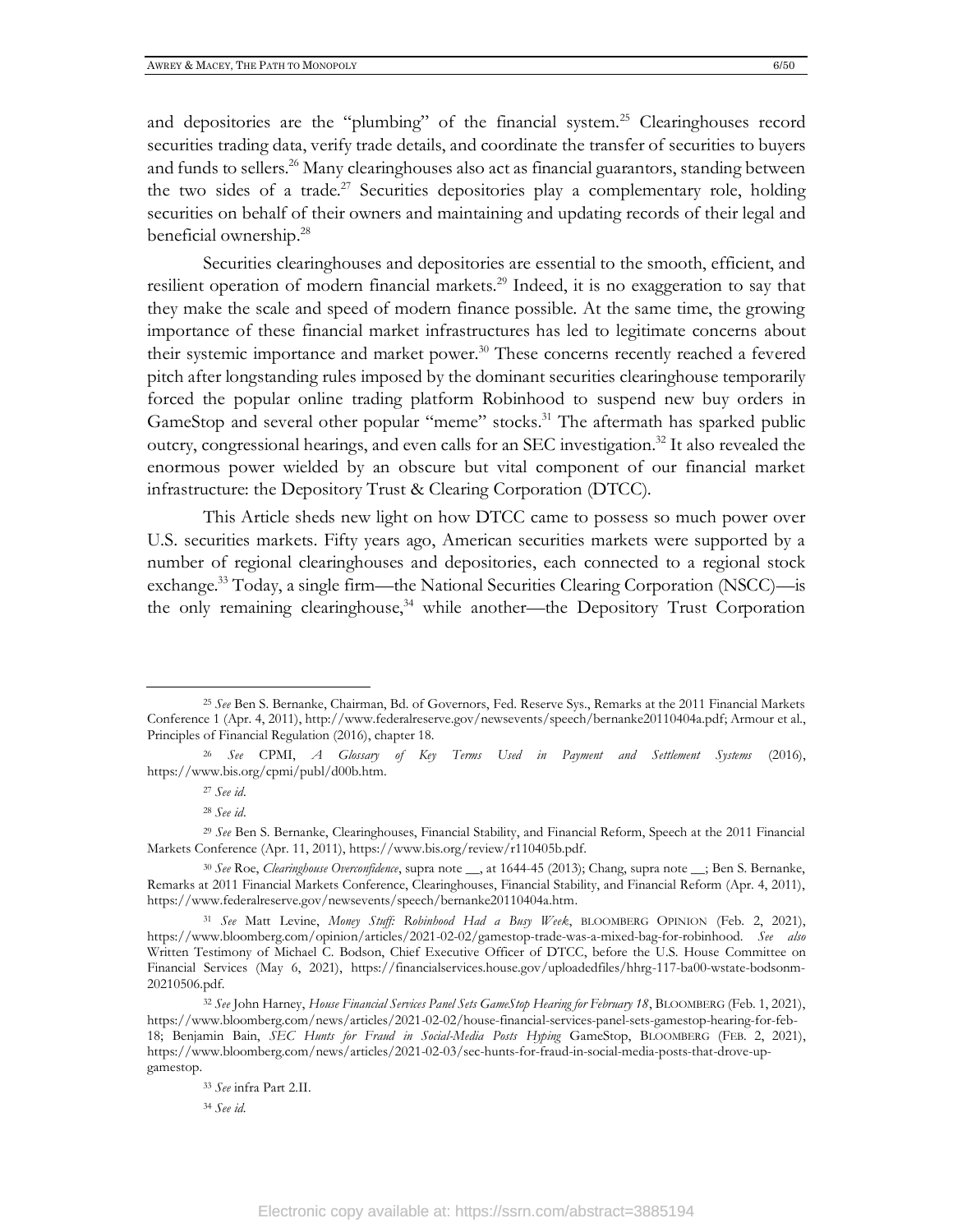(DTC)—is the only remaining depository.<sup>35</sup> Even more remarkably, both NSCC and DTC are owned by the same parent company: DTCC.

So what happened? To answer this question, this Article provides the first detailed historical account of why these twin industries have become so highly concentrated. Intuitively, we might expect the answer to be grounded in the economies of scale and network effects associated with securities clearing and settlement.<sup>36</sup> However, while this is undoubtedly an important piece of the puzzle, the answer also stems from a series of 1975 amendments to the Securities Exchange Act of 1934 that, ironically, were originally designed to enhance competition with the U.S. securities clearing and depository markets.<sup>37</sup> These amendments prohibited the Securities and Exchange Commission (SEC) from granting NSCC and DTC monopolies over their respective industries. Instead, Congress ordered the SEC "to facilitate the establishment of linked or coordinated facilities for clearance and settlement of transactions in securities."<sup>38</sup> In turn, the SEC ordered NSCC, DTC, and other clearing agencies to "establish full interfaces or appropriate links with the clearing agencies of designated regional exchanges."<sup>39</sup> Put simply: Congress and the SEC sought to use open access and interoperability requirements to promote more vigorous competition.<sup>40</sup>

Yet less than thirty years later, NSCC and DTC were the last firms standing.<sup>41</sup> Rather than promoting greater competition, the SEC's open access and interoperability requirements became an instrument by which large incumbent firms obtained, consolidated, and entrenched their dominant market positions. This concentration occurred for three reasons. First, these coordination requirements did not eliminate the need for each regional clearinghouse and depository to build and maintain the technological and operational linkages that allowed them to *connect* to the new SEC-mandated market infrastructure. The high fixed costs of building these linkages placed a disproportionate burden on smaller firms, putting them at a competitive disadvantage.

<sup>37</sup> 15 U.S.C. § 78q-1(a) (2) (listing "competition among . . . clearing agencies" as one of the amendment's principal

goals).

- <sup>38</sup> *See* 15 U.S.C. § 78q-1(a)(2)(A)(ii).
- <sup>39</sup> *See* 17 C.F.R. 240.17Ab2-1(c).
- <sup>40</sup> 15 U.S.C. § 78q-1(a) (2); 17 C.F.R. 240.17Ab2-1(b).

<sup>35</sup> *See id.*

<sup>36</sup> While there are multiple clearinghouses in the United States, each controls virtually the entire market for the financial product it clears. *See* U.S. Dep't of Treas., *Designation of Systemically Important Financial Market Utilities*, https://home.treasury.gov/system/files/261/here.pdf (listing the each systemically important financial market utility's market share); *See also* Chang, *The Systemic Risk Paradox*, supra note \_\_, at 764 ("NSCC has been compared to a public utility, a common solution for natural monopoly."); Bradford Nat'l Clearing Corp. v. SEC, 590 F.2d 1085, 1101 (D.C. Cir. 1978); In the Matter of the Application of the National Securities Clearing Corporation for Registration as a Clearing Agency, Securities Exchange Act Release No. 13163, n.198, 11 SEC Docket 1448, 1483 (Jan. 13, 1977) ("E]ven in the absence of a determination that clearing and settlement operations are a natural monopoly, the Commission recognizes that at a future date new developments in clearing and settlement operations may warrant the performance of all or discreet portions of those operations by a single, cooperative organization.").

<sup>41</sup> *See* Press Release, DTCC Finally Puts DTC and NSCC onto a Single Platform (Jan. 14, 2004), https://www.globalcustodian.com/dtcc-finally-puts-dtc-and-nscc-on-to-a-single-platform-after-six-months-of-dualrunning/ ("Through DTC and NSCC, DTCC provides clearance and settlement services for virtually all trades done on the New York Stock Exchange, Nasdaq and the American Stock Exchange, as well as on all regional exchanges and electronic communications networks (ECNs) in the United States.").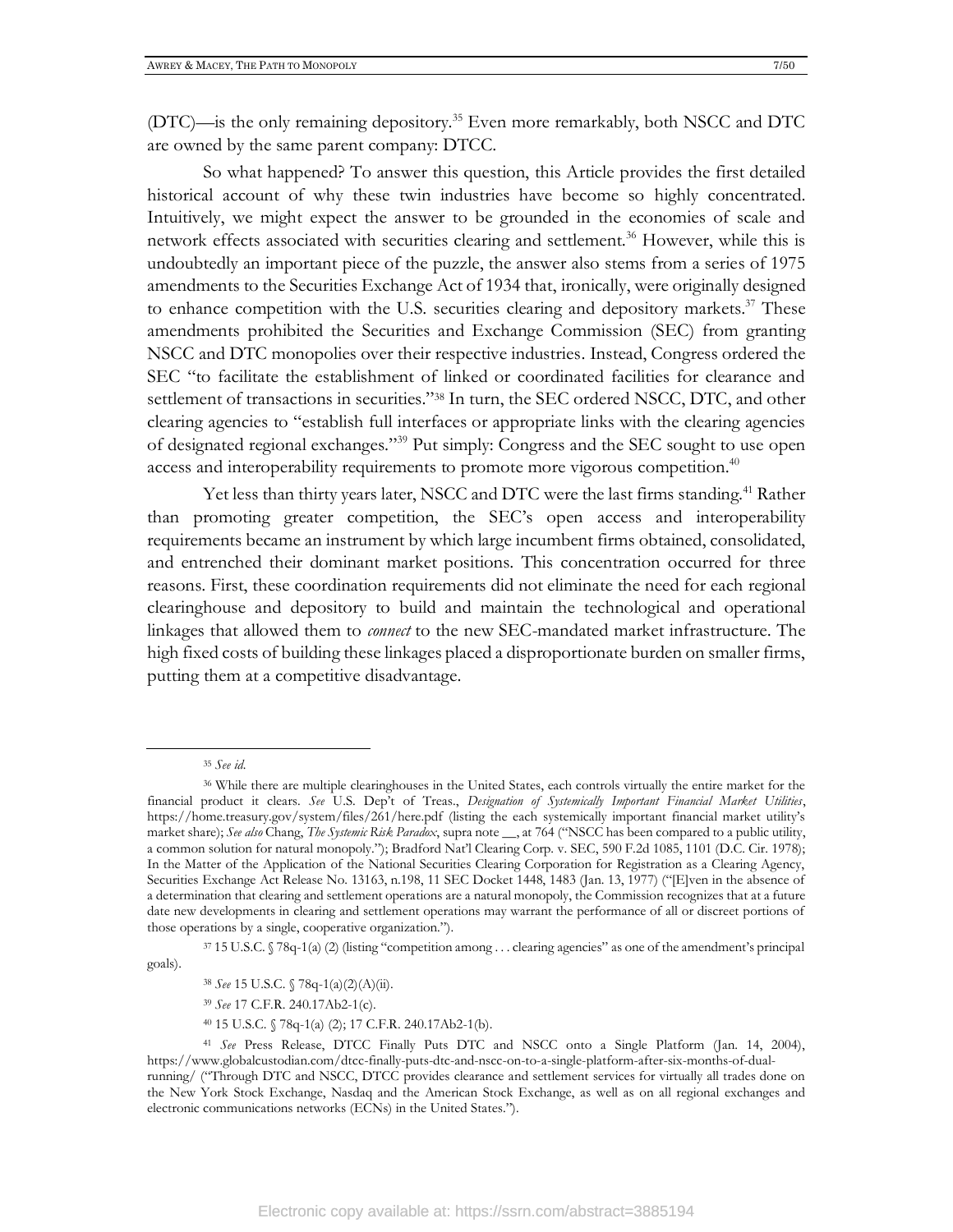Second, the SEC's coordination requirements enabled larger firms like NSCC and DTC to dictate the direction and pace of their rivals' technological innovation.<sup>42</sup> Whenever NSCC and DTC introduced technological improvements to their clearing and depository systems, the SEC's coordination requirements forced their regional competitors to make enormous infrastructure investments to ensure the technological compatibility of their own products and services.<sup>43</sup> This, in turn, contributed to market consolidation, since whenever NSCC and DTC adopted new products and services, they forced the regional firms to do so as well—and to bear the substantial costs of building better, faster, and more resilient clearing and depository systems. To avoid those costs, the smaller regional firms eventually ceded their clearing and depository businesses to NSCC and DTC.

Lastly, coordination requirements prevented firms from differentiating their products and services from those of their competitors. Open access and interoperability quickly morphed into a form of outsourcing that resulted in firms offering virtually identical products and services. Specifically, because the interoperable interfaces mandated by the SEC made it possible for brokerage firms to process trades that involved more than one clearinghouse or depository, each clearinghouse and depository was effectively forced to rely on the systems developed by their competitors.<sup>44</sup> In practice, this meant that the regional clearinghouses and depositories had no choice but to rely on NSCC and DTC. <sup>45</sup> Ultimately, this undercut the ability of these smaller regional players to compete with NSCC and DTC, because their only path to profitability was to layer additional processes—and costs—on top of those already built by their larger rivals.

The SEC's open access and interoperability requirements were not the only driver behind the consolidation of the U.S. securities clearing and depository industries. The competitive dynamics described in this Article played out in parallel with other seismic changes within the U.S. securities industry. These changes included the elimination of fixed brokerage commissions, the introduction of the National Market System, the changing ownership structure and governance of U.S. stock exchange groups, and a technological revolution in trade execution.<sup>46</sup> Nevertheless, the consolidation of the U.S. securities clearing and depository industries and the rise of the DTCC—against the backdrop of the SEC's

<sup>42</sup> Randy Picker has made a similar point in his analysis of scope of permission goods and copyright. *See* Randal C. Picker, *Unbundling Scope of Permission Goods: When Should We Invest in Reducing Entry Barriers*, 72 U. CHI. L. REV. 189 (2005); Randal C. Picker, *Copyright as Entry Policy: The Case of Distribution*, ANTITRUST BULLETIN (2002).

<sup>43</sup> *See* infra Part 2.II.

<sup>44</sup> *See id*.

<sup>45</sup> This may have occurred because of high infrastructure costs, or because the interfaces were poorly designed. Either way, once regional clearinghouses and depositories developed interfaces with NSCC and DTC, what they really did was use the infrastructure NSCC and DTC had constructed to execute most trades.

<sup>46</sup> For a discussion of these other developments, see e.g. Merritt Fox, Lawrence Glosten & Gabriel Rauterberg, THE NEW STOCK MARKET: LAW, ECONOMICS OF POLICY 13-19 (2019) (describing the evolution of securities trading); Reena Aggarwal, *Demutualization and The Corporate Governance of Stock Exchanges*, 15:1 J. OF APPLIED CORP. FIN. 105 (2005) (describing the evolving ownership structure and governance of exchanges); Maureen O'Hara & Alfredo Mendiola, *Taking Stock in Stock Markets: The Changing Governance of Exchanges*, Working Paper (2002) [on file with authors]; Norman Poser, *Restructuring the Stock Markets: A Critical Look at the SEC's National Market System*, 56 N.Y.U. L. REV. 883 (1981) (describing and evaluating the early development of the National Market System), and Gregg Jarrell, *Change at the Exchange: The Cause and Effects of Deregulation*, 27:2 J. L. & ECON. 273 (1984) (describing and evaluating the elimination of fixed brokerage commissions).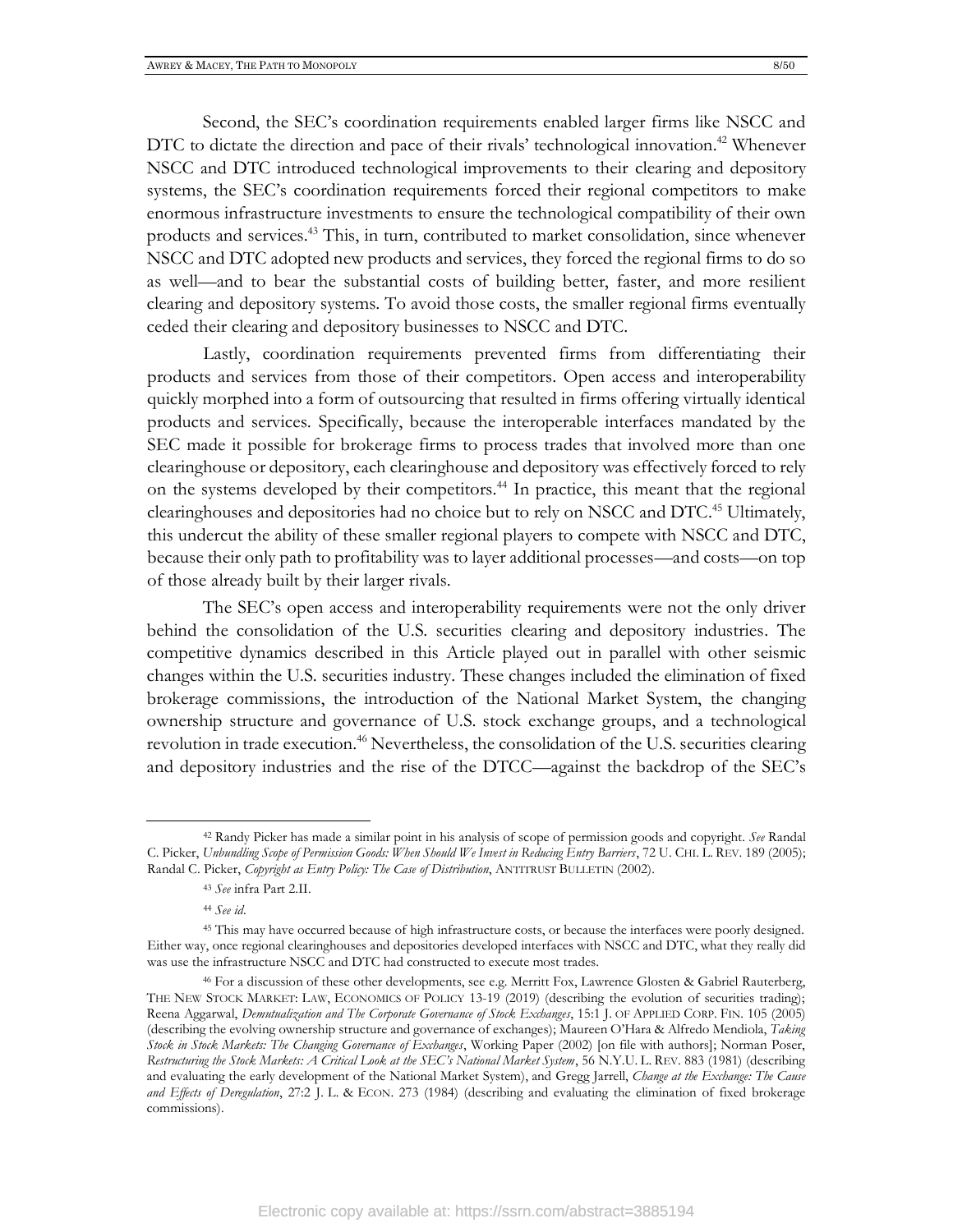open access and interoperability requirements—represents an important and previously untold chapter within this broader story.

This chapter has significant implications beyond the narrow and hyper-technical world of financial market infrastructure. The first is for financial regulation. As a threshold matter, our analysis helps explain how and why two of the most critical components of our financial market infrastructure became too-big-to-fail. Granted, securities clearinghouses and depositories would have likely been systemically important regardless of the prevailing level of industry consolidation. <sup>47</sup> Crucially, however, the exit of the regional clearinghouses and depositories left U.S. securities markets without any competitors that could theoretically absorb the business of NSCC or DTC. Viewed in this light, our more fundamental insight is that the SEC's open access and interoperability requirements have contributed to a lack of substitutability, thus leaving regulators with few options other than public ownership or a taxpayer-funded bailout should NSCC and DTC ever find themselves on the brink of failure. 48

The second implication relates to the design, governance, and limits of open access and interoperability requirements as an alternative to traditional antitrust remedies. In theory, the benefits of interoperability stem from the coordinated redistribution of the otherwise high and potentially duplicative costs of developing and maintaining infrastructure among multiple competing firms. However, our analysis suggests that where these costs are not readily divisible, not actually divided, or where the division of costs places a disproportionate burden on smaller firms, then interoperability is unlikely to forestall monopoly control. Accordingly, while interoperability is often touted as an alternative to both regulated monopoly and the break-up of dominant firms, the reality is that legally mandated interoperability can have significant anticompetitive effects. Mitigating these effects requires careful thought about not only the *allocation* of the costs of building, maintaining, and connecting to common infrastructure, but also about the *governance* of decisions about the direction, timing, and size of new infrastructure investments.

This is not to suggest that open access and interoperability requirements will always have anticompetitive effects. While in the case of U.S. securities clearing and depository markets they served to concentrate market power in the hands of NSCC and DTC, in other markets they have offered a viable alternative to monopoly. Rather, our analysis suggests that where the costs of building a platform, network, or other infrastructure cannot be effectively allocated across multiple firms, the use of coordination requirements as an alternative to monopoly control may in fact exacerbate the very problems they were designed to address. Ultimately, of course, whether this outcome is desirable depends on whether it is preferable to organize a given industry as a monopoly. The point is not simply that the

<sup>47</sup> Clearinghouses and depositories provide vital infrastructure and, as the Financial Stability Oversight Council (FSOC) acknowledged in designating these firms as systemically important financial market utilities, their failure would be catastrophic. *See* Report to the President of the United States, Financial Stability Oversight Council Designations (Nov. 17, 2017), https://www.treasury.gov/press-center/press-releases/Documents/PM-FSOC-Designations-Memo-11-17.pdf. Still, financial institutions can become too-big-to-fail even when they have competitors. *See* Jeremy Kress & Matthew Turk, *Too Many To Fail: Against Community Bank Deregulation*, 115 NORTHWESTERN L. REV. 872 (2020).

<sup>48</sup> *See* Part 3.II.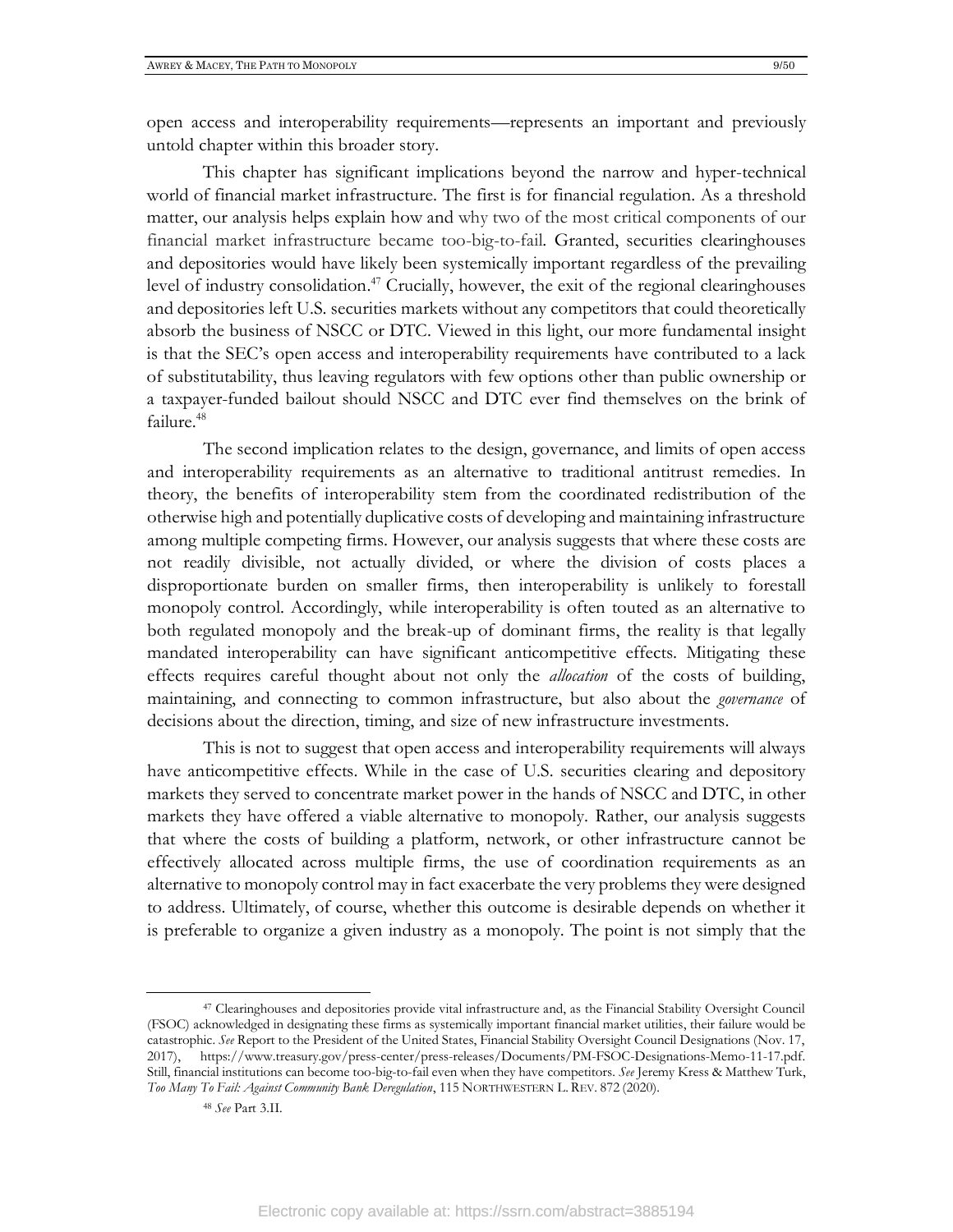anticompetitive effects of open access and interoperability can be harmful. It is that the tradeoff between scale economies and market power is sometimes unavoidable.

In this vein, our analysis also suggests a qualified defense of open access and interoperability requirements even where they fail to forestall monopoly control. Specifically, where there is uncertainty about whether a particular market is a natural monopoly, interoperability may offer a means of determining the optimal market structure. By compelling securities clearinghouses and depositories to coordinate with each other, policymakers were able to avoid dictating the optimal market structure by regulatory fiat and instead allow the market to determine, over time, whether securities clearing and depository markets should be controlled by a single firm. Moreover, while interoperability failed to prevent NSCC and DTC from obtaining a monopoly, it left clearing and depository markets vulnerable to new entry. This, in turn, has continued to spur investment and innovation and reduce—although not eliminate—monopoly rents.

This Article proceeds in three Parts. Part 1 describes the conventional view that open access and interoperability requirements can replicate economies of scale without handing over control of an entire industry to a single firm. Part 2 traces the history of the U.S. securities clearing and depository industries, describes the SEC's open access and interoperability requirements, and chronicles NSCC and DTC's slow and steady march towards monopoly. Part 3 considers the potential policy implications for both financial regulation and the use of coordination requirements as an alternative to traditional antitrust remedies.

#### 1. COORDINATION, NOT CONSOLIDATION

Natural monopolies require policymakers to thread a difficult needle. On one hand, in markets characterized by significant economies of scale, scope, or network effects, industry fragmentation leads to higher costs. In many cases, these higher costs suggest that the market would be best served by a single firm. <sup>49</sup> On the other hand, once a single firm comes to monopolize the market, it may abuse its dominant position, face insufficient incentives to innovate, and become too-big-to-fail. This Part describes the regulatory challenges posed by natural monopoly, along with the range of regulatory responses that policymakers have conventionally used to address these challenges.

#### I. The Problems of Monopoly

Scholars have long warned of the economic and political challenges that arise when a monopolist controls an entire industry.<sup>50</sup> The first is that monopolists have both the

<sup>49</sup> As Richard Posner has explained, the phrase natural monopoly "does not refer to the actual number of sellers in a market but to the relationship between demand and the technology of supply. If the entire demand in the relevant market can be satisfied at lowest cost by one firm rather than by two or more, the market is a natural monopoly, whatever the number of firms in it." Richard Posner, *Natural Monopoly and Its Regulation*, 21 STAN. L. REV. 548, 548 (1969).

<sup>50</sup> Adam Smith offered an early, and eloquent critique when he wrote that: "The member of parliament who supports every proposal for strengthening this monopoly, is sure to acquire not only the reputation of understanding trade, but great popularity and influence with an order of men whose numbers and wealth render them of great importance. If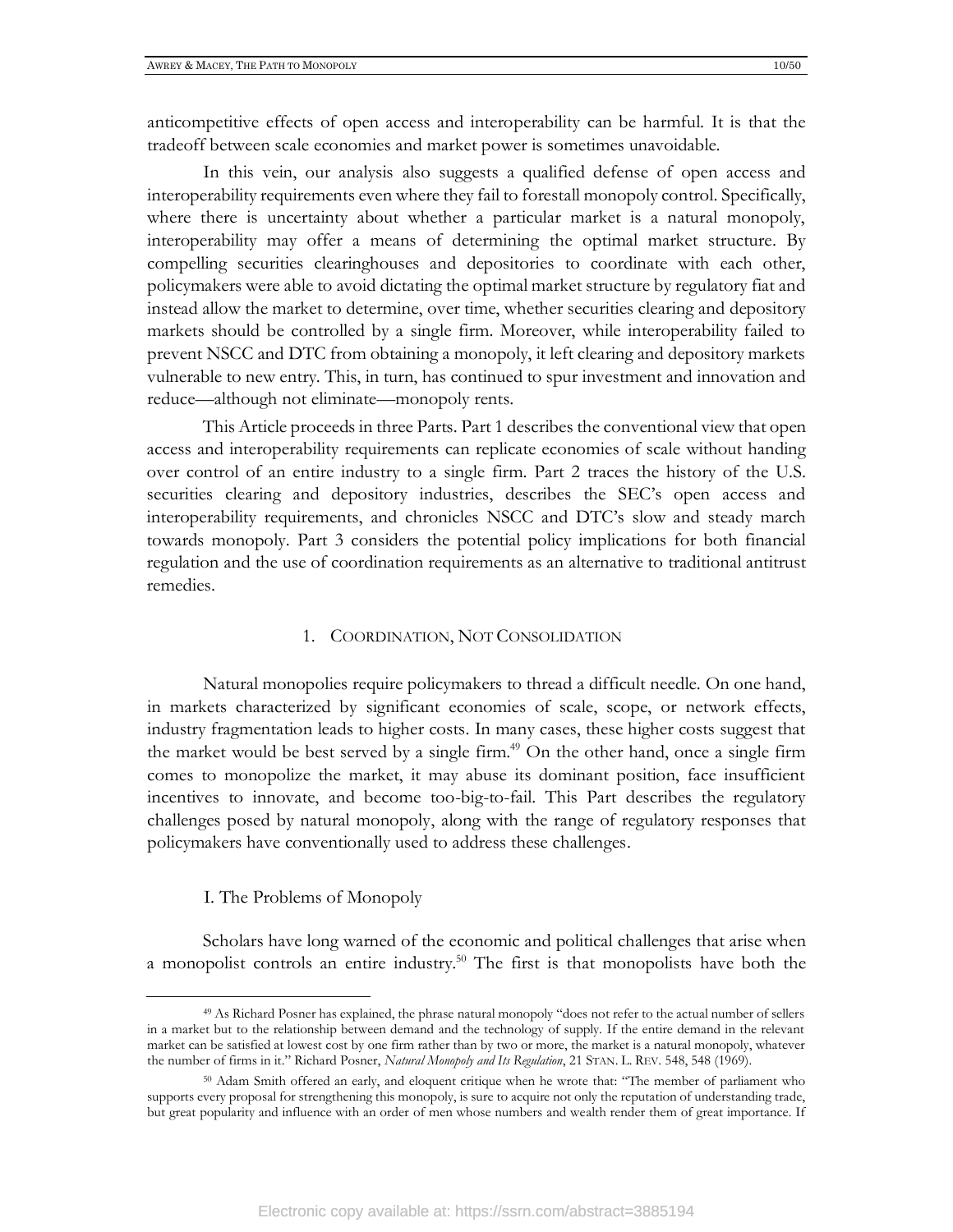incentive and the ability to raise prices and restrict supply. The issue is not simply that monopolists will increase the price of goods and services, but that monopoly leads to an inefficient level of production from a societal perspective. This is the classic problem of monopoly power, where a shortage arises as the monopolist reduces output and raises prices.<sup>51</sup>

The second problem is that monopoly control often results in less innovation. This can be the case both because monopolists themselves have weak incentives to innovate, and because they stand to benefit from engaging in exclusionary conduct that stifles competition and innovation by other firms.<sup>52</sup> There are several possible reasons why monopolists may lack incentives to innovate. According to one theory, developed by Ken Arrow, innovation generates fewer rewards when output is restricted.<sup>53</sup> If it is costly to develop a new technology, a rational monopolist that restricts output will only be able to spread—or amortize—those costs across the reduced units of production.<sup>54</sup> Arrow also observed that an incumbent has weaker incentives to innovate than a new entrant when the new product overlaps with its existing portfolio of products.<sup>55</sup> In effect, while competitors are induced by the prospect of capturing rivals' market share, monopolists may be concerned that an innovative new product would cannibalize demand for the firm's existing products.

Of course, it is not always the case that market concentration reduces an incumbent firm's incentives to innovate.<sup>56</sup> Innovations that lower costs can increase incumbent profit margins, and many successful incumbents have made substantial investments in new technologies.<sup>57</sup> Famous examples include Verizon's decision to build a 5G wireless network, Intel's repeated innovations in micro-processing chip technology, Boeing's ongoing development of a fleet of commercial aircraft, and numerous pharmaceutical discoveries.<sup>58</sup> Notably, however, in each of these cases, it is the *threat* of competition that encourages monopolists to invest in new products.<sup>59</sup> In contrast, firms that are completely shielded from

<sup>58</sup> *See id*.

he opposes them, on the contrary, and still more if he has authority enough to be able to thwart them, neither the most acknowledged probity, nor the highest rank, nor the greatest publick services can protect him from the most infamous abuse and detraction, from personal insults, nor sometimes from real danger, arising from the insolent outrage of furious and disappointed monopolists." ADAM SMITH, THE WEALTH OF NATIONS 438 (2019).

<sup>51</sup> Regardless of whether it is preferable for consumers or sellers to receive the surplus, society is worse off when the monopolist restricts supply and raises prices.

<sup>52</sup> *See generally* Jeffrey A. Rosen, Deputy Atty Gen., U.S. Dep't of Justice, Speech at the Free State Foundation's Annual Telecom Policy Conference (Mar. 10, 2020), https://www.justice.gov/opa/speech/deputy-attorney-generaljeffreyrosen-speaks-free-state-foundations-12th-annual-telecom; Giulio Federico, Fiona Scott Morton & Carl Shapiro, Antitrust and Innovation: Welcoming and Protecting Disruption 1 (Nat'l Bureau of Econ. Res. Working Paper No. 26005, June 2019), https://www.nber.org/papers/w26005.pdf. There is considerable debate about this question. *See* Harold Demsetz, *Industry Structure, Market Rivalry, and Public Policy*, 16 JOURNAL OF LAW AND ECONOMICS 1, 3 (1973); Richard Gilbert & David Newbery, *Preemptive Patenting and the Persistence of Monopoly*, 72 AMERICAN ECONOMIC REVIEW 514, 516 (1982).

<sup>53</sup> *See* Kenneth Arrow, *Economic Welfare and the Allocation of Resources to Invention*, in THE RATE AND DIRECTION OF INVENTIVE ACTIVITY: ECONOMIC AND SOCIAL FACTORS 609, 615-19 (1962).

<sup>54</sup> *See id*.

<sup>55</sup> *See id.*; Thomas J. Holmes, David K. Levine, & James H. Schmitz, *Monopoly and the Incentive To Innovate When Adoption Involves Switchover Disruptions*, 4 AM. ECON. J.: MICROECONOMICS 1, 2 (2012).

<sup>56</sup> *See id*.

<sup>57</sup> *See* Federico, Scott Morton, & Shapiro, supra note \_\_.

<sup>&</sup>lt;sup>59</sup> See id. at 2 ("II]nnovation is best promoted when market leaders are allowed to exploit their competitive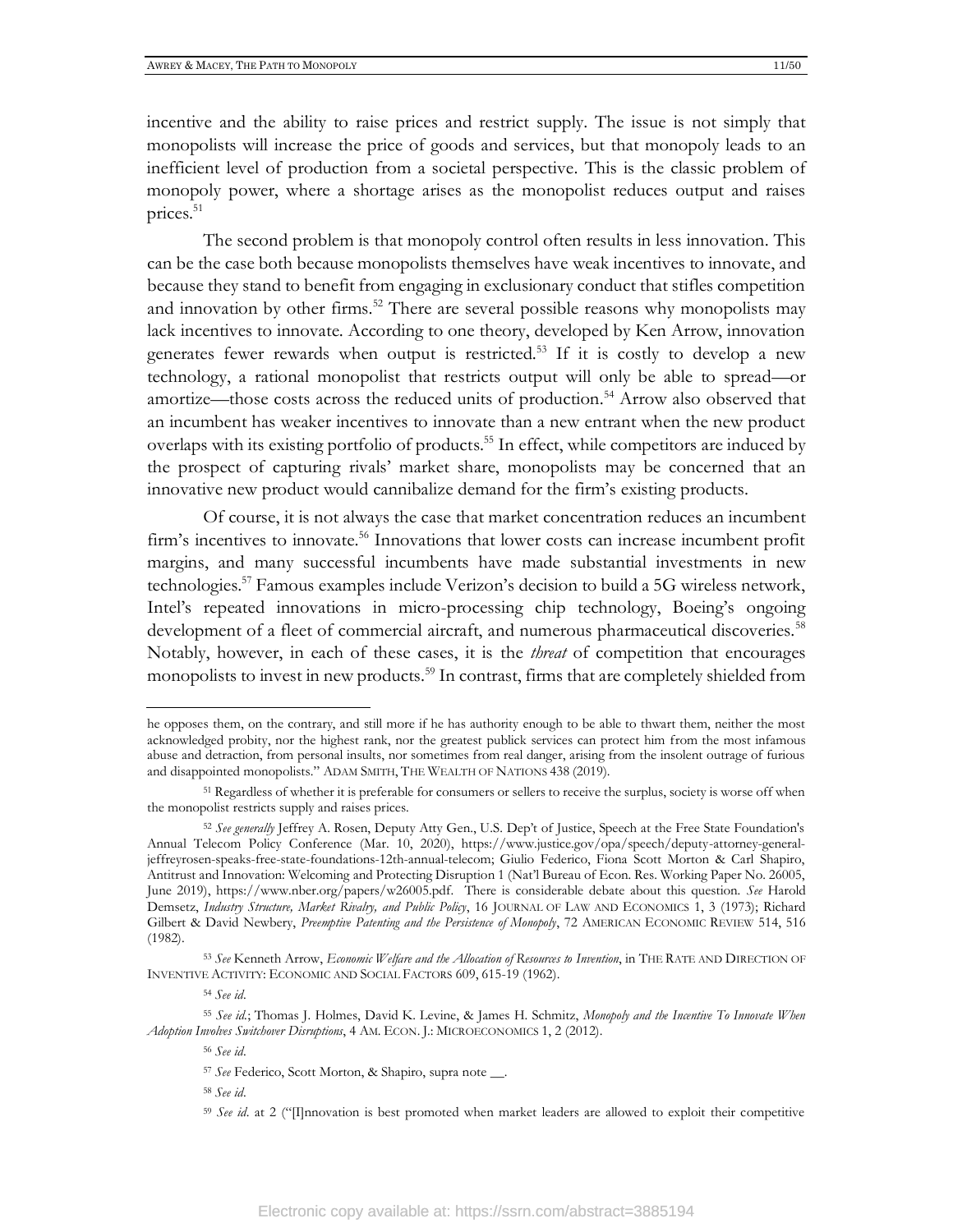competition, such as electric utilities that enjoy a legal right to a monopoly, have historically made virtually no investments in research and development and have long resisted  $innovation.<sup>60</sup>$ 

More broadly, in all markets, incumbents have an incentive to use anticompetitive rather than procompetitive strategies to acquire, build, and protect their market share.<sup>61</sup> For example, incumbents often acquire potential competitors for the sole purpose of heading off competition. These so-called "killer acquisitions" involve the strategic purchase of upstart firms in order to discontinue the competitor's operations: preventing these nascent competitors from bringing their products to market and, thus, protecting the incumbent firm's market share.<sup>62</sup>

The third problem is that monopolies and monopoly power can contribute to the emergence and amplification of a firm's systemic importance. The resulting too-big-to-fail problem received widespread attention in the wake of the 2008 financial crisis, when the systemic importance of a small handful of financial institutions created the perception and, in some cases, the reality—that the government would bail them out rather than risk their failure destabilizing the financial system and broader economy.<sup>63</sup>

The too-big-to-fail problem imposes a number of costs on society. First, the expectation that a firm is too-big-to-fail generates moral hazard. Specifically, the expectation of a government bailout undermines the incentives of the firm's creditors to monitor its capital structure, business decisions, and overall financial health. The resulting lack of oversight then gives the managers of the firm free rein to take socially excessive risks.<sup>64</sup> Compounding matters, this expectation will often serve to lower the cost of financing for too-big-to-fail firms.<sup>65</sup> In effect, if a firm's creditors expect the government to bail them out, they will be willing to lend the firm money at lower interest rates. Viewed in this light, the too-big-to-fail problem is yet another source of competitive distortions: giving too-big-to-

<sup>63</sup> *See* Ben S. Bernanke, Chairman, Bd. of Governors of the Fed. Res. Sys., Statement Before the Financial Crisis Inquiry Commission 20 (Sept. 2, 2010), http://www.federalreserve.gov /newsevents/testimony/bernanke20100902a.pdf.

advantages while also facing pressure to perform coming from both conventional rivals and from disruptive entrants.").

<sup>60</sup> *See* Marilyn Waite, *Why US Utilities Should Invest in Innovation*, Utility Dive (Apr. 24, 2017), https://www.utilitydive.com/news/why-us-utilities-should-invest-in-innovation/441114 ("The research and development (R&D) budgets of U.S. electric utilities—both POUs and IOUs—tend to be slim, and in many cases near zero. Historically, the maximum that an electric utility in the United States would spend on R&D is 1% of its revenue—but . . . most investorowned utilities spend 0%.")

<sup>61</sup> The Sherman Act prohibits such conduct. See 15 U.S.C. § 2 (2018).

<sup>62</sup> Colleen Cunningham, Florian Ederer & Song Ma, *Killer Acquisitions*, J. POL. ECON. 3, 19 (2020) (describing the practice of "acquir[ing] innovative targets solely to discontinue the target's innovative projects and preempt future competition."). One might think, however, that the prospect of "killer acquisitions" would in some cases encourage innovation, as prospective competitors stand to benefit from a handsome payout when the incumbent tries to acquire them. There is evidence, however, that this does not always occur. *See* Raghuram Rajan, Sai Krishna Kamepalli & Luigi Zingales, *Kill Zone* (Becker Friedman Institute Working Paper No. 2020-19), https://ssrn.com/abstract=35559 (estimating that between 5.3 and 7.4 percent of pharmaceutical acquisitions are killer acquisitions). In industries that have significant network effects, the prospect of killer acquisitions reduces the likelihood that the project will develop a large enough user base to become viable. There is evidence that investors are aware of this fact and therefore reluctant to provide capital to firms that would compete with dominant platforms. *See id*.

<sup>64</sup> *See id*.

<sup>65</sup> *See* Mark Roe, *Structural Corporate Degradation Due to Too-Big-To-Fail Finance*, 162 U. PA. L.REV. 1419, 1422 (2014) ("The likelihood that big finance will be bailed out in a crisis lowers the financial firms' cost of funding. These lower financing costs redound to the benefit of the firms' shareholders.").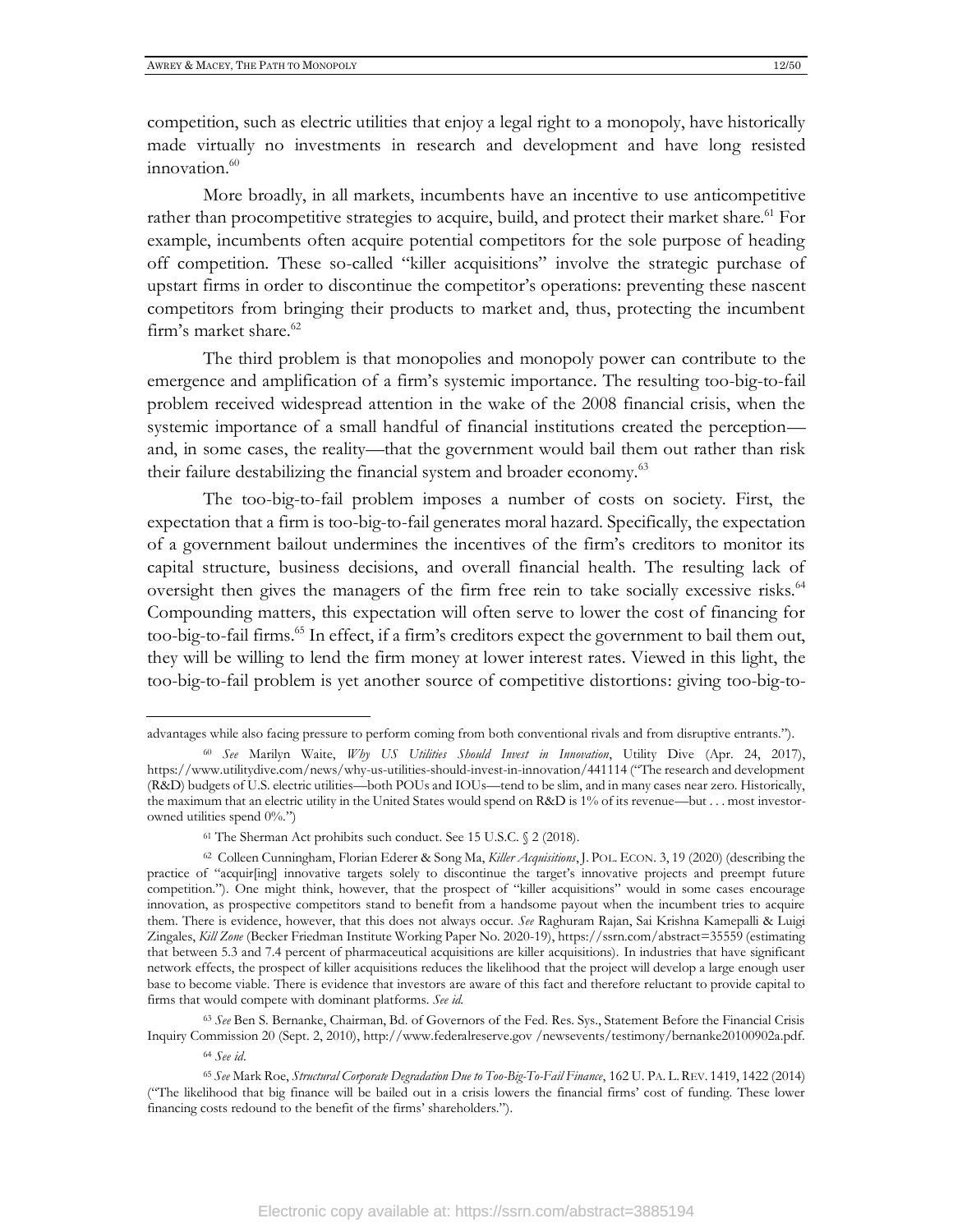fail firms access to an important resource—capital—at a lower price than their smaller competitors. This, in turn, exacerbates their systemic importance by enabling already dominant firms to further increase their market share.<sup>66</sup>

In sum, monopoly—and industry concentration more generally—can be inefficient in both static and dynamic equilibrium. Monopolists often have both the incentive and ability to engage in abusive pricing practices. Monopolists will also often lack an incentive to innovate, while simultaneously possessing strong incentives to ensure that their competitors' innovations never make it into the marketplace.<sup>67</sup> Lastly, when an industry is systemically important, the existence of a monopoly will also increase the likelihood that the government will need to bail out a failing firm, thereby generating further competitive distortions.

#### II. The Impact of Scale Economies and Network Effects

Market power poses regulatory challenges whenever a firm enjoys a monopoly. However, the appropriate regulatory response is generally understood to depend on whether the particular market is characterized by significant economies of scale. Scale economies exist when the average unit costs of producing a product or service *decrease* as production *increases*. <sup>68</sup> Scale economies can also be observed in industries with large network effects. Network effects exist when the introduction of *new* users to a network increases the value of the network to *existing* users.<sup>69</sup> Consider social media networks. The users of Facebook, Twitter, or Instagram are more likely to use these networks if their friends do—in effect because they will be able to connect with more users on a single platform. Importantly, this also makes these users less likely to switch to new networks if they do not know a critical mass of friends who use a competitor's platform.<sup>70</sup> Viewed from this perspective, both economies of scale and network effects give larger firms a comparative advantage over their smaller rivals. These advantages intersect with the concept of a natural monopoly: the larger the scale and network effects, the higher the costs of industry fragmentation, and the more likely it will be efficient for a single firm to control the entire market.<sup>71</sup>

Natural monopolies often exist in industries with high fixed costs. Some goods or services, such as cable lines, electric transmission infrastructure, and gas pipelines, require large upfront investments.<sup>72</sup> While it is initially very expensive to build the infrastructure

<sup>66</sup> *See id*.

<sup>67</sup> Raising prices simply redistributes value from buyers to sellers. That may be objectionable on distributive grounds, but it is not inefficient. *See* WILLIAM W. SHARKEY, THE THEORY OF NATURAL MONOPOLY 2 (2009)

<sup>68</sup> *See id*. *See* ROBERT FRANK, BEN BERNANKE, KATE ANTONOVICS, & ORI HEFFETZ, PRINCIPLES OF ECONOMICS 32-33 (2019).

<sup>69</sup> *See* Paul Klemperer, Network Goods (Theory), in 5 THE NEW PALGRAVE DICTIONARY OF ECONOMICS 915, 915 (Steven N. Durlauf & Lawrence E. Blume eds., 2nd ed. 2008).

<sup>70</sup> Michael L. Katz & Carl Shapiro, *Systems Competition and Network Effects,* 8 J. ECON. PERSP. 93, 108 (1994).

<sup>71</sup> Natural monopolies refer to markets in which there are cost advantages associated with size. They are generally characterized by declining average costs. *See id*. Economists refer to this condition as subbaditivity, which describes a market where costs are lower when one firm controls all production. *See* Ronald R. Braeutigam, *Optimal Policies for Natural Monopolies*, in 2 HANDBOOK OF INDUSTRIAL ORGANIZATION 1289, 1294-96 (Richard Schmalensee & Robert D. Willig eds., 1989).

<sup>72</sup> *See* Chang, *Bottlenecks* supra note \_\_, 82.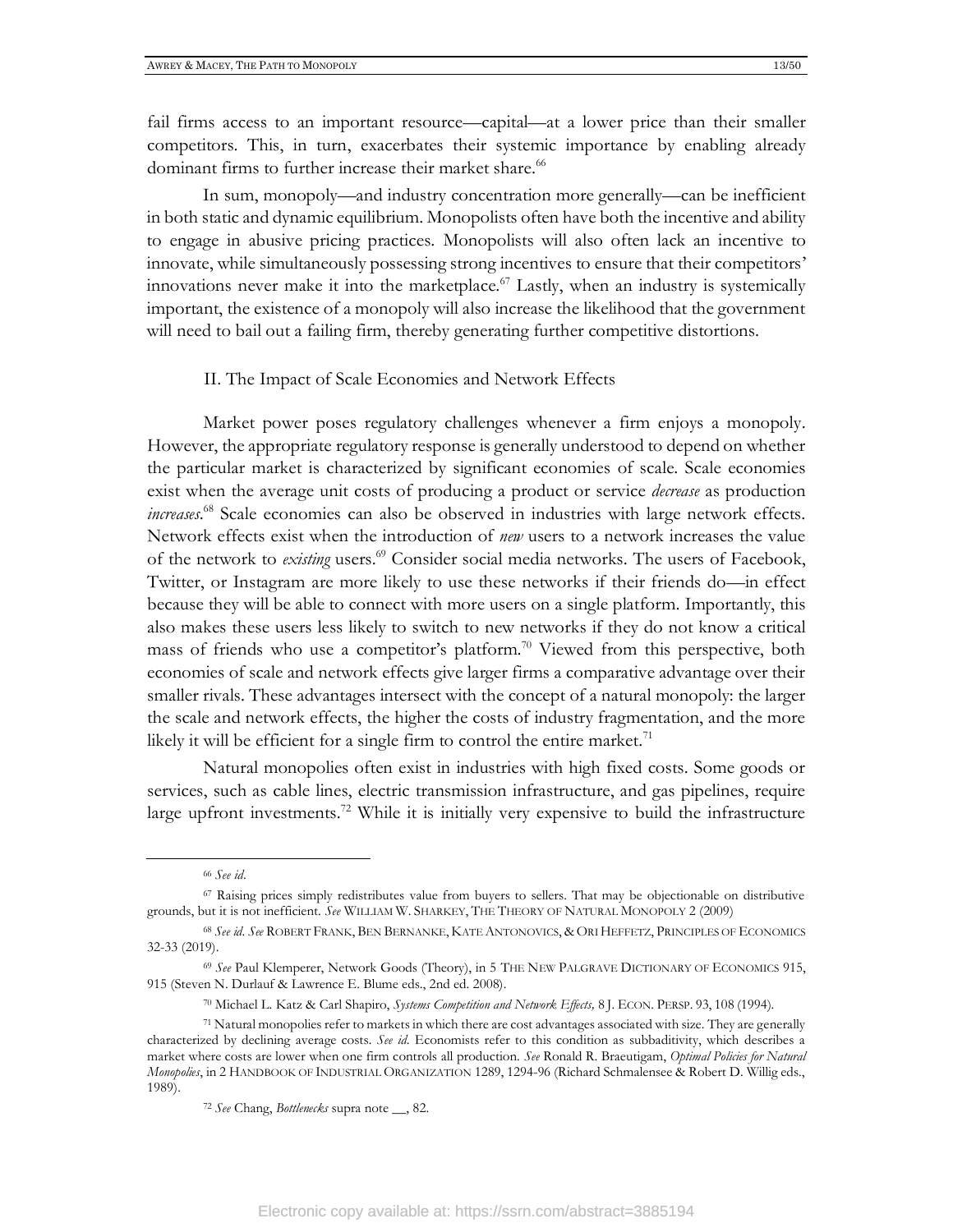necessary to enter these markets, it is relatively inexpensive to provide an additional marginal unit of the good or services once the infrastructure is in place. Competitors, by contrast, would be required to make the massive infrastructure investment needed to build this infrastructure from the ground up.<sup>73</sup>

These industries pose unique challenges for regulators. Perhaps most importantly, policymakers face potentially significant tradeoffs when attempting to apply traditional antitrust remedies. For example, while breaking up dominant firms may mitigate market power abuses, applying this remedy in the context of a natural monopoly would also prevent firms from taking advantage of scale economies and network effects. Other antitrust remedies are also of limited use in this context. While fining a firm for engaging in a "conspiracy" to obtain a monopoly position may work in some contexts, this remedy will be wholly ineffective where a firm's dominant position can be attributed to lower production costs rather than corporate skullduggery. Moreover, fines will not effectively deter future anticompetitive behavior where the firm can simply pass the associated costs onto consumers—which is more likely when a firm exercises monopoly power.<sup>74</sup>

In industries characterized by pronounced economies of scale and network effects, regulators thus face pressure to permit high levels of industry concentration. Yet doing so almost inevitably leaves these industries vulnerable to all the problems generally associated with monopoly power. To avoid making a Hobson's choice between regulated monopoly and enforced break-up, regulators have instead often turned to coordination requirements such as open access and interoperability.

#### III. Alternatives to Break Up

In markets characterized by significant economies of scale or network effects, policymakers have historically eschewed the break-up of dominant firms in favor of their strict regulation. <sup>75</sup> One common regulatory strategy is rate regulation, whereby a regulator closely manages the price and quality of the goods and services that dominant firms provide.<sup>76</sup> Rate regulation is designed to replicate the outcome that would prevail in a less concentrated industry by requiring firms to provide the same level of output, at the same price, as they would in a more competitive market.<sup>77</sup> Considerable scholarly attention has been paid to the rationale, design, and impact of rate regulation in various industries.<sup>78</sup> This

<sup>77</sup> Another option that has received significant attention in recent years is to require "structural separations" to prohibit platforms from operating in certain related markets.

<sup>73</sup> *See* Lazard, Levelized Cost of Energy and Storage (2020), https://www.lazard.com/perspective/levelizedcost-of-energy-and-levelized-cost-of-storage-2020/.

<sup>74</sup> *See* Bernanke supra note \_\_, at 52.

<sup>75</sup> Scholars, policymakers, and judges have also articulated a variety of reasons for eschewing break-ups that are ostensibly unrelated to economies of scale and network effects; see Rory Van Loo, *In Defense of Breakups: Administering A Radical Remedy*, CORNELL L. REV. [forthcoming] (describing the skepticism about breakups amongst antitrust scholars, judges, and regulators).

<sup>76</sup> *See* KAHN supra note \_\_, at 4-7.

<sup>78</sup> *See, e.g.* See Harvey Averch & Leland L. Johnson, *Behavior of the Firm Under Regulatory Constraint*, 52 AM. ECON. REV. 1052 (1962). For important economic work building on their theory, see William J. Baumol & Alvin K. Klevorick, *Input Choices and Rate-of-Return Regulation: An Overview of the Discussion*, 3 BELL J. ECON. & MGMT. SCI. 162 (1970); Alvin K. Klevorick, The Behavior of the Firm Subject to Stochastic Regulatory Review, 4 BELL J. ECON. & MGMT. SCI. 57 (1974).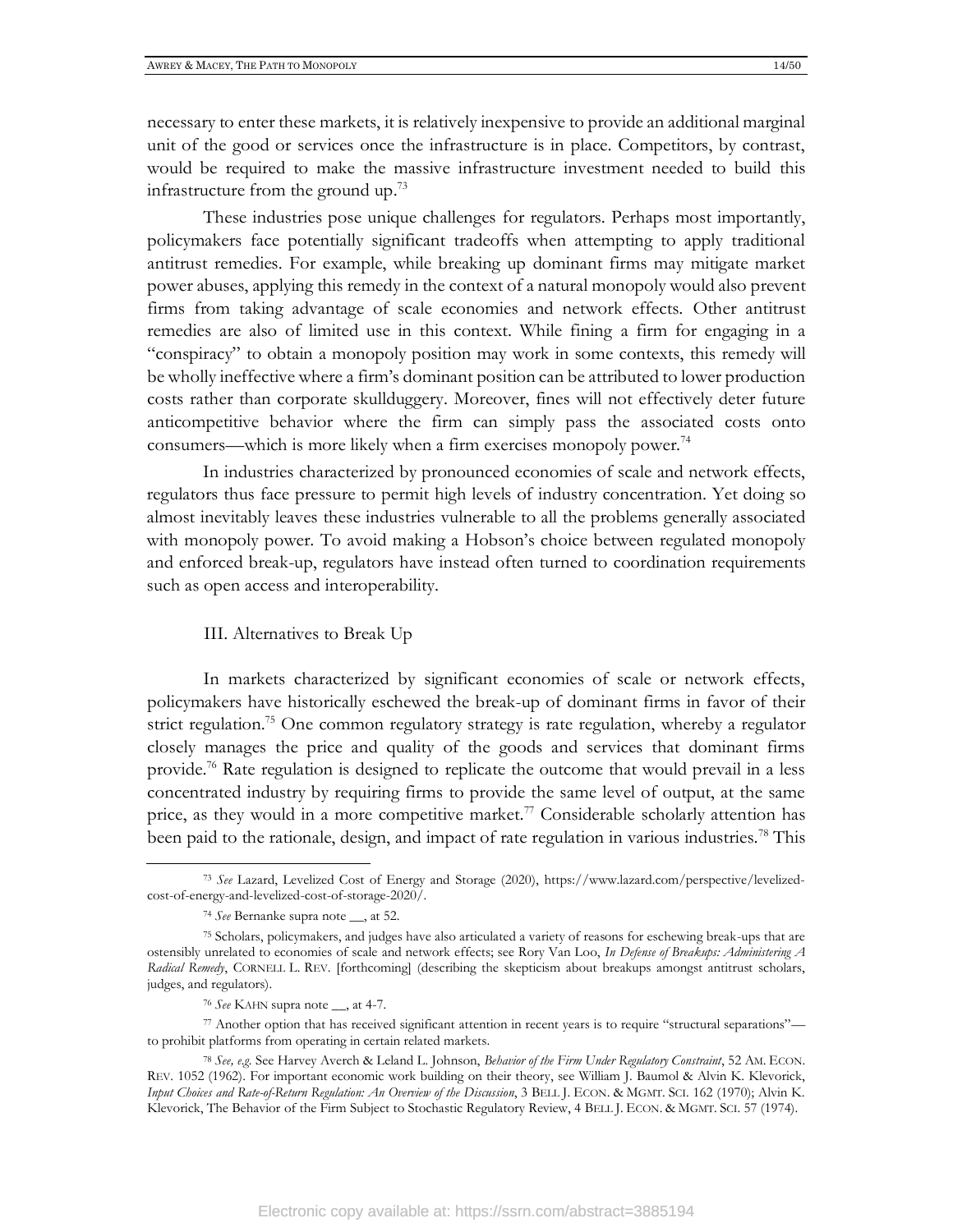Article, however, focuses on two other regulatory strategies that policymakers have frequently relied on to mitigate market power abuses in these industries: open access and interoperability requirements.<sup>79</sup>

The concepts of open access and interoperability have considerable overlap but are analytically distinct. Interoperability describes strategies whereby firms—either voluntarily or pursuant to a legal mandate—coordinate in the development of common infrastructure or to ensure the compatibility of substitutable or complementary goods and services. The international standards for shipping containers are illustrative. <sup>80</sup> Today, most shipping containers, regardless of their origin or manufacturer, are designed so that they are the same shape and size and can be easily stacked one on top of another. This common design increases the efficiency with which containers can be loaded into a vessel, allows more cargo to be transported at a time, and eliminates the need to remove and repack the contents of the container when cargo is moved from one vessel to another.<sup>81</sup>

A species of interoperability requirements—*interconnection* requirements—compel firms to build, maintain, and connect to common infrastructure through which their goods and services are provided. The Interstate Commerce Act, for example, requires common railroad carriers to "construct, maintain, and operate" switches connecting their tracks to those of other railroads.<sup>82</sup> Importantly, as this example illustrates, these interconnection requirements demand a threshold level of interoperability. There would be no practical use in mandating interconnections between the standard gauge (56.5 inch) tracks used for commercial freight and passenger traffic with the HO gauge (16.5 millimeter) tracks used for many model railroads. Accordingly, while regulators can require interoperability without interconnection, they cannot require interconnection without also ensuring a minimum level of interoperability.

Open access, by contrast, refers to regulatory strategies designed to ensure that new entrants enjoy non-discriminatory access to existing platforms and other infrastructure. A recent example of the use of this strategy is the Federal Communication Commission's (FCC) now-repealed net neutrality rules. These rules, which prohibited internet service providers (ISPs) from providing preferential treatment to some users, were designed to create an open access regime for the internet.<sup>83</sup>

While interoperability and open access often go hand in hand, it is possible for a firm, network, or industry to provide open access but not interoperability (and vice versa).

<sup>79</sup> Note that rate regulation, coordination requirements, and open-access requirements are not substitutes but can be used in combination. *See* Promoting Wholesale Competition Through Open Access Non-Discriminatory Transmission Services by Public Utilities, Order No. 888, 61 Fed. Reg. 21,540 (May 10, 1996) (imposing open-access and coordination requirements). A third concept, nondiscrimination, is a close cousin of open access. *See id*. (imposing nondiscrimination requirements on transmission providers).

<sup>80</sup> *See* What Is Intermodal Transportation? (Jul. 18, 2017), https://www.shipag.com/blog/2017/07/whatintermodal-transportation-and-when-it-best-choice/.

<sup>81</sup> *See id*.

<sup>82</sup> *See* Hepburn Act, Pub. L. 59-337, 34 Stat. 584, para. 9(1) (Jun. 29, 1906).

<sup>83</sup> Protecting and Promoting the Open Internet, 30 F.C.C. Rcd. 5601, 5603, para. 4 (2015) ("[C]arefully-tailored rules that would prevent specific practices we know are harmful to Internet openness—blocking, throttling, and paid prioritization—as well as a strong standard of conduct designed to prevent the deployment of new practices that would harm Internet openness.").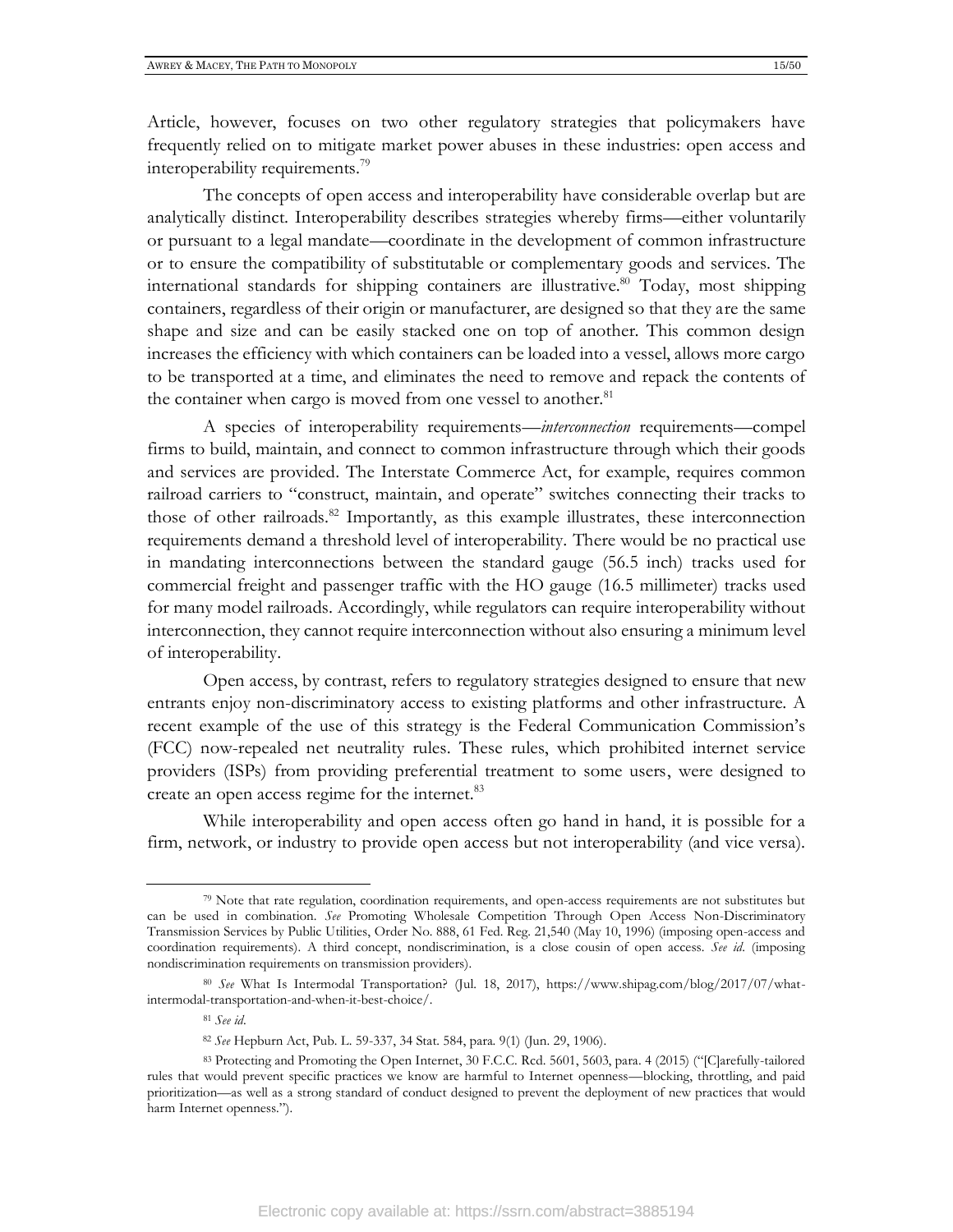For example, an electric transmission company may agree to provide open access to all electricity generators while also refusing to build transmission lines that could be integrated with regional grid infrastructure.<sup>84</sup> Similarly, a group of tech companies could agree to integrate their operating systems while simultaneously excluding or disfavoring their common rivals.<sup>85</sup> In this case, while the tech companies will have pursued a strategy of interoperability, they will not have ensured open access.

Policymakers have long used interoperability and open access requirements to replicate scale economies and network effects. In the 1880s, Congress established the Interstate Commerce Commission to ensure that railroads provided nondiscriminatory service to customers.<sup>86</sup> In 1982, the Department of Justice entered into a consent decree with AT&T in which the Bell System agreed to provide its competitors, which had themselves been spun out of AT&T, with access to its long-distance telephone network.<sup>87</sup> In 1996, the Federal Energy Regulatory Commission (FERC) ordered transmission utilities to provide generators with open access to the distribution system that transports electric power from producers to consumers.<sup>88</sup> And in 2015, the FCC promulgated its Open Internet Order, which can be understood as an open access requirement for ISPs.<sup>89</sup> A similar approach was echoed by the House Judiciary Committee in its 2020 Report on Competition in Digital Marketplaces, which embraced interoperability and open access requirements as a regulatory strategy for mitigating the growing market power of the largest tech firms.<sup>90</sup>

The idea behind each of these regulations is that coordination requirements can enable an industry to capture the benefits generated by economies of scale and network effects while also mitigating the problems created by monopoly power. But as the next Part shows, there are important and underappreciated exceptions to this conventional wisdom.

#### 2. THE HISTORY OF NSCC AND DTC

Our image of American securities markets is dominated by Wall Street: of its once crowded trading floors, electronic trading screens, brash cable news hosts, and titans of industry ringing the opening bell at the New York Stock Exchange (NYSE). But the institutions that *really* move money on Wall Street reside around the corner—quite literally—

<sup>84</sup> *See* Promoting Wholesale Competition Through Open Access Non-Discriminatory Transmission Services by Public Utilities, Order No. 888, 61 Fed. Reg. 21,540 (May 10, 1996) (imposing open-access and coordination requirements)

<sup>85</sup> *See* Daisuke Wakabayashi & Jack Nicas, *Apple, Google and the Deal that Controls the Internet*, NYTIMES (Oct. 25, 2020), https://www.nytimes.com/2020/10/25/technology/apple-google-search-antitrust.html.

<sup>86</sup> *See* Interstate Commerce Act, Public Law 49-41, 49 U.S.C. §§ 3-22 (Feb. 4, 1887).

<sup>87</sup> *See* United States v. AT&T, 552 F. Supp. 131 (D.D.C.1982). Its competitors, known as Baby Bells, largely consisted of companies that were spun off of the Bell System in response to the consent decree.

<sup>88</sup> *See* Promoting Wholesale Competition Through Open Access Non-Discriminatory Transmission Services by Public Utilities, Order No. 888, 61 Fed. Reg. 21,540 (May 10, 1996) (requiring transmission line owners to file "open access tariffs").

<sup>89</sup> Protecting and Promoting the Open Internet, 30 FCC Rcd. 5601, 5603, para. 4 (2015) ("[C]arefully-tailored rules that would prevent specific practices we know are harmful to Internet openness—blocking, throttling, and paid prioritization—as well as a strong standard of conduct designed to prevent the deployment of new practices that would harm Internet openness."); Barbara van Schewick, *Network Neutrality and Quality of Service: What a Nondiscrimination Rule Should Look Like*, 67 STAN. L. REV. 1, 4 (2015).

<sup>90</sup> *See* House Digital Markets Report, supra note \_\_, 19-20.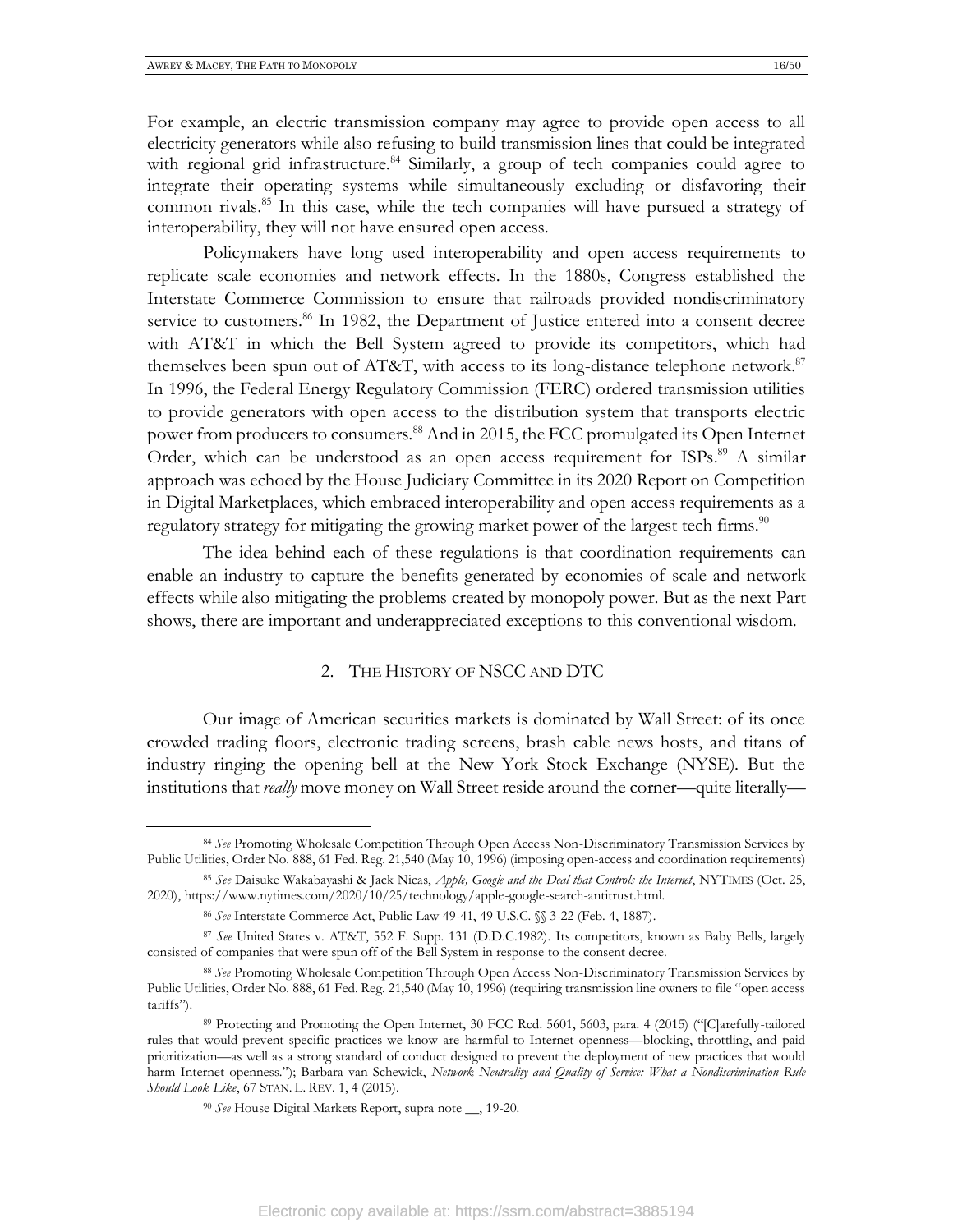at 55 Water Street. This is the home of the Depository Trust and Clearing Corporation (DTCC) and its twin subsidiaries, the National Securities Clearing Corporation (NSCC) and Depository Trust Company (DTC).<sup>91</sup> Today, NSCC is America's only securities clearinghouse, and DTC its only securities depository. This Part first explains the important functions that clearinghouses and depositories perform. It then traces the history of securities clearinghouses and depositories in the United States to show how the SEC's interoperability and open access requirements were one of the instruments by which NSCC and DTC obtained their current monopolies.

#### I. Overview of Depositories and Clearinghouses

Securities clearinghouses and depositories are part of the vast and complex plumbing of the financial system.<sup>92</sup> Once a trade is executed on the NYSE, Nasdaq, or other trading platforms, the details of the transaction—including the identify of parties and the type, quantity, and price of the security—are sent to a clearinghouse.<sup>93</sup> The clearinghouse then compares the information submitted by each party (a process known as *clearing*), identifies and reconciles any errors (*reconciliation*), and coordinates the transfer of securities to the buyer and funds to the seller (*settlement*). As part of this process, clearinghouses may also identify and net out—i.e. cancel—any offsetting obligations owed between the two parties. A specialized subset of clearinghouses, known as central counterparties (or CCPs<sup>94</sup>), also stand between the buyer and seller, guaranteeing the performance of each party's obligations. If, for whatever reason, one party is unable to honor its commitments, CCPs will step into the shoes of the party and perform its contractual obligations. <sup>95</sup> In this way, CCPs protect financial market participants against the risk of counterparty default. At present, NSCC is the only CCP for publicly traded equity securities in the United States, clearing an average of over \$1 *trillion* worth of equity securities per day. 96

Depositories, meanwhile, perform a variety of complementary functions. Most importantly, depositories keep records of the legal and beneficial owners of securities. They

<sup>91</sup> Although, for operational reasons, many of DTCC's core functions are now performed from its offices across the Hudson River in Jersey City, New Jersey.

<sup>92</sup> For excellent analyses of other aspects of financial plumbing, see Morgan Ricks, *Money as Infrastructure*, 2018 COLUM. BUS. L. REV. 757; Morgan Ricks, *Safety First? The Deceptive Allure of Full Reserve Banking*, U CHI. L. REV. ONLINE (2016); John Crawford, Lev Menand, & Morgan Ricks, *FedAccounts: Digital Dollars*, 89 GEO. WASH. L. REV. 113 (2020); Peter Conti-Brown & David Wishnick, *Private Markets, Public Options, and the Payment System*, 37 YALE J. REG. 380 (2020).

<sup>93</sup> For the purposes of the Securities Exchange Act, these clearinghouses fall into the category of "clearing agencies"; 15 U.S.C. 78c(a)(23)(A) ("The term 'clearing agency' means any person who acts as an intermediary in making payments or deliveries or both in connection with transactions in securities or who provides facilities for comparison of data respecting the terms of settlement of securities transactions, to reduce the number of settlements of securities transactions, or for the allocation of securities settlement responsibilities. Such term also means any person, such as a securities depository, who (i) acts as a custodian of securities in connection with a system for the central handling of securities whereby all securities of a particular class or series of any issuer deposited within the system are treated as fungible and may be transferred, loaned, or pledged by bookkeeping entry without physical delivery of securities certificates, or (ii) otherwise permits or facilitates the settlement of securities transactions or the hypothecation or lending of securities without physical delivery of securities certificates.").

<sup>94</sup> *See* Bank of International Settlements, A Glossary of Terms Used in Payments and Settlements (Mar. 2003), https://www.bis.org/cpmi/glossary\_030301.pdf.

<sup>95</sup> *See id*.

<sup>96</sup> DTCC Annual Report (Dec. 31, 2019), https://www.dtcc.com/annuals/2019/financial-performance.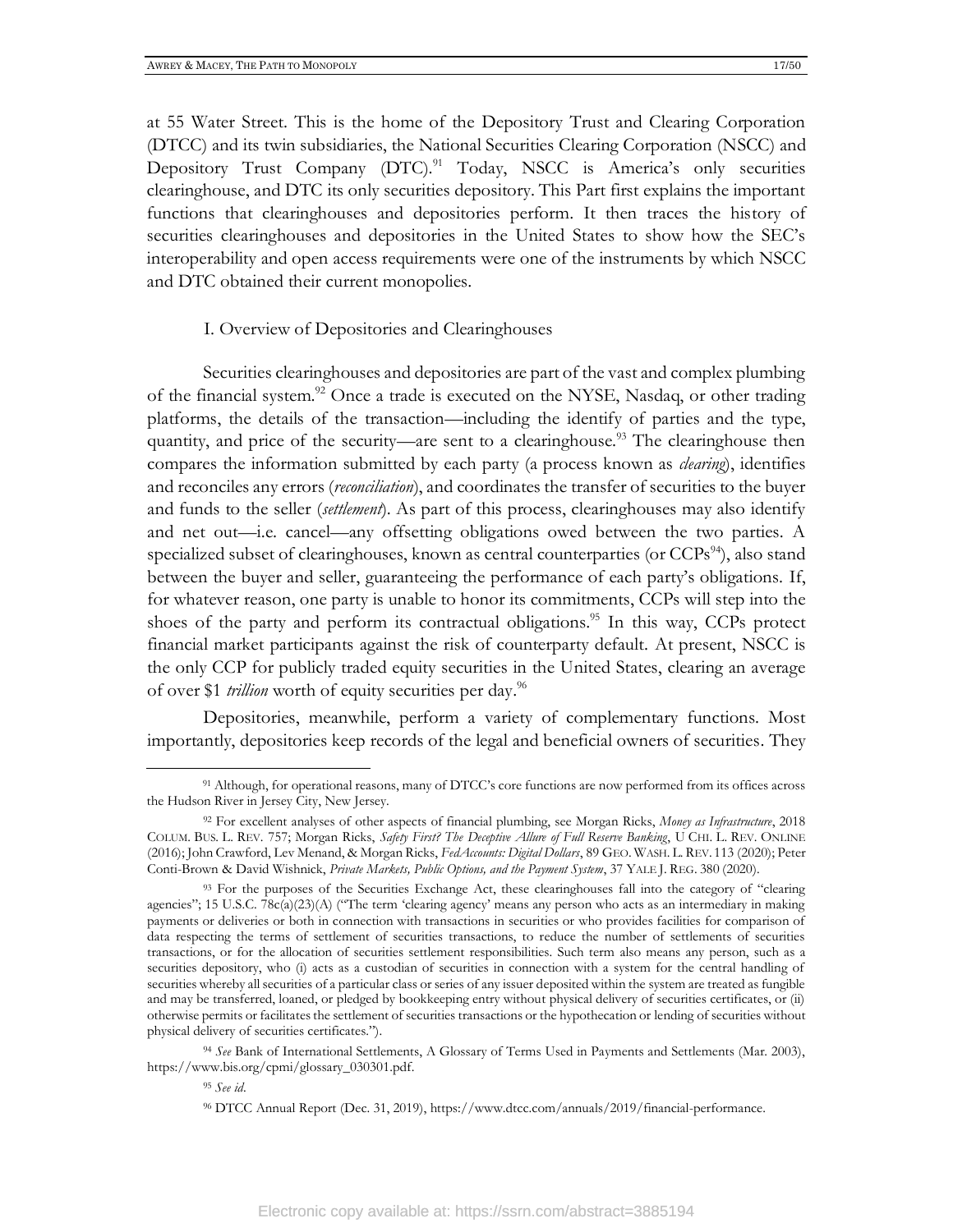also update these records to reflect changes in ownership following the settlement of a trade. Until the 1970s, this function involved the safekeeping and physical transfer of paper stock certificates. Today, however, depositories memorialize the ownership and transfer of securities electronically, moving money and "disintermediated" securities between customer accounts held with the depository.<sup>97</sup> Many depositories also oversee corporate actions that are incidental to securities ownership. This includes the payment of dividends on shares, along with interest payments on bonds and other fixed income investments.<sup>98</sup> Today DTC is the sole depository for all equity, corporate, and municipal debt instruments traded in the United States.<sup>99</sup> As of November 2020, DTC provides custodial service for securities worth an estimated \$37.2 trillion and processes approximately 1.4 million transactions per day with a value of approximately \$600 billion.<sup>100</sup>

The first American clearinghouse was established in New York in 1853.<sup>101</sup> In little over a decade, clearinghouses had also sprung up in other major commercial centers: including Boston (1856), Philadelphia (1858), Baltimore (1858), and Chicago (1865).<sup>102</sup> By the end of the century, hundreds of regional and local clearinghouses "dotted the American banking landscape." <sup>103</sup> These early clearinghouses were mostly owned by banks, who used them to clear and settle checks and other negotiable instruments issued by other banks.<sup>104</sup>

Prior to the advent of these clearinghouses, banks typically cleared and settled checks using informal networks of correspondent relationships.<sup>105</sup> These correspondent relationships required each bank to maintain a separate set of books to record the checks and other negotiable instruments drawn and cashed with each of the other banks in the network. Representatives of two banks, typically junior clerks or couriers, would meet on a periodic basis to calculate and settle their accounts. The net debtor would then pay the net creditor in paper currency or coins. This bilateral settlement process was remarkably inefficient. If Bank A owed \$100 to Bank B, and Bank B owed \$100 to Bank C, and Bank C owed \$100 to Bank A, each bank would send someone to the other bank to pay them the money they owed even though the positions canceled each other out entirely.

Clearinghouses replaced this system with a multilateral clearing and settlement process. Rather than periodically calculating and settling their net debts on a bilateral basis, multilateral netting contemplates that *each* member bank would settle its net debts with *all other* member banks within a single institution: the clearinghouse itself. To facilitate multilateral netting, the clearinghouse would first aggregate, calculate, and confirm the

<sup>100</sup> *See id*.

<sup>97</sup> *See id*.

<sup>98</sup> *See id*.

<sup>99</sup> *See* What is DTC?, https://www.dtcc.com/settlement-and-asset-services/issuer-services/how-issuers-workwith-dtc.

<sup>101</sup> *See* William A. Camp, *The New York Clearinghouse*, 154 N. AM. REV. 684, 685 (1882). The first clearinghouse was likely established in London in 1773. *See id*. at 684.

<sup>102</sup> *Id*. at 5.

<sup>103</sup> *Id.*

<sup>104</sup> *See* Gary Gorton, *Private Clearinghouses and the Origins of Central Banking*, THE BUSINESS REVIEW 3, 3-4 (Jan./Feb. 1984); Charles W. Calomiris & Gary Gorton, *The Origins of Banking Panics*, in FINANCIAL MARKETS AND FINANCIAL CRISES (1991).

<sup>105</sup> *See* Gorton, *Private Clearinghouses*, supra note \_\_, 4.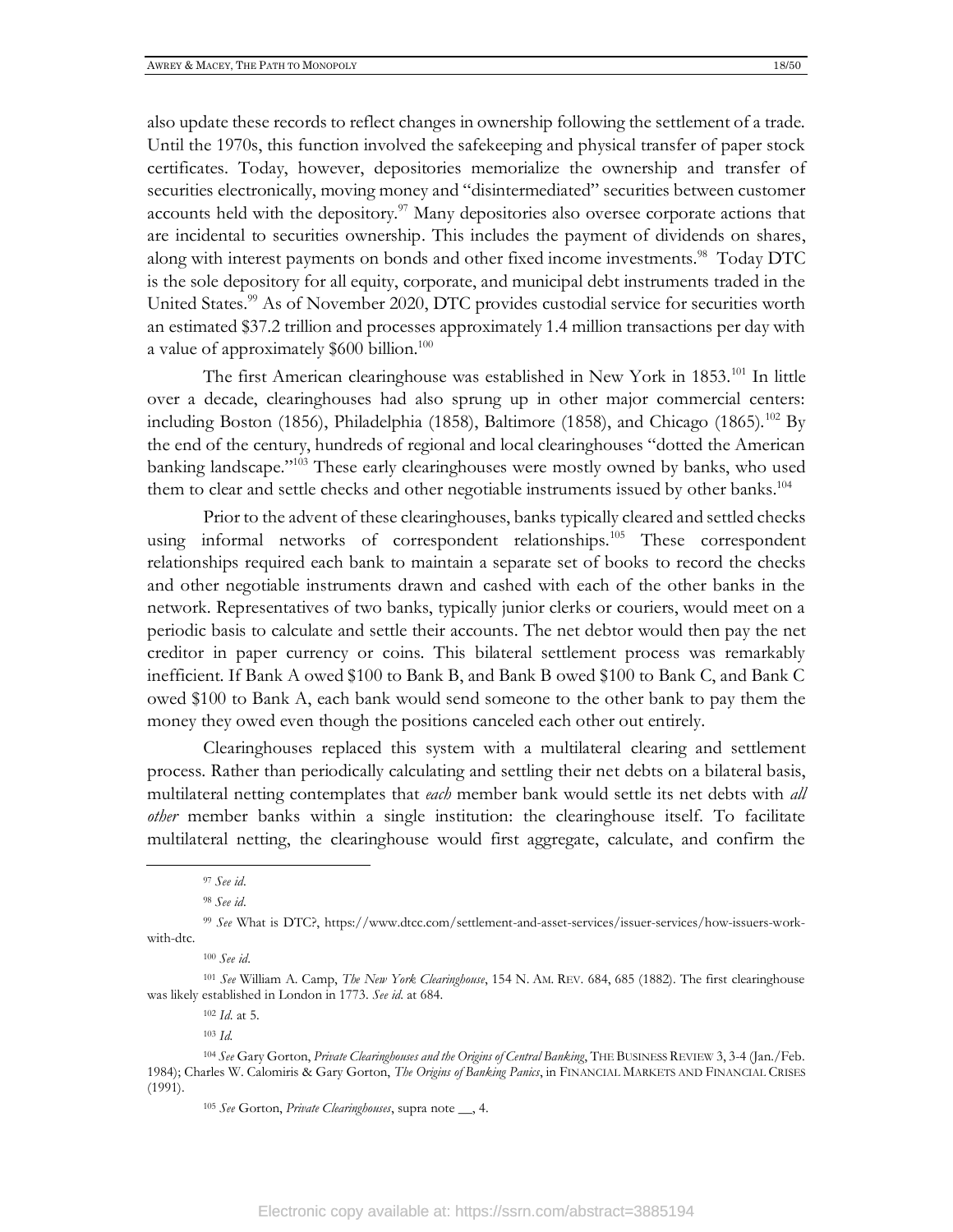payments owed by or to each of its member banks. It would then pay (or collect) the net amount owed to (or by) each member. By settling payments on a multilateral basis, clearinghouses thus centralized the payment process. This reduced the total number and size of payments, along with the exposure of both the clearinghouse and each member bank to the default of other banks in the network.

A second advantage of clearinghouses was that, by reducing the number and size of interbank payments, they also greatly reduced the need for banks to keep large amounts of cash on hand for the purposes of settling their bilateral payment obligations.<sup>106</sup> In theory, each bank needed only to keep enough cash on hand to settle its net obligations to the clearinghouse. In practice, clearinghouses would also often issue certificates that served as cash substitutes for the expressly limited purpose of settling transactions between a clearinghouse and its member banks.<sup>107</sup> These certificates eliminated the transportation, security, and other costs of settling payments in cash.

Lastly, in the absence of a central bank, clearinghouses quickly evolved to support the safety and soundness of the financial system.<sup>108</sup> Between 1800 and 1915, twelve bank panics roiled the American financial system and broader economy.<sup>109</sup> Depositors, concerned about possible bank failures, rushed to withdraw their deposits.<sup>110</sup> Because banks do not hold all their deposits in cash or other liquid reserves, they were often unable to meet the demands of their depositors.<sup>111</sup>

Clearinghouses provided a solution to this liquidity problem.<sup>112</sup> Facing an incipient panic, banks would submit bonds and other investments to the clearinghouse as collateral.<sup>113</sup> In exchange, the clearinghouse would issue certificates that banks could then use to satisfy their outstanding obligations within the clearing network, thereby freeing up much need cash for the purpose of honoring their commitments to depositors and other creditors. In some cases, the certificates even found their way into public circulation.<sup>114</sup> Member banks were willing to accept these certificates not only because they were backed by collateral, but also, and crucially, because they represented the *joint* obligations of other member banks.<sup>115</sup> Where a member bank defaulted and the posted collateral was insufficient to cover its outstanding

- <sup>112</sup> *See id.*
- <sup>113</sup> *See id.*

<sup>106</sup> *See id.*

<sup>&</sup>lt;sup>107</sup> These certificates were themselves typically backed by gold deposited by one member bank with another designated member bank; *id.*, 4-5.

<sup>108</sup> *See* Richard Timberlake, Jr., *The Central Banking Role of Clearinghouse Associations*, 16 J. MONEY BANKING & CREDIT 1, 2 (1984); Gorton, *Private Clearinghouses*, supra note \_\_.

<sup>109</sup> *See id*.

<sup>110</sup> *See id*.

<sup>111</sup> *See id*.

<sup>114</sup> Initially, these loan certificates were only issued in large denominations and circulated exclusively amongst member banks. By the 1890s, however, clearinghouses had begun issuing small denomination certificates, many of which found their way into public circulation. During the Panic of 1893, for example, clearinghouses issued approximately \$100 million in small denomination certificates. During the Panic of 1907, this figure jumped to approximately \$500 million; Gorton, *Private Clearinghouses*, supra note \_\_, 282.

<sup>115</sup> *See id*.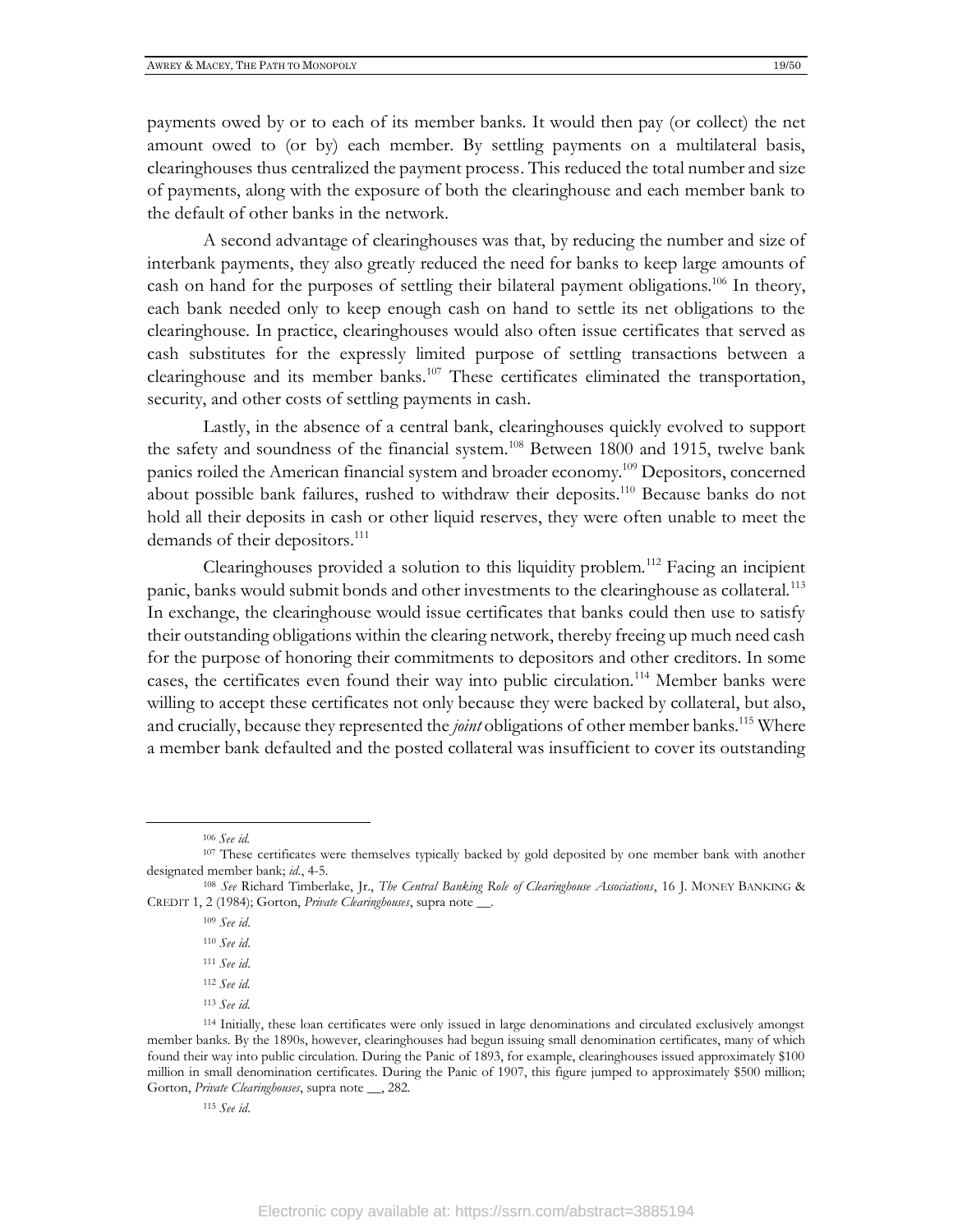obligations, surviving members would thus be required to cover the residual losses in proportion to their capital in the clearinghouse.<sup>116</sup>

This innovation—the clearinghouse—would eventually spread from banking to securities markets. The New York Stock Exchange took its initial, and rather limited, foray into securities clearing in 1892.<sup>117</sup> This was followed by the creation of the Stock Clearing Corporation in 1920.<sup>118</sup> But it was not until the dramatic spike in securities trading volumes in the late 1960s that the importance of this new financial market infrastructure became clear.

#### II. The Paperwork Crisis and the Birth of NSCC and DTC

Over a hundred years after the New York Clearing House cleared its first check, American securities markets remained vulnerable to many of the problems that had plagued banks in the nineteenth century. Throughout the 1960s and well into the 1970s, stock certificates still had to physically change hands every time a trade was completed.<sup>119</sup> Compounding matters, the brokerage firms that processed these trades relied on thirty-three different documents, including a floor report, transfer instructions, various contract sheets, and settlement instructions to execute each and every trade.<sup>120</sup> This cumbersome process barely held together during the early 1960s, when equity trading volumes rarely exceeded three million shares per day. By the end of the decade, however, average daily equity trading volumes had reached 13 million shares a day—with the NYSE experiencing several days on which 20-30 million shares changed hands.<sup>121</sup> Like banks a hundred years earlier, brokerage firms were forced to employ hundreds of messengers to run around Lower Manhattan to physically settle transactions.<sup>122</sup> This dramatic spike in trading volumes pushed the analog clearing and settlement system to the brink of collapse. Wall Street was drowning in a sea of paper.

The market disruptions that ensued came to be known as the "Paperwork Crisis."<sup>123</sup> Throughout the late 1960s and early 1970s, stock exchanges had to close early and halt trading on Wednesdays to catch up with backlogged paper trade orders.<sup>124</sup> Firms regularly lost track of the physical securities in their possession.<sup>125</sup> The resulting settlement failures

<sup>116</sup> While defaulting banks were typically not permitted to fail during a panic, they were often expelled from the clearinghouse once the panic subsided. The threat of expulsion was thus viewed as a powerful enforcement mechanism. See Gorton, *Private Clearinghouses*, supra note \_\_, 279.

<sup>117</sup> *See* Bernanke supra note \_\_, 3.

<sup>118</sup> *See* New York Stock Exchange (1930), *Report of the President: May 1st, 1929--May 1st, 1930* (New York: NYSE), at 66-68.

<sup>119</sup> *See* Larry E. Bergman, Sr. Assoc. Director, Division of Market Regulation, U.S. Securities and Exchange Comm'n, The U.S. View of the Role of Regulation in Market Efficiency (Feb. 10, 2004), https://www.sec.gov/news/speech/spch021004leb.htm.

<sup>120</sup> *See id*.

<sup>121</sup> SEC, Study of Unsafe And Unsound Practices of Brokers and Dealers, H.R. Doc. No. 231, 92d Cong., 1st Sess. 14-15, 13 (1971) [hereinafter SEC Study].

<sup>122</sup> Bergman, supra note \_\_.

<sup>123</sup> SEC Study, supra note \_\_, 34.

<sup>124</sup> *See id*..

<sup>125</sup> *See id*.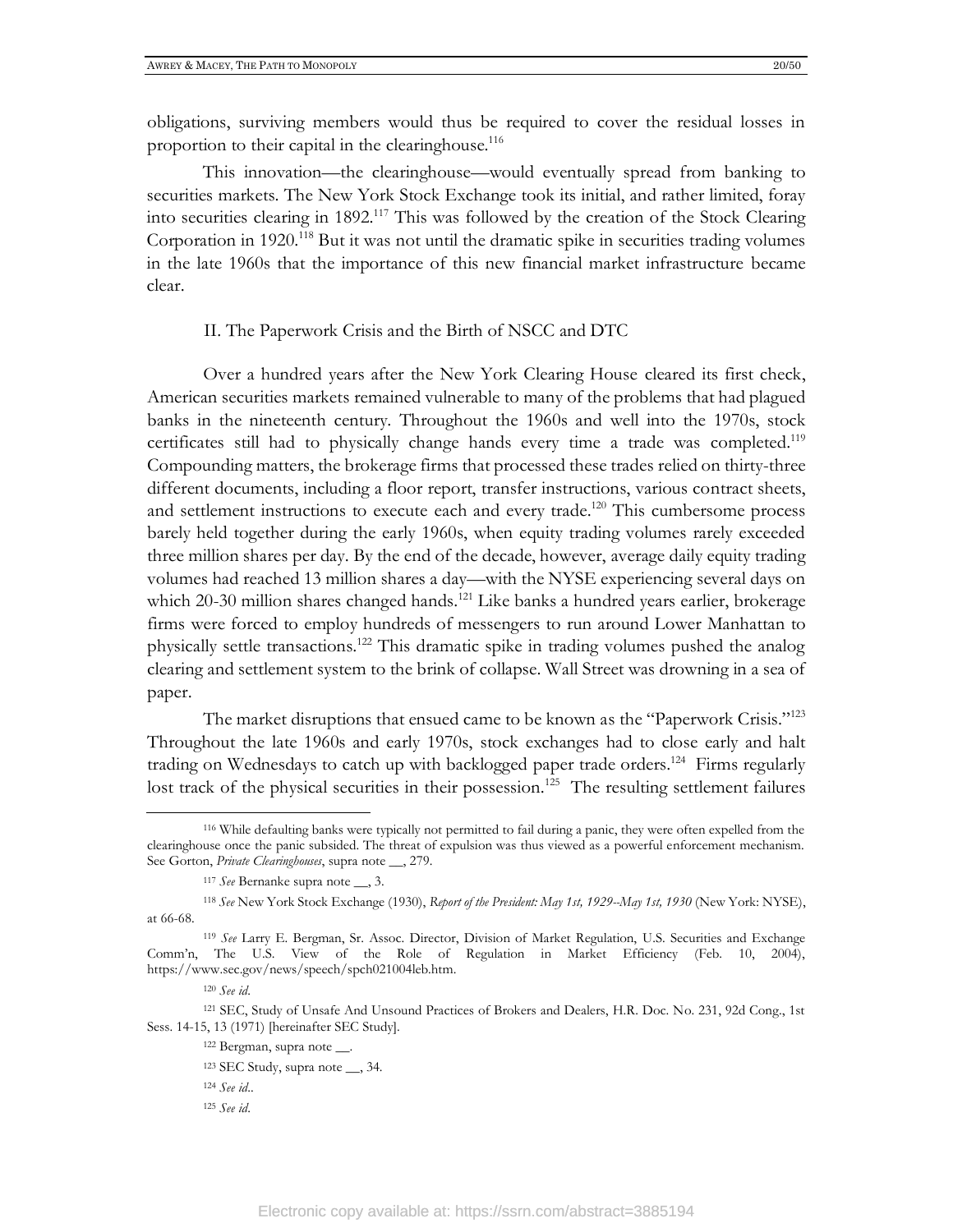positions.<sup>127</sup>

In a report on the Paperwork Crisis, the SEC explained that "an archaic method of achieving this simple objective [transferring securities] nearly drowned the financial community in a tidal wave of uncontrolled paper."<sup>128</sup> Not to mince words, the SEC asserted that "[t]here is no area of the securities business which offers more opportunity for reducing costs as well as exposure to the kind of disruption which resulted in loss to customers during the 1969-1970 period than the improvement and modernization of the systems for clearing, settlement, delivery, and transfer of securities."<sup>129</sup>

NSCC and DTC emerged in the immediate aftermath of the Paperwork Crisis. DTC was established in 1973 as "a cooperative effort to build a broad depository system which reduces trade completion costs and alleviates the problems of loss, theft and error arising from outdated procedures."<sup>130</sup> While DTC was initially a wholly-owned subsidiary of the NYSE, its operations were governed by a memorandum of understanding between the NYSE, American Stock Exchange (Amex), National Association of Securities Dealers (NASD), and the member banks of the New York Clearinghouse Association. <sup>131</sup> The NYSE, Amex, and NASD would go on to jointly establish the NSCC in 1976. Importantly, because the NYSE and Amex were responsible for the lion's share of U.S. equity trading volumes, this instantly made NSCC and DTC important players in the emerging market for securities clearing and depository services.

To resolve the Paperwork Crisis, Congress amended the Securities Exchange Act in 1975 to give the SEC authority to "facilitate the establishment of a national system for the prompt and accurate clearance and settlement of transactions in securities."<sup>132</sup> To that end, Congress directed the SEC "to end the physical movement of securities certificates in connection with the settlement among brokers and dealers of transactions in securities."<sup>133</sup> Hence the development of centralized securities depositories.<sup>134</sup> Congress also required all securities clearinghouses to register with the SEC, meet heightened capital requirements, and develop infrastructure that would allow them to process securities transactions more efficiently.<sup>135</sup>

<sup>129</sup> *Id.*

<sup>131</sup> For example, this memorandum of understanding contemplated that the majority of DTC's directors would be nominated by firms other than the NYSE; *id.*

<sup>132</sup> 15 U.S.C. 78q-1(a)(2)(A).

<sup>133</sup> 15 U.S.C. 78q-1(e).

<sup>134</sup> *See, e.g.* Securities Exchange Act Release No. 20221 (Sept. 23, 1983), 48 Fed. Reg. 45167 (Oct. 3, 1983). Before the Act, NYSE established the Central Certificate Service to act as its depository. See History of DTCC http://www.dtcc.com/about/history/.

<sup>135</sup> *See id*.

<sup>126</sup> *See id*.

<sup>127</sup> *See id*.

<sup>128</sup> Securities Exchange Act Release No. 13163 (January 13, 1977) [File No. 600-15].

<sup>130</sup> DTC *Annual Report* 1 (1973) [on file with authors].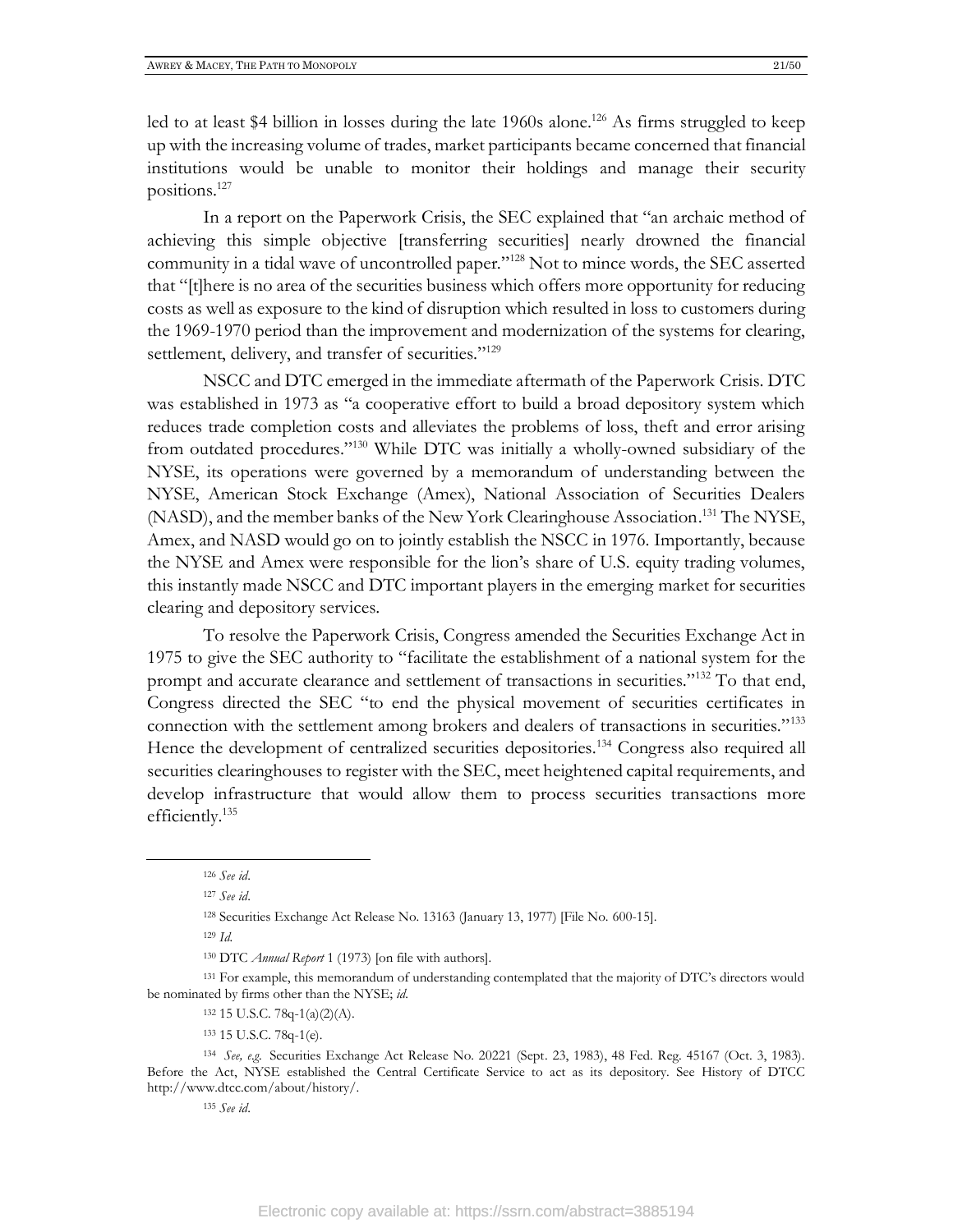By most measures, the SEC has been remarkably successful in realizing Congress's ambition to develop a centralized national system for securities clearing and settlement. Today, DTCC owns both DTC and NSCC. DTC acts as the depository for trillions of dollars of financial products, including publicly traded equities, municipal and corporate bonds, and derivatives.<sup>136</sup> Rather than physically exchange securities certificates, DTC maintains electronic records of securities ownership and simply updates these records whenever a trade is settled.<sup>137</sup> This process, known as automated book-entry, has led to billions of dollars in annual savings and dramatically reduced incidents—known as "fails to deliver" (or FTDs)—in which the seller fails to deliver the securities it has sold to the buyer. <sup>138</sup> During the Paperwork Crisis, these FTDs cost brokerage firms billions of dollars and led to the closure of over 150 institutions. 139

NSCC, too, has contributed to a safer and more resilient financial system. When equities, municipal or corporate debt, or other securities are exchanged, NSCC reduces each party's exposure via multilateral netting. If Broker A owes Broker B \$100, and Broker B owes Broker C \$100, and Broker C owes Broker A \$50, the most efficient way to discharge these obligations is simply for Broker A to pay Broker C \$50. There is no reason for Broker A to pay Broker B \$100, or for Broker A to pay Broker C, since the three debts can be "netted" out—leaving only a single payment of \$50 from Broker A to Broker C. The same goes for the delivery of securities. Rather than a complex daisy chain of ownership transfers, the NSCC and DTC enable securities to be delivered on a net basis at the end of each trading day.

The advantages of multilateral netting are especially apparent when a broker becomes insolvent. If Broker B fails, its counterparties would not be adversely affected if its obligations had been netted out because those obligations would have been extinguished. However, without a system to net out these positions, Broker B's insolvency would mean that Broker C would not receive the \$50 it is owed. That, in turn, could prevent Broker C from paying Broker A. In this way, multilateral netting greatly reduces the likelihood that one broker's failure will trigger a cascading series of additional failures. Through the use of multilateral netting, NSCC and DTC have thus eliminated trillions of dollars in bilateral counterparty credit risk.<sup>140</sup>

In addition to multilateral netting, NSCC employs two mechanisms to mitigate the risk that a broker will default on its payment or delivery obligations. The first is collateral—

<sup>140</sup> *See id*.

<sup>136</sup> *See* Corporate Finance Institute, *Overview of DTCC*, https://corporatefinanceinstitute.com/resources/knowledge/trading-investing/depository-trust-and-clearingcorporation-dtcc/.

<sup>137</sup> *See* DTC, Book-Entry, http://www.dtcc.combookentry.html.

<sup>138</sup> *See* The Clearing House, What Are Fails? (2017), https://www.federalreserve.gov/regreform/rrcommpublic/tch-meeting-20171012.pdf.

<sup>139</sup> *See* Robert J. Cole, *Record Stock Volume a Factor in Brokerage Crisis*, NY TIMES (Mar. 14, 1970), https://www.nytimes.com/1970/03/14/archives/record-stock-volume-a-factor-in-brokerage-crisis.html ("The New York Stock Exchange first began compiling data on the failure of brokers to deliver securities among themselves and to customers in April, 1968, when the level of fails stood at \$2.67 billion. By December 1968, the level had soared to a record of \$4.13 billion."); Bergman, supra note \_\_, 3 ("Operational deficiencies caused fail rates and customer complaints to soar. Losses in 1967-1968 caused an unprecedented number of broker-dealer firm failures. For example, roughly 160 New York Stock Exchange (NYSE) member firms went out of business while others either merged or liquidated.").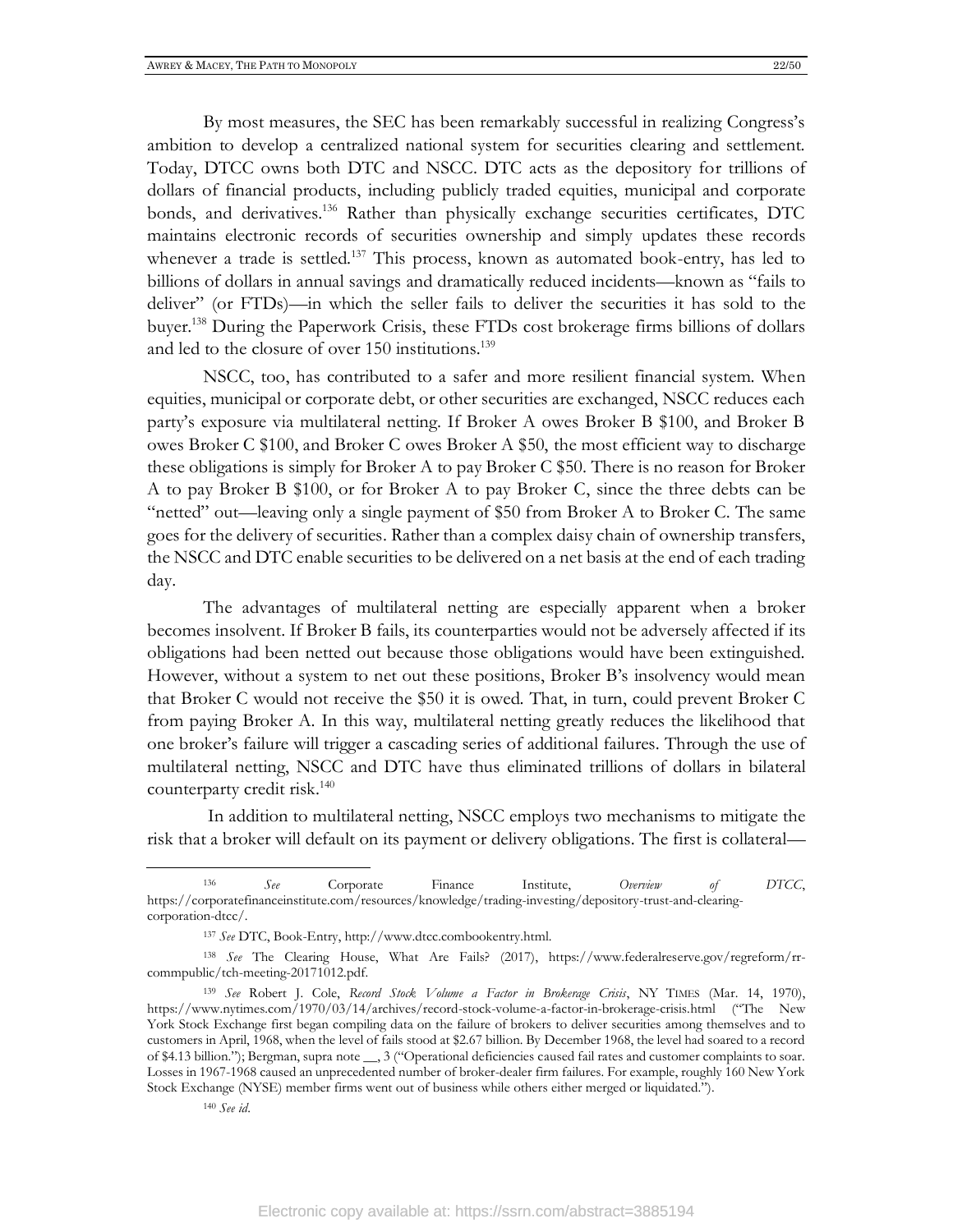or "margin"—requirements.<sup>141</sup> Each NSCC member is required to post margin, which is essentially a performance bond, to guarantee its obligations to deliver cash and securities to NSCC. The amount of margin that each member is required to post is calculated on the basis of, among other factors, the size, volatility, and concentration of their net unsettled positions.<sup>142</sup> Multilateral netting and margin requirements thus work hand in hand: whereas the former reduces the *size* of each market participant's obligations to NSCC, the latter *collateralizes* any residual net exposures. 143

The second mechanism stems from NSCC's role as a CCP. NSCC guarantees that funds will be delivered to the seller, and that purchased securities will be delivered to the buyer. If a counterparty defaults on its obligations, NSCC will first use the collateral that the defaulting party posted as margin against its outstanding obligations. If those funds prove insufficient, however, NSCC can tap into a dedicated default fund, financed by mandatory contributions from market participants as a condition of their membership.<sup>144</sup> NSCC employs similar mechanisms to guarantee the delivery of purchased securities.<sup>145</sup>

The stated purpose of the 1975 amendments to the Securities Exchange Act was "to remove impediments to and perfect the mechanisms of a national system for the clearance and settlement of securities transactions."<sup>146</sup> Viewed against the backdrop of the valuable roles that NSCC and DTC now play, that project appears to have been largely successful. Today, NSCC clears, reconciles, and settles the vast majority of securities transactions within two business days. The ownership of these securities is then automatically updated via DTC's book-entry system. The result is a more efficient and resilient financial system.<sup>147</sup>

#### III. Consolidation, Not Coordination

Yet the SEC failed to realize its congressional mandate in at least one important respect. While today securities clearinghouses and depositories are widely viewed as natural monopolies,<sup>148</sup> when Congress amended the Securities Exchange Act in 1975, the

<sup>141</sup> For a more in-depth discussion of netting, see Craig Pirrong, *The Industrial Organization of Execution, Clearing and Settlement in Financial Markets*, University of Houston (Jan. 23, 2007), available at www.cba.uh.edu/spirrong/Clearing\_silos.pdf.

<sup>142</sup> *See* NSCC Rules & Procedures, supra note \_\_, Procedure XV.

<sup>143</sup> Discussing the benefits of a national system for clearing securities, the SEC explained that the failure of one clearing member could cause "systemic disturbance to financial markets and to the economy." 10 Securities Transactions Settlement, Securities Act Release No. 8398, Securities Exchange Act Release No. 49405, Investment Company Act Release No. 26384, 69 Fed. Reg. 12922-01, 12926 (proposed Mar. 18, 2004).

<sup>144</sup> NSCC Rules & Procedures, surpa note \_\_, Rule 4, Section 4.

<sup>145</sup> *See id.*

<sup>146</sup> *See* 15 U.S.C. § 77q-1.

<sup>147</sup> *See* TINA P. HASENPUSCH, CLEARING SERVICES FOR GLOBAL MARKETS 2.1.2.1 (2009) ("There is general consensus that smoothly running and efficient post-trade services are a necessary precondition for the efficient functioning of financial markets."); Donald L. Calvin, *The National Market System: A Successful Adventure in Industry Self-Improvement*, 70 VA. L. REV. 785, 800 (1984) ("NSCC was conceived as the central element in an integrated nationwide effort to eliminate unnecessary duplication of post-trade activities and to permit single-account clearing and settlement for broker-dealers in the clearing organization of their choice."); Jeremy C. Kress, *Credit-default Swaps, Clearinghouses, and Systemic Risk: Why Centralized Counterparties Must Have Access to Central Bank Liquidity*, 48 HARV. J. ON LEGIS. 49, 51, 65-66 (2011).

<sup>148</sup> *See* Manmohan Singh, Monetary and Capital Markets Department, the Int'l Monetary Fund, Collateral, Netting, and Systemic Risk in the OTC Derivatives Market (2015), https://www.imf.org/external/pubs/ft/wp/2010/wp1099.pdf; Darrell Duffie & Haoxiang Zhu, Does a Central Clearing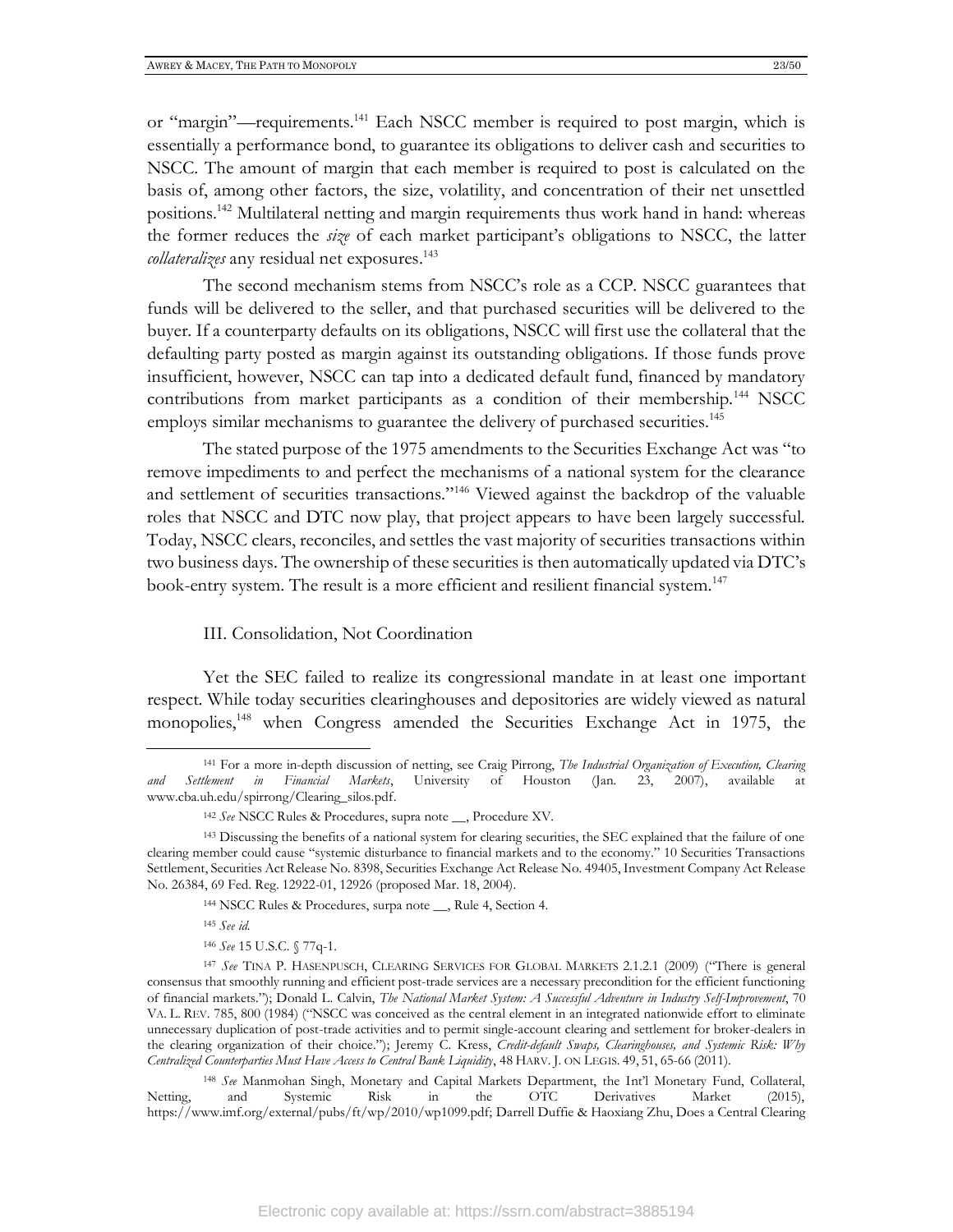competitive landscape was dominated by a small group of regional clearinghouses and depositories. These regional clearinghouses and depositories were located in cities like New York, Boston, San Francisco, Chicago, and Philadelphia, where they provided exclusive clearing, settlement, and depository services to affiliated stock exchanges. It was the existence of these regional players that prompted Congress to explicitly list "*competition* . . . among clearing agencies" as one of the Act's primary goals.<sup>149</sup> To that end, rather than grant a single clearinghouse or depository a monopoly, or permit the SEC to do so, Congress directed the Commission "to facilitate the establishment of linked or coordinated facilities for clearance and settlement of transactions in securities."<sup>150</sup> Thus, rather than create a regulated monopoly, Congress consciously and explicitly opted to impose coordination requirements on this burgeoning industry.

The SEC seems to have taken this congressional mandate seriously. In an early rule, it acknowledged that, "rather than adopting approaches appropriate to a natural monopoly, *the Commission has sought to free the competitive potential present in the clearing and settlement* area by imposing conditions on NSCC's registrations designed to sever existing restrictive ties between clearing agencies and their affiliated securities markets."<sup>151</sup> The SEC was also emphatic about the need to protect regional clearinghouses and depositories. As it encouraged the development of a "National Market System," the SEC repeatedly pointed to Congress's desire to "facilitate<sup>[]</sup> competition among the clearing corporations."<sup>152</sup> On multiple occasions, the Commission even stated "that clearance and settlement is not a natural monopoly."<sup>153</sup>

The SEC's focus on promoting competition was also reflected in the concerns of market participants and other regulators that NSCC and DTC would abuse their growing market power.<sup>154</sup> During the late 1970s, the SEC received comments from the regional

Counterparty Reduce Counterparty Risk?, http://www.mit.edu/~zhuh/DuffieZhu\_CCP.pdf; BRETT M. FRISCHMANN, INFRASTRUCTURE: THE SOCIAL VALUE OF SHARED RESOURCES 12-14 (2012); On the single-firm dominance of markets served by financial market utilities due to economies of scale and high fixed costs, see RUBEN LEE, RUNNING THE WORLD'S MARKETS: THE GOVERNANCE OF FINANCIAL INFRASTRUCTURE 20-21 (2011); DERMOT TURING, CLEARING AND SETTLEMENT IN EUROPE § 6.41 (2012); Li Lin & Jay Surti, Capital Requirements for Over-the-Counter Derivatives Central Counterparties 5 (Int'l Monetary Fund, Working Paper No. 13/3, 2013), http://www.imf.org/external/pubs/ ft/wp/2013/wp1303.pdf; Craig Pirrong, *Rocket Science, Default Risk, and the Organization of Derivatives Markets* (2008) (showing that the exposure at default to a portfolio of derivatives products is smaller than the sum of the exposures at default of the individual elements of the portfolio); Darrell Duffie and Haoxiang Zhu, *Does a Central Counterparty Reduce Counterparty Risk* (2011) (same); Douglas D. Evanoff, Daniela Russo and Robert S. Steigerwald, European Central Bank Conference, The Role of Central Counterparties, (2006) ("[F]ixed cost within CCPs made up the bulk of operational expenses and that the marginal cost of clearing and settlement operations was essentially zero over a wide range of output levels. Thus, there were obvious reasons for consolidation, since the industry has the textbook characteristics of a natural monopoly."), https://www.ecb.europa.eu/pub/pdf/other/rolecentralcounterparties200707en.pdf?2973e97f821d65505808bd2a966256 0e.

<sup>149</sup> 15 U.S.C. 78-q(1)(a)(2)(A) [emphasis added]. The legislative history also suggests that Congress anticipated that the core component of a national market system would be an electronic communication linkage between existing markets. See Senate Report No. 94-75, at 3.

<sup>150</sup> 15 U.S.C. 78-q(1)(a)(2)(B)(ii).

<sup>151</sup> Securities Exchange Act Release No. 13163, 39-40. [Emphasis added].

<sup>152</sup> *See id*.; *see also* SEC Release No. 17562 (Feb. 20, 1981) (same).

<sup>153</sup> *See id*.; *see also* SEC Release No. 17562 (Feb. 20, 1981) (same).

<sup>154</sup> In fact, the SEC has consistently acknowledged that industry concentration is a problem but found that other considerations outweigh those concerns. *See, e.g.* Securities Exchange Act Release No. 17562 (Feb. 20, 1981) ("implicit in the discussion of clearing agency competition is the Commission's conclusion that clearance and settlement is not a natural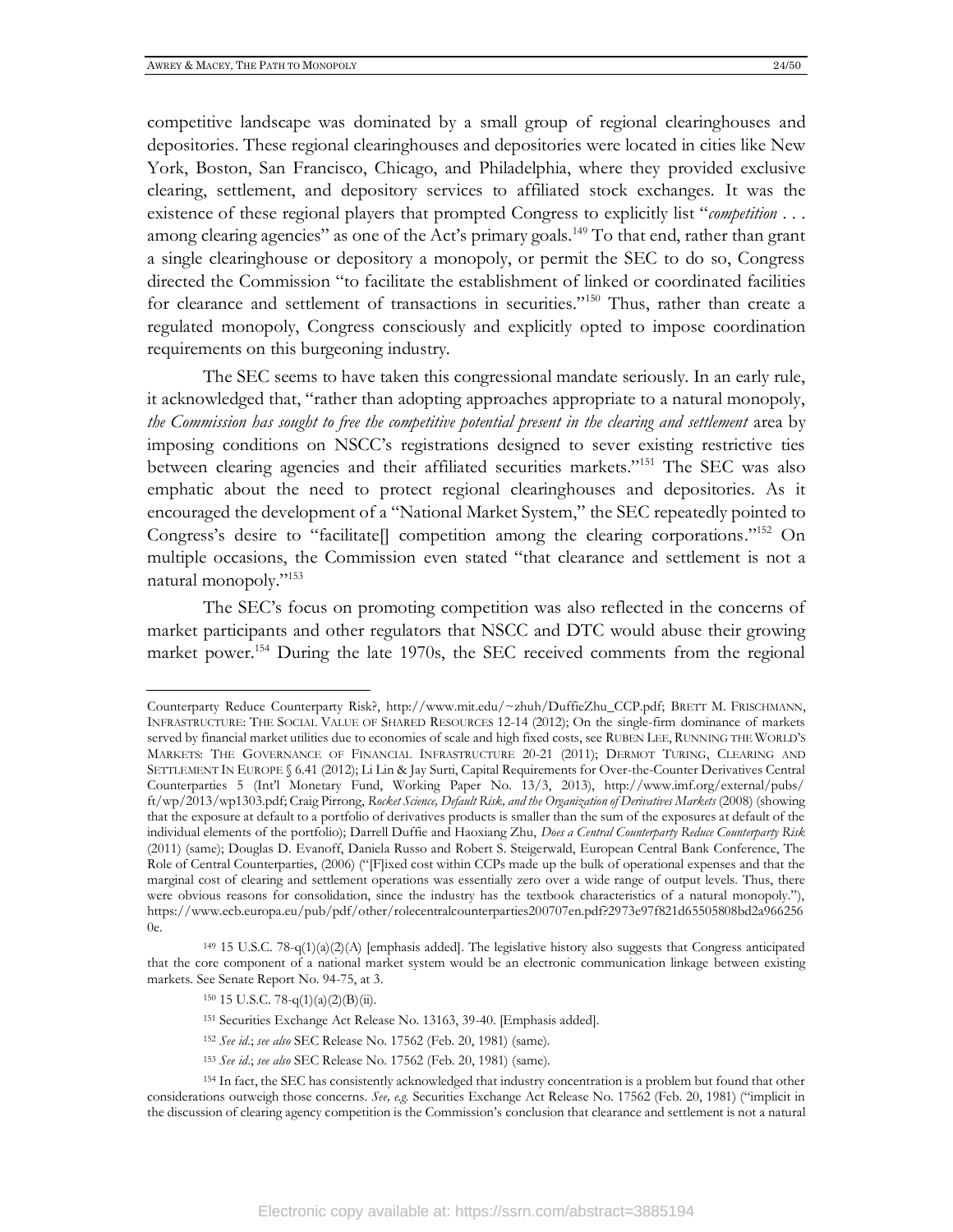clearinghouses, the Department of Justice (DOJ) antitrust division, and the FTC challenging the SEC's approach to the National Market System on the ground that it was anticompetitive and would open the door for NSCC and DTC to obtain monopolies.<sup>155</sup> In 1977, in its Order approving NSCC's registration, the SEC, too, expressed concern "that competing clearing corporations would be unable to offer comparable services."<sup>156</sup>

In response to these concerns, the SEC instructed NSCC and DTC "to establish full interfaces with continuous netting systems."<sup>157</sup> As a result, all clearinghouses and depositories were required to develop interoperable communication platforms that would allow market participants to implement both multilateral netting and automated bookentry.<sup>158</sup> DTC and the regional depositories were similarly required to participate in a "Regional Interface Organization" (RIO), designed to ensure that all depositories could communicate with each other, "make[] the necessary book-entry movements" and, thereby, "enable clearing corporations to settle, by book-entry, trades between their respective participants."<sup>159</sup> Collectively, the SEC's requirements were designed to compel these regional players to work together to build a new interoperable, connected, and open-access infrastructure for supporting electronic clearing and settlement of securities trades.

To further address the concerns raised by the regional clearinghouses, DOJ, and FTC, the SEC also took a series of steps that ultimately forced NSCC and DTC to bear the lion's share of the costs of building this new infrastructure. As a preliminary matter, the SEC barred NSCC and DTC from charging interface fees.<sup>160</sup> NSCC therefore bore most of the costs of developing the necessary interoperability framework, along with the associated network architecture. The SEC also closely scrutinized the fees clearinghouses charged market participants and prohibited NSCC from engaging in predatory pricing.<sup>161</sup> As a result, despite potentially being able to offer cheaper services due to its growing scale and sophistication, NSCC was prohibited from undercutting the rates offered by the regional clearinghouses. The SEC also required NSCC to allow regional clearinghouses to use the

<sup>157</sup> *Id*. The SEC further emphasized that "the availability of safe and efficient interfaces" supported "competition among clearing agencies."48 Fed. Reg. 55654 (Dec. 14, 1983).

monopoly."); *id.* (approving registration on NSCC's ability to "meet[] four conditions designed to ameliorate the anticompetitive effects that NSCC's opponents feared"); 61 Fed. Reg. 1195, 1197 (Jan. 5, 1996) ("[T]he Commission recognizes that consolidation of core services poses a risk that support for innovative products, trading systems, and clearing procedures could flounder.").

<sup>155</sup> *See* Securities Exchange Act Release No. 20461 (December 7, 1983), 48 Fed. Reg. 55654. See also Securities Exchange Act Release No. 13163 (January 13, 1977), 42 Fed. Reg. 3916. In 1975, three years before the SEC promulgated its National Market System rule, the three clearinghouses in New York determined that they would be better able to meet these regulatory obligations if they merged. NSCC was the result of this merger between the American Stock Exchange Clearing Corporation (ASECC), The National Clearing Corporation (NCC), and Stock Clearing Corporation (SCC). The merger took place in two phases. During Phase I, the regional clearinghouses remained tied to their associated exchanges and NSCC operated all three clearing agencies as separate divisions through the Securities Industry Automation Corporation (SIAC). During Phase II, NSCC converted the separate clearing divisions into a single integrated entity, with the goal of providing all of the services that were previously provided by ASECC, NCC, and SCC. At the outset, this merger left NSCC with approximately eighty-five percent market share.

<sup>156</sup> 42 Fed. Reg. 3931 (Jan. 21, 1977).

<sup>158</sup> 1989 SEC LEXIS 1343, \*17.

<sup>159</sup> *See* Securities Exchange Act Release No. 20461 (December 7, 1983), 48 FR 55654 [File No. SR-DTC-77-10]. See also Securities Exchange Act Release No. 13163 (January 13, 1977), 42 FR 3916.

<sup>160</sup> NSCC Registration at 3933; *see also* 42 Fed. Reg. 3929-3935 (summarizing these requirements).

<sup>161</sup> *See id.*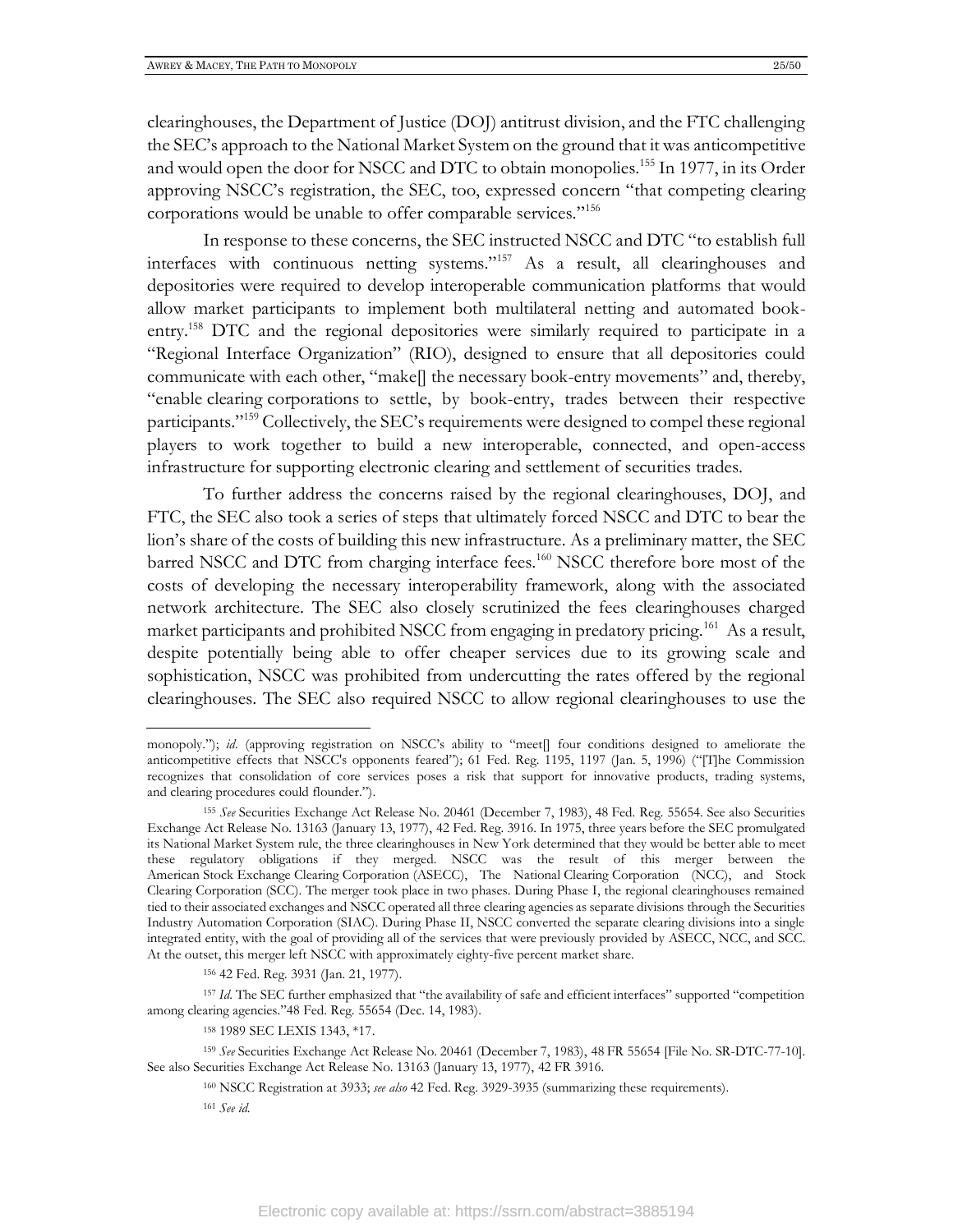computer software NSCC developed for brokerage firms to compare prices offered on different exchanges and other trading platforms.<sup>162</sup>

Despite being forced to shoulder most of the burden of developing this new market infrastructure, by the early 1980s NSCC and DTC had successfully established interfaces with all the regional clearinghouses and depositories.<sup>163</sup> According to the SEC, these newlyregistered clearing agencies together comprised "the core components of an integrated national clearance system Congress envisioned in its enactment of Section 17A."<sup>164</sup> Importantly, the SEC explained that this system was possible because "the interfaces that connect these organizations permit clearing members to settle trades with or transfer customer accounts to members of other clearing agencies."<sup>165</sup> At least in theory, Congress and the SEC had delivered on their promise to create an open and interoperable system for securities clearing and settlement—one that would enable NSCC, DTC, and regional clearinghouses and depositories to compete with each other on more or less equal terms.

Yet just twenty years after Congress amended the Securities Exchange Act to create the National Market System, and only fifteen years after the SEC first granted registration to NSCC, DTC, and other clearing agencies, all the regional clearinghouses and depositories had halted their operations and transferred their functions and responsibilities to NSCC and DTC. Accordingly, while the SEC's coordination requirements did eventually lead to the creation of a national market infrastructure, they did so not by establishing a truly open and interoperable network for securities clearing and settlement. Instead, as described below, interoperability and open access requirements ultimately contributed to the demise of the regional clearinghouses and depositories by imposing high fixed costs to connect to the new interfaces, allowing NSCC and DTC to dictate the direction and pace of innovation, and preventing firms from differentiating their products and services from those of their competitors.

<sup>&</sup>lt;sup>162</sup> See id. ("NSCC was required to provide, at cost, efficient facilities through which a broker or dealer located outside of New York City, either directly or through an agent, including a registered clearing corporation, could compare Amex, NYSE, and OTC transactions eligible for comparison at NSCC."); *id.* ("NSCC was required to furnish to any requesting clearing corporation, without charge, computer programs for OTC trade comparison. In addition, the comparison of all OTC transactions between participants in two different clearing agencies was required to be performed by one clearing agency at no charge to the other clearing agency. If no other clearing agency was willing to operate the 'national' OTC comparison service, NSCC was required to compare all OTC transactions between participants in different clearing agencies without separate charge to participating clearing agencies.").

<sup>163</sup> The Depository Trust Company Annual Report (1984), http://3197d6d14b5f19f2f440- 5e13d29c4c016cf96cbbfd197c579b45.r81.cf1.rackcdn.com/collection/papers/1980/1984\_0101\_DTCAR.pdf ("DTC also has interfaces for registered corporate and municipal securities services with Midwest Securities Trust Company (MSTC), Pacific Securities Depository Trust Company (PSDTC), and Philadelphia Depository Trust Company (Philadep). An important facility made possible by these relationships is the 'third-party' delivery service which permits a sole member of any one of these depositories to settle transactions with any member of DTC, eliminating the requirement that a member belong to both depositories in order to effect such settlements. Each of these interfaces was supplemented in 1982 and early 1983 by the linking of DTC's National Institutional Delivery System with the institutional delivery systems of the regional depositories. To assist settlements of trades on the Boston Stock Exchange, a DTC interface also exists with the Boston Stock Exchange Clearing Corp. and NSCC.").

<sup>164</sup> 1989 SEC LEXIS 1343, \*17.

<sup>165</sup> *Id*.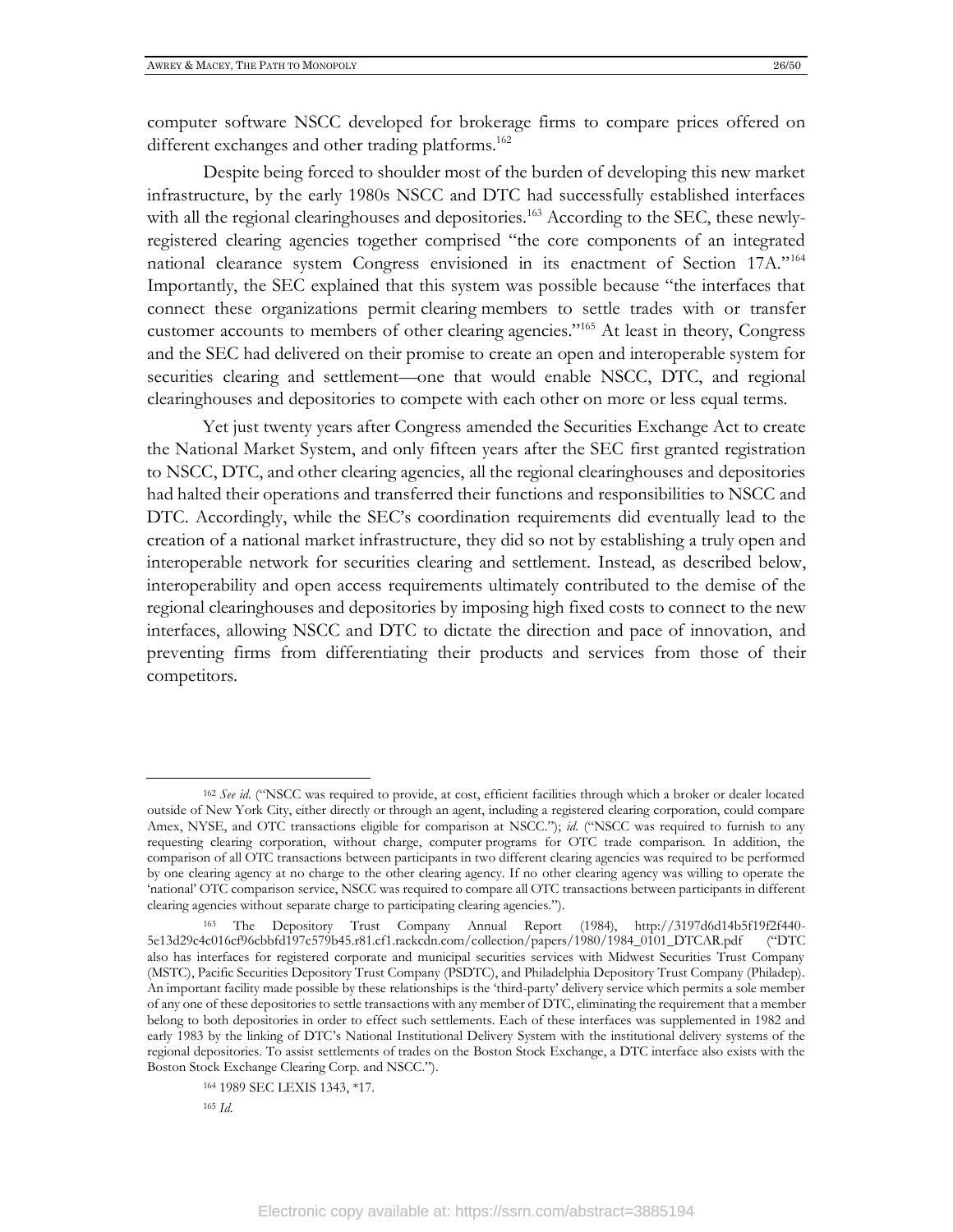#### *A. Boston*

The Boston Stock Exchange (BSE) was the first to fall. Throughout the 1960s and 1970s, the BSE operated its own securities depository and clearinghouse. A BSE subsidiary, the New England Securities Depository Trust Company (NESDTC) provided depository services, and another subsidiary, the Boston Stock Exchange Clearing Corporation (BSECC), provided clearing and settlement services for trades executed on the BSE. The SEC granted both the NESDTC and BSECC temporary registration in 1975 as part of an omnibus Order granting the same status to NSCC, DTC, and each of the other regional clearinghouses and depositories.<sup>166</sup>

Importantly, however, while these other clearinghouses and depositories all subsequently received full registration in  $1983$ ,<sup>167</sup> the SEC repeatedly extended Boston's temporary registration.<sup>168</sup> Even more importantly, when the SEC finally granted BSECC full registration in 1984, it did so not because the BSE's clearing and depository arms satisfied the conditions for full registration, but because "DTC now performs virtually all the depository functions previously performed by the New England Depository Trust Company and NSCC performs much of the securities transaction processing for BSECC."<sup>169</sup> Rather than investing in the technological, operational, and other infrastructure necessary to become a full participant in the SEC's new market infrastructure, the BSE elected to *outsource* its clearing and settlement functions to what, in theory at least, were its primary competitors.

When compared with the demise of the other regional clearinghouses and depositories, there is relatively little evidence about why Boston so quickly shed its depository and clearing businesses. Still, its decision to leave the market is at least consistent with a desire to avoid the high costs of developing the infrastructure needed to coordinate with DTC, NSCC, and other regional players.<sup>170</sup> To better understand the nature and source of these costs, it is important to first understand precisely what clearinghouses and depositories were being asked to do to implement the National Market System.

In the early 1980s, the SEC ordered securities clearinghouses and depositories to automate their systems, keep records of all the transactions they processed, and develop electronic systems for communicating with each other.<sup>171</sup> Importantly, if a broker that held its primary account with NSCC sold a security to a broker that held its primary account with a regional clearinghouse, NSCC and the regional clearinghouse had to be able to clear and settle the transaction just as if both brokers had an account with NSCC.<sup>172</sup> Similarly, if a broker that held an account with DTC sold securities to a broker that held its securities with a regional depository, DTC and the regional depository had to have a system for

<sup>166</sup> *See* Securities Exchange Act Release No. 11875 (Nov. 26, 1975), 40 Fed. Reg. 55910 (Dec. 2, 1975).

<sup>167</sup> The eight-year delay was caused by antitrust litigation brought against NSCC. *See* Bradford Clearing Corp. v. SEC, 590 F.2d (D.C. Cir. 1978).

<sup>168</sup> Securities Exchange Act of 1934 Release No. 21335 (Sept. 20, 1984).

<sup>169</sup> *Id.*

<sup>170</sup> However, because BSE exited the clearing and depository markets so quickly, it is also possible that BSE did not want to comply with the other statutory requirements that did not involve linking with NSCC and DTC.

<sup>171</sup> *See* Securities Exchange Act Release No. 17562 (Feb. 20, 1981).

<sup>172</sup> *See id*.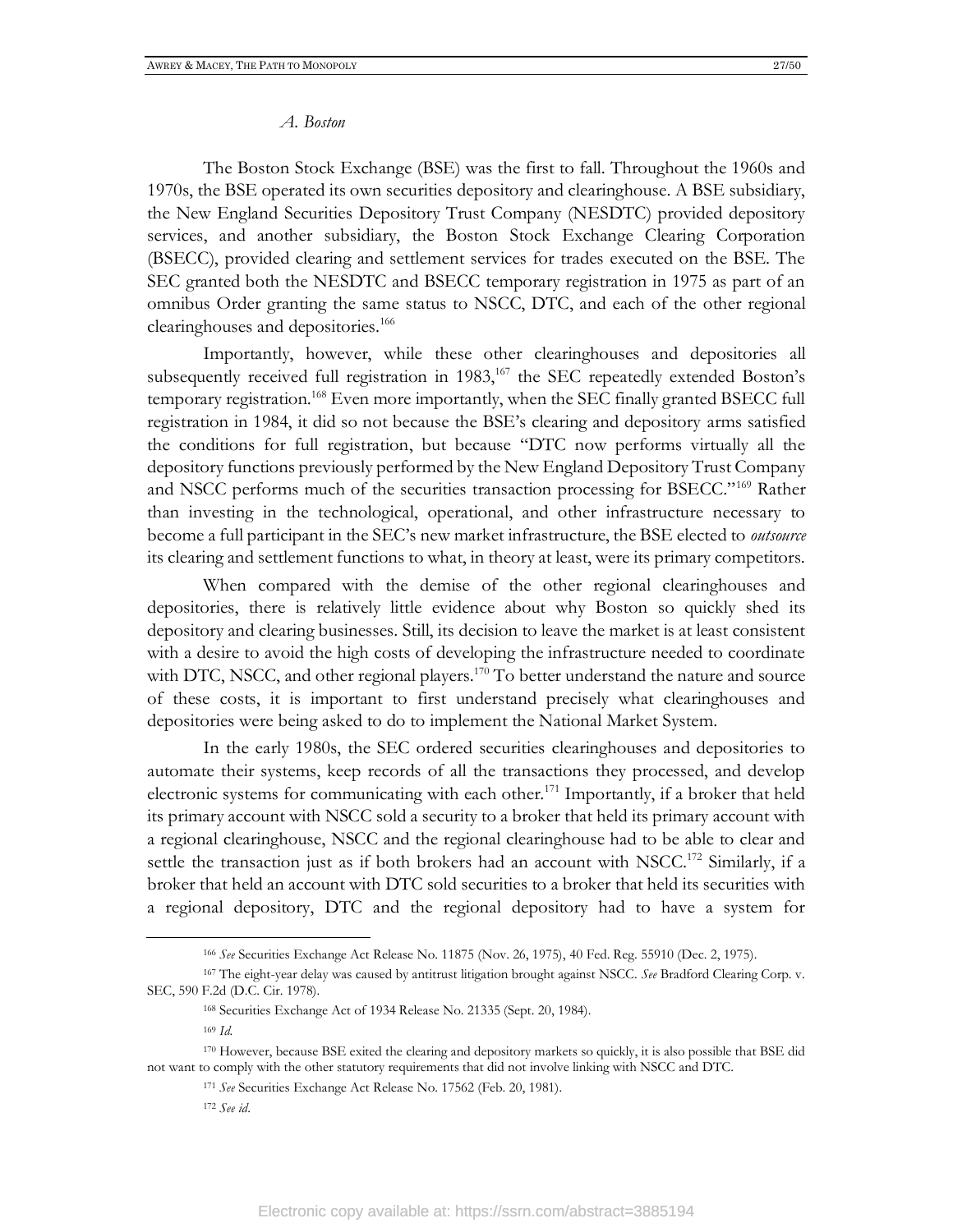automatically updating the ownership records.<sup>173</sup> That was the SEC's vision for a national market for securities clearing and settlement.

To meet these requirements, depositories had to keep comprehensive records of securities ownership and trade information, develop rules to safeguard the securities and funds under their control, and build electronic systems to communicate with each other so that depositories could update their records to settle transactions involving brokers that used different depositories. Clearinghouses, too, had to automate the clearing and settlement process and build communications systems to validate transactions that involved members of two or more clearinghouses. In an era before e-mail or the internet, where a single IBM mainframe computer cost upwards of \$5 million (and still could not communicate with another computer on the other side of the same room), compliance with these requirements demanded enormous investments in human, operational, and technological infrastructure.<sup>174</sup>

Making these investments was a risky proposition—especially for smaller regional stock exchanges. On the one hand, by the early 1980s, the steady growth in the volume of securities trading made investments in new technology and automation not just a regulatory requirement, but also a virtual necessity for exchanges hoping to protect their market position. Yet as a December 1984 article in *American Banker* pointed out, doing so often required firms to develop entirely new computer systems, leading to "unavoidable complications"<sup>175</sup> and placing "great strain on internal resources."<sup>176</sup> Compounding matters, "development costs for an internal securities processing system can amount to millions of dollars."<sup>177</sup> It could also take several years to develop, introducing the risk that the new system "could be technologically obsolete by the time it is completed."<sup>178</sup>

In the end, developing this infrastructure proved too risky for the BSE. By 1983, every other regional clearinghouse and depository had developed a system for automatically transmitting information to NSCC and DTC.<sup>179</sup> Not so for BSECC and NESDTC.<sup>180</sup> Even when BSECC and NESDTC received final registration in 1984, the SEC's approval was based on the fact that Boston had by this point effectively exited the clearing and depository business.<sup>181</sup> Rather than build its own infrastructure, the BSE chose instead to become a member of the NSCC and DTC.<sup>182</sup>

It is worth noting that, unlike the other regional clearinghouses and depositories discussed below, it is not clear that interoperability and open access *caused* the BSE to leave

<sup>173</sup> The SEC and NSCC have continued to take steps to shorten settlement times *See* infra Part 2.II.

<sup>174</sup> *See* Annual Report of the Federal Reserve Bank of Dallas, *Time Well Spent: The Declining Real Cost of Living in America* 18 (1997), https://www.dallasfed.org/assets/documents/fed/annual/1999/ar97.pdf.

<sup>175</sup> *See* Stephen Gardos, *State-of-the-Art Automation Provides Means to Boost Profits*, AM. BANK. (Dec. 5, 1984).

<sup>176</sup> *See id.*

<sup>177</sup> *See id.*

<sup>178</sup> *See id.*

<sup>179</sup> *See* 48 Fed. Reg. 45167.

<sup>180</sup> *See Id*.

<sup>181</sup> Order Approving Proposed Rule Change, 48 Fed. Reg. 20189-01 n.11 (May 4, 1983) ("NSCC also was directed to establish appropriate free links with the Boston Stock Exchange Clearing Corporation and the nowderegistered TAD Depository Corporation BSECC is now linked with, and is a participant in National Securities Clearing Corporation.").

<sup>182</sup> *See* Securities Exchange Act of 1934 Release No. 21335 File No. 600-5 (Sept. 20, 19840).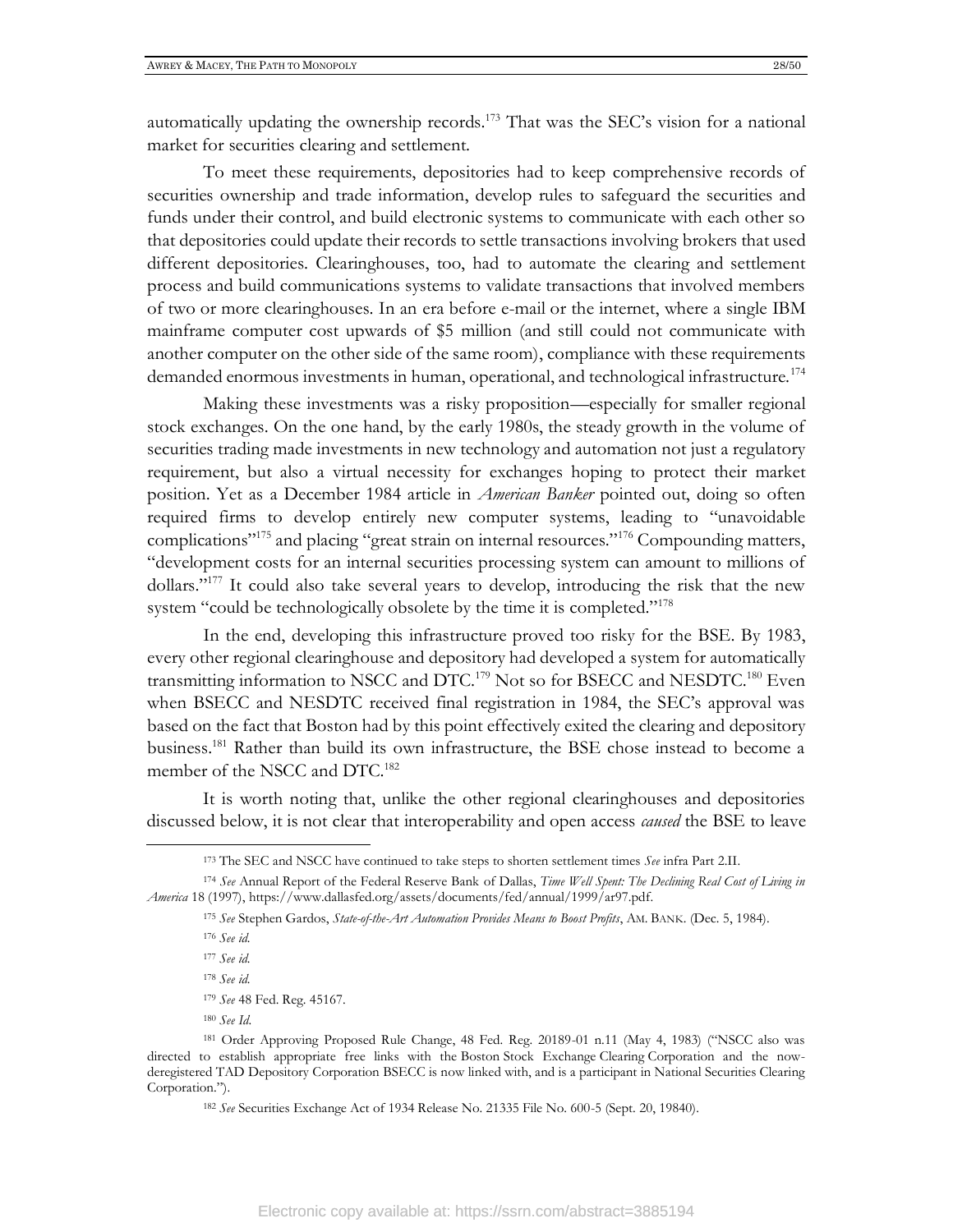the clearing and depository business. By its own admission, the BSE felt that it would have to make significant infrastructure investments if it wanted to continue to provide clearing and custodial services to its clients. Still, the BSE's decision to select NSCC and DTC to undertake these functions on its behalf, and the fact that NSCC and DTC were able to successfully absorb these functions, suggests that building its own infrastructure would have been costly and, ultimately, duplicative. At the very least, then, it is clear that open access and interoperability failed to accomplish their objectives of distributing the fixed infrastructure costs of building the National Market System in a way that promoted greater competition.

#### *B. San Francisco*

The Pacific Exchange (PCX) in San Francisco was the next regional player to suffer the BSE's fate. Like the BSE, the clearing and depository functions of the PCX had historically been performed by two subsidiaries: Pacific Clearing Corporation (PCC) and Pacific Securities Depository Trust Company (PSDTC). Unlike Boston's clearinghouse and depository, however, PCC and PSDTC received full registration from the SEC in 1983.<sup>183</sup> Yet just four years later, the PCX would also exit the clearing and depository business. And just like the BSE, the PCX would navigate this exit by outsourcing its clearing and depository functions to NSCC and DTC.

PCC and PSDTC exited the market in a series of incremental steps. The first step came in 1981, when PCC started using NSCC's proprietary over-the-counter (OTC) trade comparison and reconciliation system. Trade comparison is the process of matching trade details submitted by the buyer and seller to make sure that the parties both agree on the price, the number of shares being purchased and sold, and other terms and conditions. Until 1981, there were two competing OTC comparison and reconciliation systems in the U.S. market. One was operated by PCC, which provided services both on its own behalf and on behalf of the Chicago and Philadelphia clearinghouses. The other was operated by NSCC. On November 20, 1981, PCC decided to switch from its own proprietary system to the one operated by NSCC. Tellingly, the stated rationale for this switch was that it would "enhance the accuracy of OTC trade comparison and facilitate the resolution of uncompared trades."<sup>184</sup>

The second step came in 1984, when the Municipal Securities Rulemaking Board, a self-regulatory organization (SRO) that oversees the market for municipal bonds, introduced a new rule requiring broker to "use an automated comparison system for certain interdealer trades."<sup>185</sup> This rule sought to replicate the process that already existed for OTC transactions in other securities by centralizing and automating trade comparison. To comply with this rule, PCC decided to delegate responsibility for clearing and settling municipal securities to NSCC and DTC.<sup>186</sup> Once again, rather than develop the technological infrastructure

<sup>183</sup> *See* 48 Fed. Reg. 45167 (Oct. 3, 1983).

<sup>184</sup> 46 Fed. Reg. 58239 (Nov. 30, 1981).

<sup>185</sup> 1989 SEC LEXIS 60, \*4-5.

<sup>186</sup> The Midwest Clearing Corporation (MCC) made the same decision. 1989 SEC LEXIS 60, \*4-5, ("In addition to providing services to its own participants, NSCC will be providing centralized, automated comparison services to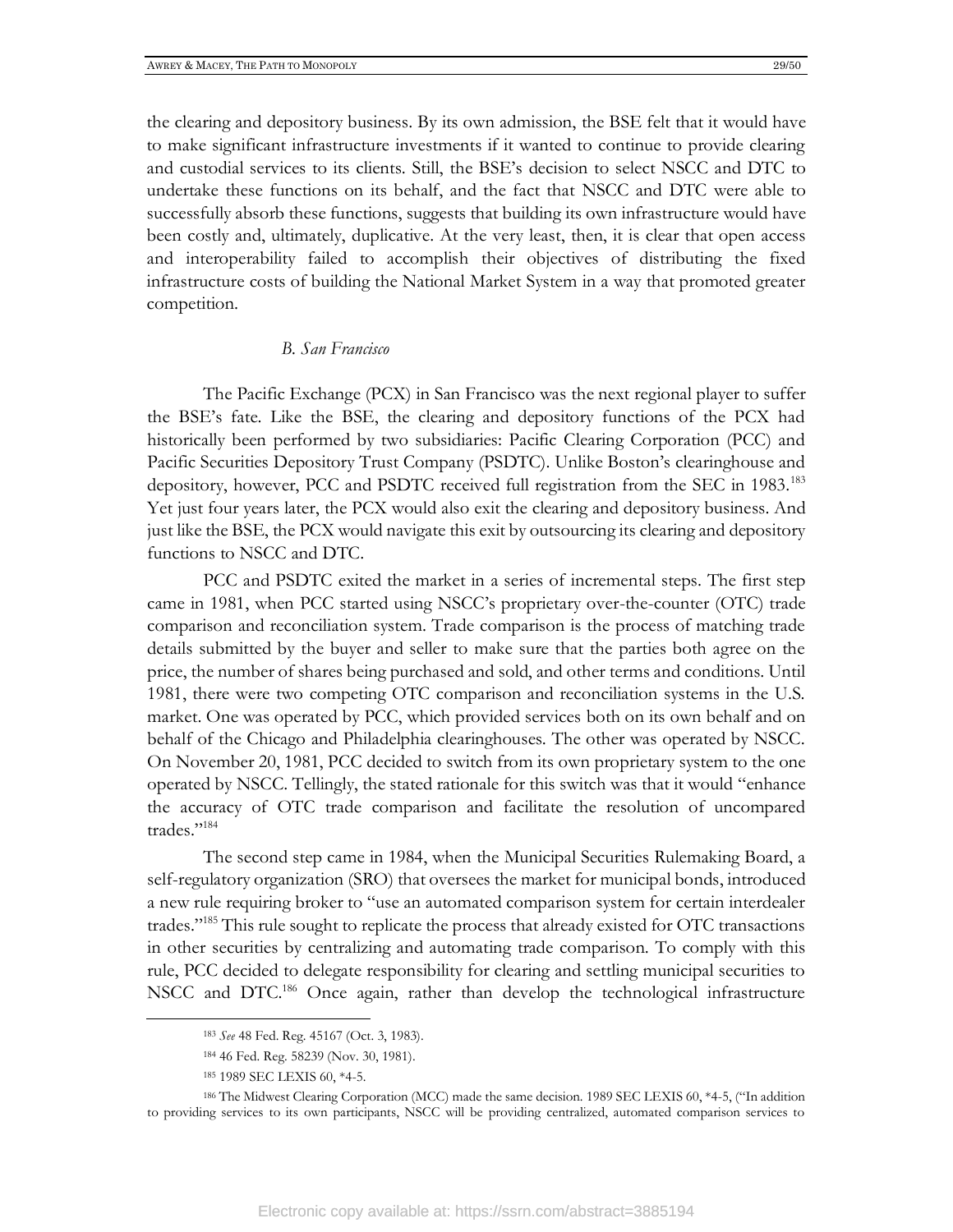necessary to expand its clearing and depository business to the multitrillion dollar municipal debt market,<sup>187</sup> PCC thus decided to outsource these functions to its biggest competitor. For the next three years, this yielded a somewhat unusual arrangement whereby PCC and PSDTS cleared and settled most transactions executed on the PCX, while simultaneously relying on NSCC and DTC to clear and settle transactions in municipal securities.<sup>188</sup>

Crucially, even in those segments of the market where they were still ostensibly competing, it appears that PCC and PSDTC often failed to offer any real alternative to NSCC and DTC—even when brokers were clearing and settling trades on the PCX's own platforms. <sup>189</sup> To comply with the SEC's interface requirement, PCC and PSDTC implemented what was known as the National Institutional Delivery System (NIDS). NIDS was the interface that connected PCC and PSDTC to DTC's system, enabling them to automatically clear, reconcile, and settle trades with participants of DTC and other registered clearinghouses and depositories.<sup>190</sup> The process envisioned by NIDS was extremely cumbersome. To match buy and sell orders, exchanges sent trade data to one clearinghouse for comparison and settlement.<sup>191</sup> But when a PCC member broker executed a trade on any exchange other than the PCX, PCC and PSDTC had to relinquish responsibility for clearing and settling the trade to NSCC and DTC.<sup>192</sup> In practice, this meant that PCC submitted information about the trade to NSCC, and PSDTC submitted information to DTC. NSCC and DTC then cleared the transaction and updated DTC's book-entry system, at which point they would submit the information back to PCC and PSDTC, which would update their own accounts and ensure final settlement.<sup>193</sup>

This process was remarkable for at least two reasons. The first was its circuitousness. Trade information was relayed from regional clearinghouses and depositories to NSCC and

<sup>190</sup> 48 Fed. Reg. 3441 (Jan. 25, 1983). It also required PCC to develop a system "to receive trade data from, and transmit reports regarding that data to, the National Association of Securities Dealers, Inc. in connection with its Trade Acceptance and Reconciliation Service." SEC Release 19199 (Nov. 1, 1982).

<sup>191</sup> *See id*.

<sup>192</sup> *See id*.

other clearing agencies for municipal securities trade data submitted to NSCC by those clearing agencies on behalf of their participants. MCC's and PCC's proposals would establish systems at those clearing corporations for submitting their participants' municipal securities trades to NSCC for automated comparison processing and producing participant reports based on trade data returned from NSCC.").

<sup>187</sup> It is also possible that increased automation of custodial services also increased PSDTC's costs. See Municipal Bond Markets, Annual Reviews, https://www.annualreviews.org/doi/abs/10.1146/annurev-financial-110118- 123034?journalCode=financial#:~:text=The%20municipal%20bond%20market%20is%20the%20largest%20and%20mo st%20important,new%20bonds%20issued%20each%20year.

<sup>188</sup> MCC was in the same position for twelve years.

<sup>189</sup> *See* Stock immobilization: Order Approving Proposed Rule Change Instituting Same-Day Funds Settlement Service, Securities Exchange Act Release No. 24689, 52 Fed. Reg. 26613-01, 26616 & nn.20–21 (July 15, 1987) (discussing the progress and citing the Div. of Mkt. Regulation, Sec. & Exch. Comm'n, Progress and Prospects: Depository Immobilization of Securities and Use of Book-Entry Systems (1985)); Securities Transactions Settlement, Securities Act Release No. 8398, Securities Exchange Act Release No. 49405, Investment Company Act Release No. 26384, 69 Fed. Reg. 12922-01 (proposed Mar. 18, 2004); Transfer Agents Operating Direct Registration System, Securities Exchange Act Release No. 35038, 1994 WL 681687 (Dec. 1, 1994) (concept release); Ralph C. Ferrara & Konrad S. Alt, Immobilization of the Security Certificate: The U.S. Experience, 15 SEC. REG. L.J. 228, 235–42 (1987); Order Approving Proposed Rule Changes, 47 Fed. Reg. 51658-02, 51659–60 (U.S. Sec. & Exch. Comm'n Nov. 9, 1982) (describing a cooperative effort); see ALSO JERRY W. MARKHAM & THOMAS LEE HAZEN, 23A BROKER-DEALER OPERATIONS UNDER SECURITIES AND COMMODITIES LAW § 13:5 (PERM. ED., REV. VOL. 2015).

<sup>193</sup> *See id.*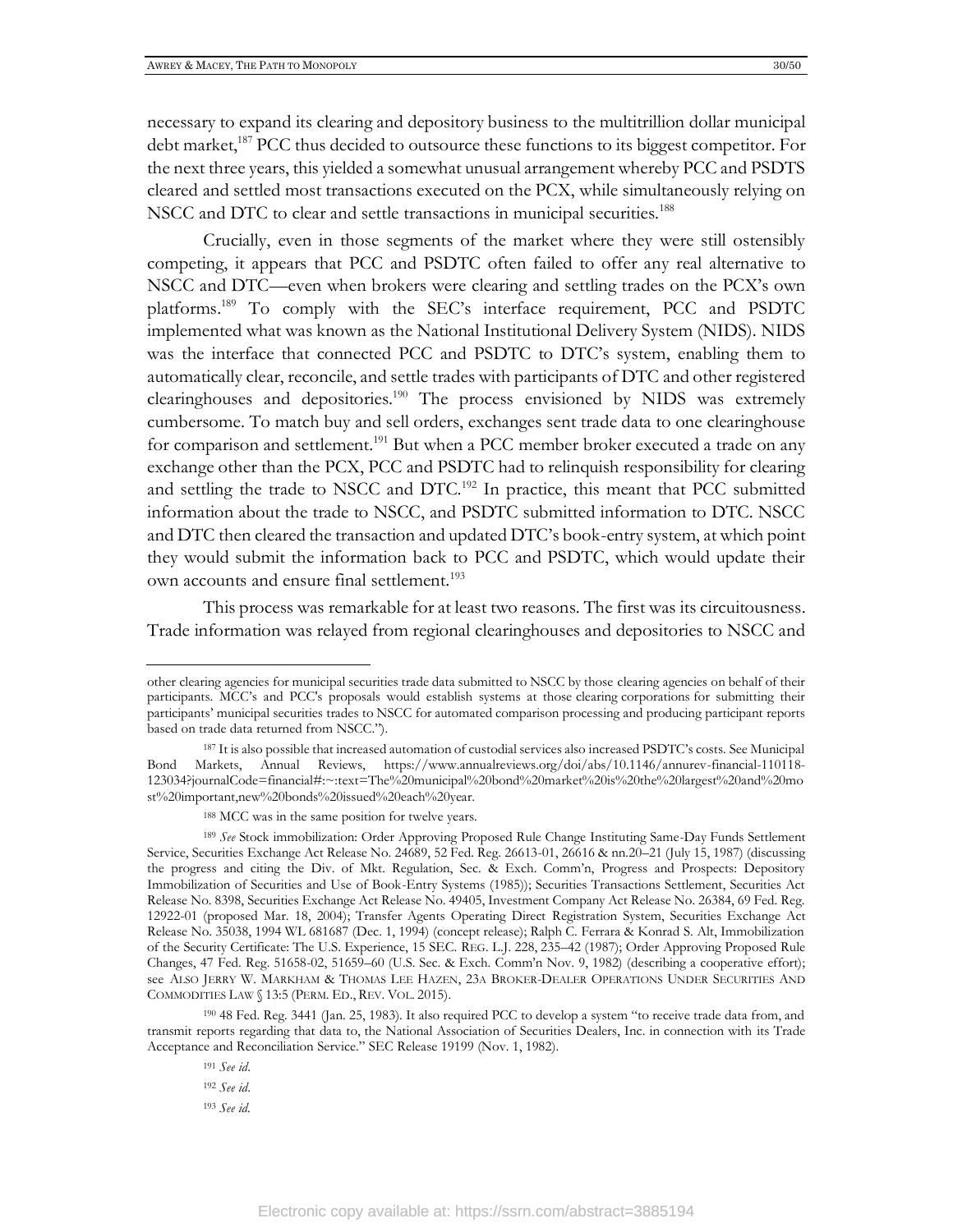DTC and then back again. The second was that, even when PCC and PSDTC were nominally providing clearing and depository services, they were effectively being forced to rely on NSCC and DTC to undertake the majority of the work. In effect, the interface forced PCC and PSDTC to provide the exact same service as NSCC and DTC, since the regional clearinghouse and depository were built on top of NSCC and DTC's existing infrastructure. In fact, when PCC and PSDTC finally transferred control over their clearing and custodial operations to NSCC and DTC in 1987, they expressly conceded that the "change . . . would eliminate the costly and redundant process for dealers who are not members of the National Securities Clearing Corporation."<sup>194</sup> The interface, in other words, hardly operated as an interface at all. PCC and PSDTC simply corresponded with NSCC and DTC while allowing the larger clearinghouse and depository to match, compare, and settle transactions. Thus, rather than eliminating redundancies, the SEC-mandated interface actually created them.<sup>195</sup>

In the end, this interface undercut the ability of PCC and PSDTC to compete with their larger and more sophisticated rivals. Rather than enabling them to develop and offer a competitive suite of products and services, the interface effectively forced PCX and other regional exchanges to instead offer their customers a more cumbersome way of accessing the infrastructure already built by NSCC and DTC. Perhaps not surprisingly, this had the effect of further consolidating NSCC and DTC's growing market power. By the spring of 1987, DTC was reported to command approximately eighty-seven percent of the U.S. depository market, dwarfing the four percent market share of the PSDTC.<sup>196</sup>

Ultimately, for interoperability and open access to offer an alternative to monopoly, they must leave some room for firms to distinguish their products and services from those of their competitors. But here interoperability effectively forced firms to not only use—but *rely* on —their rivals' infrastructure. Thus, the very regulations that were designed to prevent any single firm from obtaining a monopoly served to price the PCX out of the market and consolidate NSCC and DTC's emerging status as dominant industry players.

The final nail in the coffin came in April 1987, when the PCX disclosed its intention to sell its struggling clearing and depository businesses.<sup>197</sup> As explained by PCX Chairman Maurice Mann after the decision was announced: "the clearing and depository operations have not been profitable for several years. . . . Resources diverted to support these activities can now be applied to the main purpose of the exchange—its trading function."<sup>198</sup> Among the rationales for the sale was that PCC and PSDTC would have needed to make a "tremendous investment in technology"<sup>199</sup> to compete with DTC's "sophisticated computer system."<sup>200</sup> As one observer put it: PCX "faced the prospect of spending millions of dollars over the next several years to upgrade its clearing and depository systems to match those of

1987).

<sup>194</sup> SEC Release 23726 (Oct. 17, 1986).

<sup>195</sup> *See id*.

<sup>196</sup> *See* Robert Luke, *Exchange to Sell Nontrading Units*, AM. BANK. (Apr. 27, 1987).

<sup>197</sup> *See id.*

<sup>198</sup> *See id.*

<sup>199</sup> *See* Robert Luke, *Pacific Stock Exchange Wants to Shed Its Clearing and Depository Business*, Am. BANK. (Apr. 21,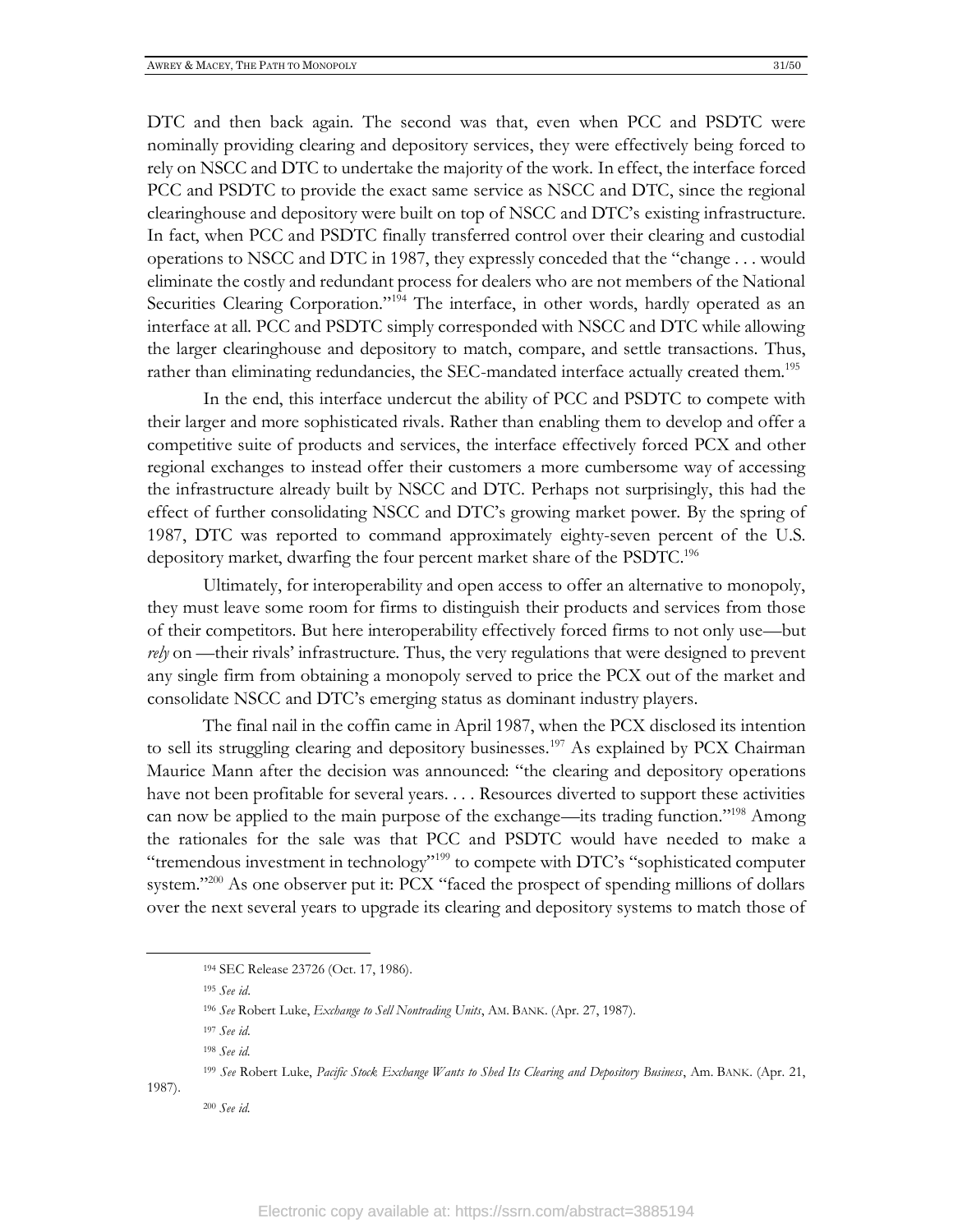New York's Depository Trust Co."<sup>201</sup> Rather than make these investments, PCX ultimately decided to shutter its clearing and depository operations and transfer them to NSCC and DTC.<sup>202</sup>

#### *C. Chicago*

While the PCX was struggling to modernize its securities clearing and settlement systems, business was booming in Chicago. In 1985, the Midwest Stock Exchange ( $CHX<sup>203</sup>$ ) posted net income of \$3.7 million on a surge in trading volumes to 1.85 billion shares, moved into a custom-built new trading facility, and surpassed the Amex to become the nation's second busiest stock market behind the NYSE.<sup>204</sup> Later that year, these developments would enable incoming President Charles Doherty to strike a confident tone, stating that "[t]he securities industry is changing rapidly, and the Midwest [Stock Exchange], which doesn't have the excess baggage of other exchanges, has the flexibility to adapt quickly."<sup>205</sup>

While Doherty was correct that U.S. securities markets would change dramatically over the course of the next decade, these changes ultimately contributed to the decline of the CHX and its clearing and depository business. One of the principal catalysts of these changes was the stock market crash on October 19, 1987. Known as "Black Monday," the crash saw the Dow Jones Industrial Average decline by 22.6% in a single day<sup>206</sup>—the largest one-day percentage decline in the 125-year history of the venerable index. As a point of comparison, the worst one-day drop during the Great Depression was just over  $12\%$ .<sup>207</sup>

Among the primary causes of the crash were quantitative trading models used to provide so-called "portfolio insurance" products.<sup>208</sup> And while clearinghouses generally performed well, Black Monday did reveal that the regional clearinghouses were vulnerable during market disruptions.<sup>209</sup> Specifically, despite having developed links with NSCC and DTC, the regional exchanges struggled to process the sheer volume of transactions triggered by the crash. Trade comparison processes in particular became a major "stress point," leading to late payments and increased error rates.<sup>210</sup> Indeed, the week after the crash, the NASD was forced to shorten the trading day by two hours to give clearinghouses and depositories more time to correct errors and clear the backlog of executed but unsettled

<sup>210</sup> *See id*. at 10-5 and 10-16.

<sup>201</sup> *See* Luke, Exchange to Sell Nontrading Units, supra note \_\_.

<sup>202</sup> *See* DTC Annual Report 25 (1987) [on file with authors].

<sup>203</sup> The Midwest Stock Exchange changed its name to the Chicago Stock Exchange (CHX) in 1993.

<sup>204</sup> *See* Laurie Cohen, *The Midwest: A New Home, Higher Profile*, CHICAGO TRIBUNE (Apr. 25, 1985).

<sup>205</sup> *See* William Gruber, *3D Career is a Major Exchange*, CHICAGO TRIBUNE (Nov. 11, 1985).

<sup>206</sup> *See* Kimberly Amadeo, *How Does the 2020 Stock Market Crash Compare with Others*, THE BALANCE (Apr. 27, 2020), https://www.thebalance.com/fundamentals-of-the-2020-market-crash-4799950.

<sup>207</sup> *See id*.

<sup>208</sup> *See* Division of Market Regulation, SEC, The October 1987 Market Break 3 (February 1988),

<sup>209</sup> *See id.* at 10-21 ("Clearing agency systems for monitoring member financial condition and managing member defaults were tested by the extreme volatility and volume of the recent October market break. Overall, the clearing agencies handled well the actual and potential member defaults; in general, the clearing agencies were able to spot potential member defaults and follow them until the situation eased or the member ceased doing business. Clearing agency monitoring and communication among member clearing agencies enabled them to minimize or eliminate loss.").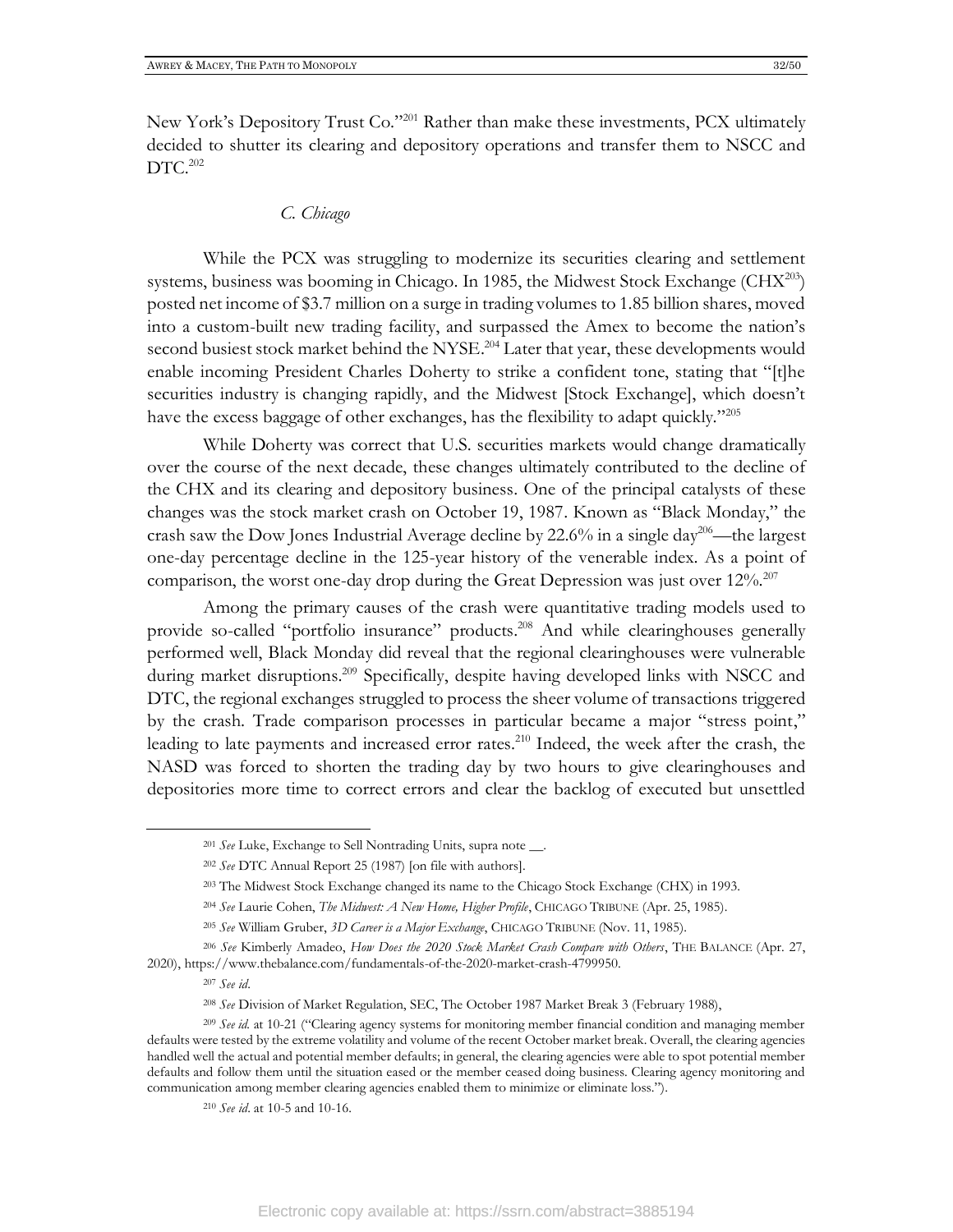trades.<sup>211</sup> The crash also tested the ability of clearinghouses to monitor the financial condition of member brokers and manage member defaults.<sup>212</sup> As stated by the SEC in its subsequent report, the crash thus "highlighted the need for further automation in the trade comparison and resolution process and improved capacity and flexibility in existing systems."213

The crash also highlighted how consequential a clearinghouse failure would be to market stability. Gerald Corrigan, President of the Federal Reserve Bank of New York, observed that "[t]he greatest threat to the stability of the financial system as a whole [during the 1987 market break] was the danger of a major default of these clearing and settlement systems."<sup>214</sup> Federal Reserve Board Chairman Alan Greenspan took a similar position, stating in congressional testimony that "[t]he overloading of the… clearing systems last October induced breakdowns that dramatically increased uncertainty among investors and likely contributed to additional downward pressures on prices."<sup>215</sup> The United States Government Accounting Office summarized the clearing deficiencies that contributed to the crisis: "Due to large trading volumes and price volatility, many clearing organizations had processing problems, could not assess financial risk exposure to their member firms, did not have necessary funding, or did not make timely payments."<sup>216</sup>

In March 1989, an international organization known as the Group of Thirty, which was established to study securities clearing and settlement, made nine recommendations about how to improve these processes. The group concluded that the most serious deficiencies in the U.S. securities clearing and settlement system stemmed from how long it took to clear and settle trades. <sup>217</sup> At the time of the crash, the period between the execution of a trade and final settlement was typically five days: known in industry parlance as T+5. The group therefore recommended that clearinghouses move to three-day settlement  $(T+3)$ for the delivery of equity securities to the buyer and same-day settlement  $(T+0)$  for payment to the seller.<sup>218</sup>

<sup>215</sup> *See* statement of Alan Greenspan, Chairman of the Board of Governors of the Federal Reserve System, Securities Exchange Act Release No. 49405 (Mar. 11, 2004), 69 Fed. Reg. 12922, 12923 (March 18, 2004).

<sup>216</sup> United States General Accounting Office, Clearance and Settlement Reform: The Stock, Options, and Futures Markets Are Still at Risk, Report to Congressional Committees (Apr. 1990), http://archive.gao.gov/d24t8/141098.pdf.

<sup>217</sup> U.S. Working Committee, Implementing the Group of Thirty Recommendations in the United States (November 1990).

<sup>218</sup> In the late 1990s, transactions in equities, corporate debt, and municipal debt were settled in ''next-day funds," which meant that, after a clearinghouse had fully validated a transaction, the trade was settled with funds that became available the next day. This usually occurred by means of certified checks that are for value on the following day. Transactions in commercial paper and other money market instruments were already settled in same-day funds. See Securities Exchange Act Release No. 35720 (May 16, 1995), 60 FR 27360 [File No. ST–DTC–95–06] (order granting accelerated approval to proposed rule change modifying the same-day funds settlement system). Two years later, a congressional report expounded on the Group of Thirty Report, saying that, in order to achieve T+3 settlement, the U.S. Working Committee recommended requiring book-entry settlement between financial intermediaries and between financial intermediaries and their institutional clients and depository eligibility for all new issuances. U.S. Working Committee, Implementing the Group of Thirty Recommendations in the United States (November 1990). See Bachmann Task Force

<sup>211</sup> *See id*. at 10-1.

<sup>212</sup> *See id*. at 10-13 and 10-21.

<sup>213</sup> *See id*. at 10-2.

<sup>214</sup> Luncheon Address: Perspective on Payment System Risk Reduction by E. Gerald Corrigan, President, Federal Reserve Bank of New York, cited in Securities Exchange Act Release No. 33023 (October 7, 1993), 58 Fed. Reg. 52891 n16 (October 13, 1993).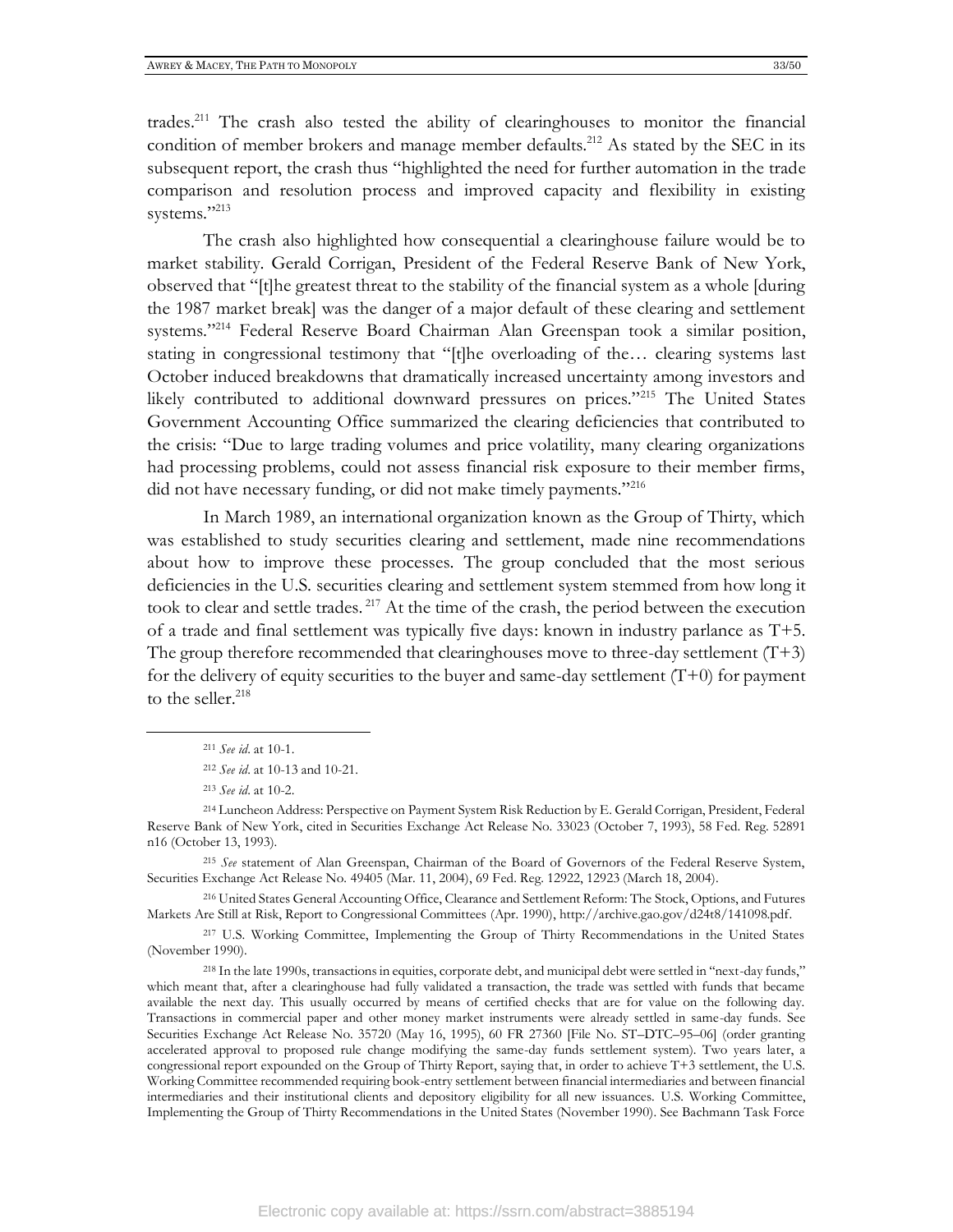Over the next decade, the SEC, NSCC, and DTC worked to implement these recommendations, and by 1996, securities clearing transitioned to same-day funds settlement and T+3 securities settlement. In 1994, the SEC adopted Rule 16c6-1, which prohibited brokers and dealers from "provid[ing] for payment of funds and delivery of securities later than the third business day after the date of the contract."<sup>219</sup> When the rule went into effect in 1996, DTC and NSCC converted to same-day funds settlement.<sup>220</sup> Not surprisingly, shortening the timeframe for securities and funds settlement required significant investments in technological and operational infrastructure.<sup>221</sup>

These changes revolutionized securities trading. They also contributed to the demise of the CHX's clearing and depository subsidiaries: Midwest Clearing Corporation (MCC) and Midwest Securities Trust Company (MTSC). In the immediate aftermath of the crash, the CHX had actually tried to expand into the market by offering its own depository services directly to brokerage firms and other institutional investors.<sup>222</sup> Yet by 1991, slower trading volumes—more than 20% off their pre-crash peak—had forced MTSC to lay off forty-eight of its approximately three hundred fifty employees.<sup>223</sup> While the CHX would attempt to resuscitate this business in 1995, by this point the die had already been cast.<sup>224</sup>

On September 21, 1995, the CHX announced that it was selling MCC and MTSC to NSCC and DTC for \$22 million.<sup>225</sup> Echoing the PCX's stated rationale for exiting the clearing and depository business, CHX President Robert Forney explained that "[t]o profit in a rapidly evolving and fiercely competitive trading business, the exchange must streamline its focus on a core mission: securities trading." <sup>226</sup> The move was estimated to result in the elimination of two hundred fifty to three hundred back office jobs.<sup>227</sup> It was also accompanied by a fifty percent reduction in the CHX's operating budget, along with a reported shift in the exchange's focus to "less expensive" projects.<sup>228</sup> In the wake of the

on Clearance and Settlement Reform in U.S. Securities Markets, Report Submitted to the Chairman of the Securities and Exchange Commission (May 1992).

<sup>219</sup> *See* Rule 15c6-1, 17 C.F.R. § 240.15c6-1.

<sup>220</sup> The two proposals were related. When the SEC was promulgating the T+3 settlement rule, DTC and NSCC submitted a comment stating that they "believe that the proposed arrangements will facilitate the industry's planned conversion to same-day funds settlement." 61 Fed. Reg. 1196 (Jan. 17, 1996).

<sup>221</sup> *See* 82 Fed. Reg. 15564 (May 30, 2017) (describing the technological and infrastructure investments needed to reduce settlement times).

<sup>222</sup> *See* Diana Henriques, *Depository Skirts Bank Middlemen*, NY TIMES (Nov. 30, 1989).

<sup>223</sup> *See* William Crawford, *Midwest Exchange Affiliate Laws of 48*, CHICAGO TRIBUNE (Aug. 30, 1991); Charles Storch, *Chief Quits at Midwest Exchange*, CHICAGO TRIBUNE (Mar. 25, 1992) (reporting the drop in trading volumes over the preceding year).

<sup>224</sup> *See* William Crawford, *Chicago Exchange Creates Certificate-Processing Unit*, CHICAGO TRIBUNE (May 18, 1995).

<sup>225</sup> The CHX then became a member of both NSCC and DTC, thereby outsourcing its clearing and depository functions; *see* 82 Fed. Reg. 15564 ("CHX will assist members of MCC and MSTC to find substitute service providers including other registered clearing agencies and will develop plans to assist floor brokers and specialists to obtain access to NSCC and DTC services by pursuing arrangements with those organizations similar to the arrangements structured by the Pacific and Boston Stock Exchanges.").

At the time of the sale, DTC was reported to have approximately \$9.1 trillion worth of assets in custody versus \$130 billion for MSTC. *See Clearinghouse Services to Go; Chicago Stock Exchange*, CHICAGO TRIBUNE (Sep. 21, 1995).

<sup>226</sup> *See* William Smith, *New Chicago Exchange boss Plays Catch-up With Nasdaq*, CHICAGO SUN-TIMES (Oct. 1, 1995).

<sup>227</sup> *See* William Smith, *Chicago Stock Exchange Will Sell 3 Units; 300 Jobs to Go*, CHICAGO SUN-TIMES (Sep. 21, 1995).

<sup>228</sup> *See* George Gunset, *Chicago Stock Exchange's High-Tech Flair May Snare Locals*, CHICAGO TRIBUNE (Feb. 19, 1996).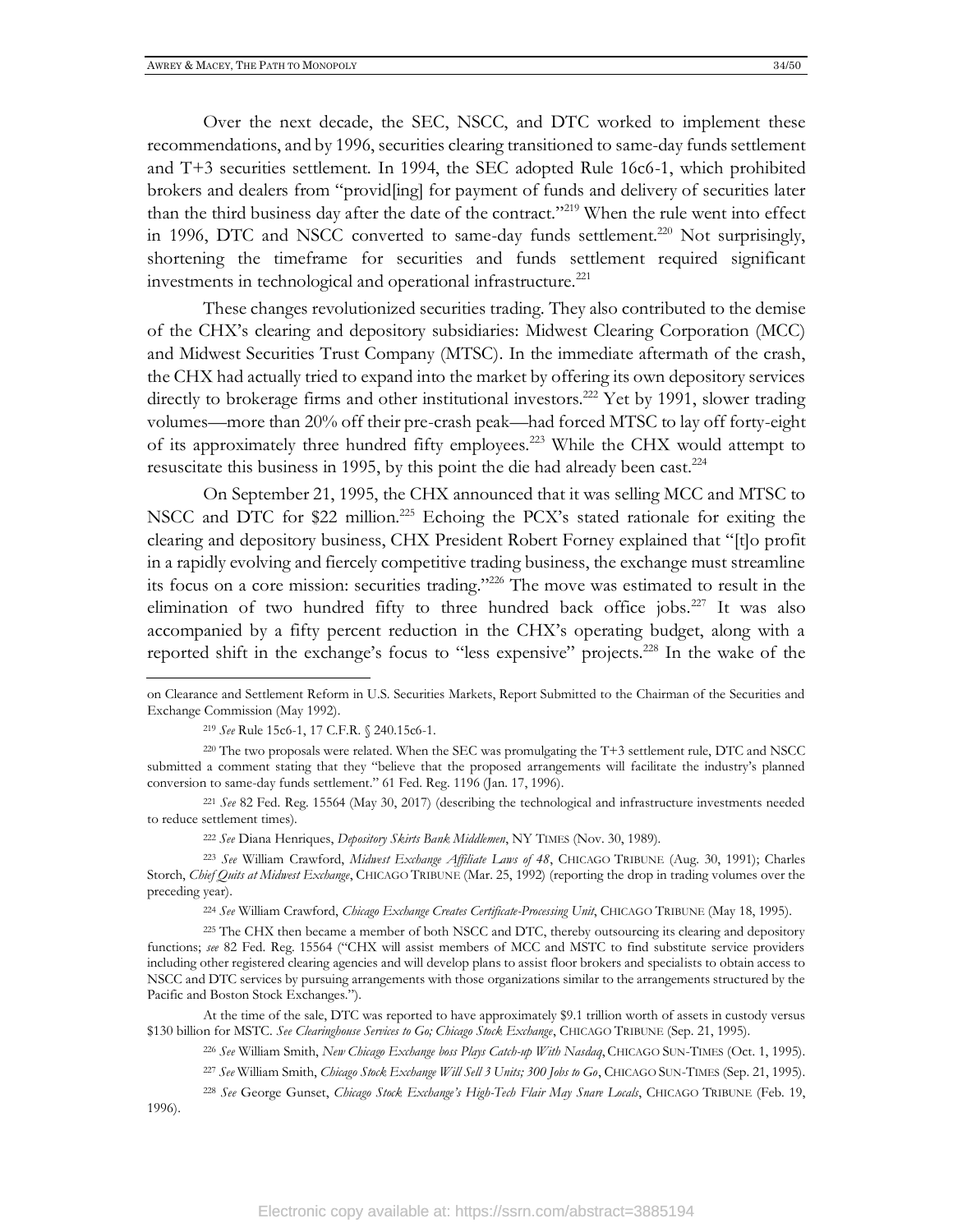CHX's announcement, the *Chicago Tribune* observed that "[t]his will end Chicago's history as a securities processing center, and it leaves the exchange an empty shell."<sup>229</sup> Importantly, it also left NSCC and DTC responsible for over ninety-seven percent of the U.S. equity clearing and depository market.<sup>230</sup>

The CHX's decision to exit the securities clearing and depository business appears to have been a function of at least three intertwined variables. The first was the escalating technological costs of keeping pace with the NYSE and Nasdaq—both of which used NSCC and DTC to clear and settle trades and, importantly, implement the shift to T+3 securities settlement and same-day funds settlement.<sup>231</sup>

The second reason was that the SEC-mandated interfaces with NSCC and DTC created new risks that the regional clearinghouses and depositories were then forced to manage. As the CHX explained in a comment letter to the SEC following the announcement of the sale of its clearing and depository businesses to NSCC and DTC: "where there are interfaces between securities depositories, and interfaces among the securities clearing corporations, same-day funds settlement exposes each depository or clearing corporation to certain risks."<sup>232</sup> Specifically, the CHX was concerned that the failure of one clearinghouse or depository to settle its obligations to other network participants could jeopardize the ability of these other participants to meet their own payment obligations.<sup>233</sup> In effect, the CHX was highlighting the risk that the interconnections created by SEC-mandated interoperability could lead to a cascading series of clearinghouse failures. On this basis, the CHX concluded that its withdrawal from the clearing and depository business would "eliminate the exposure of DTC and its participants and NSCC and its participants to the payment system risks associated with the DTC–MSTC and NSCC–MCC interfaces."<sup>234</sup>

The essence of the CHX's concern was that fragmented clearing and depository markets would be less successful than concentrated markets in managing and mitigating counterparty credit risk. If a clearinghouse or depository failed, its failure would be destabilizing and could lead to a wider panic. As we have already seen, in order to prevent failure, clearinghouses and depositories require members to post collateral and contribute to dedicated default funds that can be drawn upon in times of institutional instability and crisis. All other things being equal, this means that *larger* clearinghouses and depositories—with more members, more collateral, and more capital—should be in a better position to weather financial storms. By exiting the market and transferring its business to NSCC and DTC, the CHX thus buttressed the resilience of the U.S. securities clearing and depository industries.

Lastly, as MCC itself again pointed out, interoperability requirements were themselves the source of unnecessarily high costs. When MCC requested SEC approval to cease providing clearing and custodial services, it observed that "[i]nterdepository and

<sup>229</sup> *See* Smith, supra note \_\_.

<sup>230</sup> *See* Daniel Dunaief, *Midwest Consolidation May Raise Banks' Cost of Settling Trades*, AM. BANK. (Sep, 29, 1995).

<sup>&</sup>lt;sup>231</sup> Smith, supra note \_\_\_.

<sup>232</sup> 61 Fed. Reg. 1196 (Jan. 17, 1996).

<sup>&</sup>lt;sup>233</sup> *Id.* ("These include risks such as the failure of another depository or clearing corporation to settle its new payment obligation because of a failure by one of the participants of such other depository or clearing corporation to settle with it or because such other depository or clearing corporation is experiencing a major system problem.").

<sup>234</sup> *Id.* at 1196.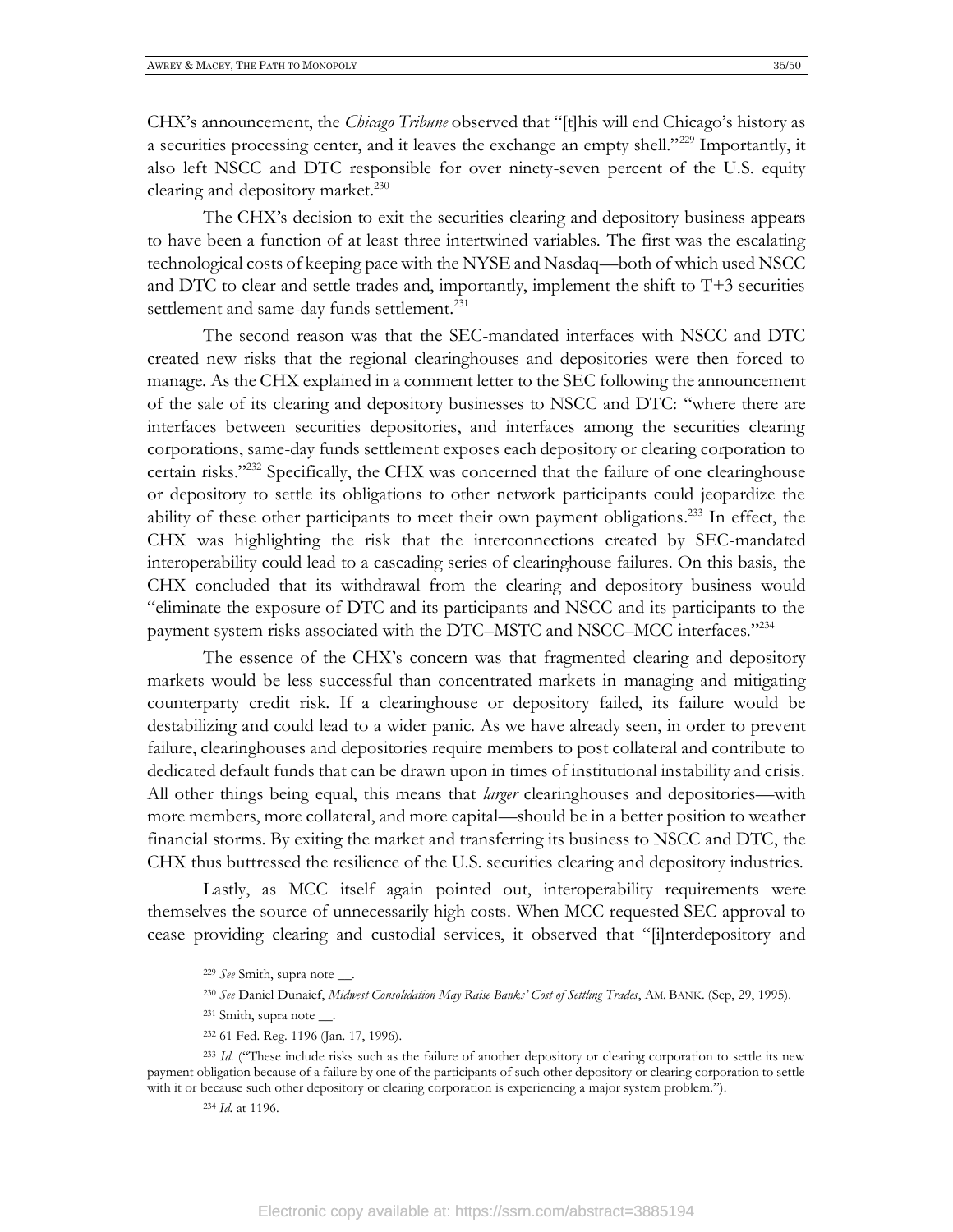interclearing corporation interfaces involve the maintenance of substantial facilities, communications networks, and account and inventory reconciliation mechanisms. As a result of the proposal the SROs believe the substantial costs incurred by both DTC and MSTC and by NSCC and MCC in operating their interfaces would be eliminated."<sup>235</sup> The depositories, too, argued that multiple depositories led to costly and duplicative systems. For example, when MSTC closed, it explained, in virtually identical language to MCC, that "interdepository interfaces involve the maintenance of substantial facilities, communications networks, and account and inventory reconciliation mechanisms. As a result of the proposal, the substantial costs incurred by both DTC and MSTC in operating an interface would be eliminated."<sup>236</sup>

The crucial point here is that SEC-mandated interoperability meant that decisions spearheaded by NSCC and DTC regarding network innovation and investment ended up dictating the nature, timing, and size of the infrastructure costs incurred by the CHX and other regional exchanges. For example, when NSCC and DTC moved to T+3 securities settlement and same-day funds settlement, interoperability ensured that MCC and MSTC had to update their IT and operational systems to accommodate these changes. Failure to do so would have prevented trades from settling within the new, faster timeframes—thus rendering the CHX's clearing and depository services incompatible with NSCC and DTC's platforms. As a result, when NSCC and DTC made technological improvements, interoperability effectively forced their competitors to follow suit.

In the case of the CHX, interoperability and open access thus failed to replicate scale economies and led to costly and duplicative clearing and depository systems. In addition, these coordination requirements allowed the CHX's principal competitor to effectively dictate the pace of its technological adaptation. Viewed from this perspective, the sale of the CHX's clearing and depository businesses to NSCC and DTC likely had the effect of improving both the efficiency and stability of U.S. equity markets. Importantly, however, it also eliminated the last meaningful roadblock on NSCC and DTC's path to monopoly.

#### *D. Philadelphia*

Following the CHX's sale of MCC and MSTC, *American Banker* predicted that the transaction would give the Philadelphia Stock Exchange (PHLX) a "strategic advantage" as the only remaining alternative to the clearing and depository services provided by NSCC

<sup>&</sup>lt;sup>235</sup> *Id.* ("Because CHX no longer will be operating a securities depository, certain changes will be required in DTC procedures, principally the elimination of fourth-party deliveries between MSTC participants and Philadep participants through the interfaces that DTC has maintained with MSTC and Philadep. MSTC and Philadep never established their own interface. In addition, the SROs noted that dual DTC/MSTC and dual NSCC/MCC participants would achieve special savings by discontinuing their payment of MSTC and MCC fees for largely redundant processing costs related to securities clearing and settlement. Furthermore, both DTC and NSCC anticipate an increase in the number of their participants. DTC and NSCC have stated that this increase will result in higher DTC and NSCC transaction volumes thereby reducing the per-unit service costs that must be recovered through DTC and NSCC participant service fees."); *see also id*. at 1196 n.12.

<sup>236</sup> 60 Fed. Reg. 61720 (Sept. 3, 1995).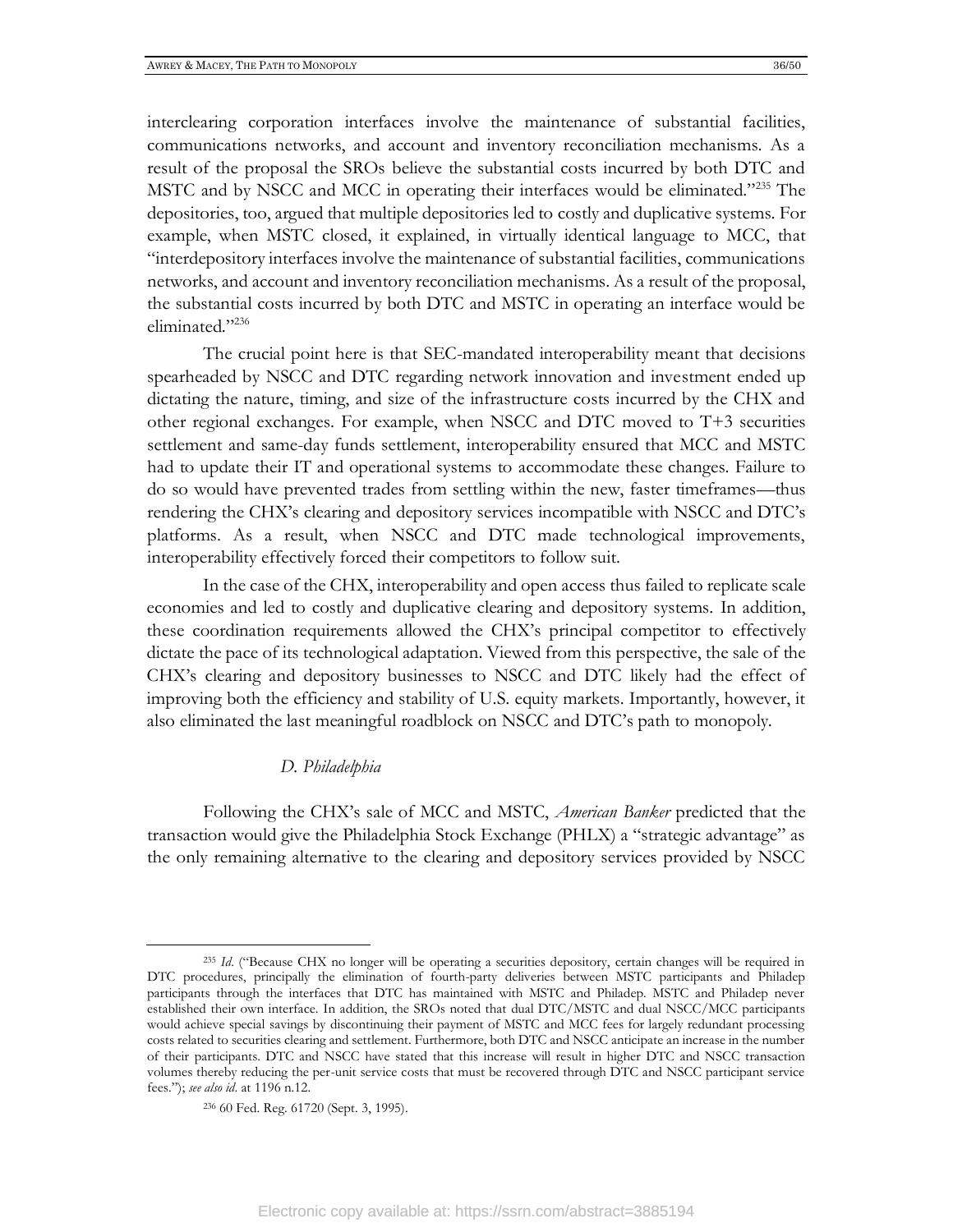and DTC.<sup>237</sup> The President of PHLX seems to have agreed, observing shortly after the announcement of the sale that "[t]here are an awful lot of people who want a choice."<sup>238</sup>

The problem was that the PHLX's clearing and settlement operations—the Stock Clearing Corporation of Philadelphia (SCCP) and the Philadelphia Depository Trust Company (Philadep)—were nowhere near up to the challenge of competing with the scale or sophistication of NSCC and DTC. Echoing the 1960s Paperwork Crisis, the PHLX's clearing and settlement systems actually broke down in the middle of the trading day on at least two occasions in 1996.<sup>239</sup> In April 1997, *The New York Times* reported the existence of a confidential letter from the SEC that "paint[ed] a picture of an organization with inexperienced staff and antiquated computer system, and without the money to remedy either problem."<sup>240</sup> The article went on to allege that the exchange had improperly borrowed money from SCCP's accounts.<sup>241</sup>

On June 18, 1997, SCCP and Philadep entered a consent decree with the SEC in which they agreed to cease providing clearing and depository services.<sup>242</sup> This consent decree followed an SEC investigation that found, among other things, that SCCP and Philadep had failed to safeguard broker and client funds, follow margin requirements, or settle transactions in a timely manner.<sup>243</sup> Moreover, SCCP and Philadep reported that they lacked the resources to retain member data, compare trades, and construct systems for communicating with NSCC and DTC.<sup>244</sup> A few months after signing the consent decree, SCCP and Philadep transferred their operations to NSCC and DTC, and in December 1997, the SEC approved the transfer, thereby formalizing "Philadep's withdrawal from the depository business and SCCP's restructured and limited clearance and settlement business." <sup>245</sup> PSCC and DTC also agreed to pay \$2 million for improvements to the firm's data processing systems and placed \$3 million in a reserve fund.<sup>246</sup> In stark contrast with the other regional clearinghouses and depositories, which all departed voluntarily, the PHLX was effectively forced to shutter its clearing and custodial businesses once the SEC found that its infrastructure was inadequate.

Ultimately, the PHLX could not afford to build the technological and operational infrastructure necessary to develop and maintain state-of-the-art clearing and depository services. Of course, interoperability and open access were supposed to reduce these costs by allowing the regional players to rely on the infrastructure developed by NSCC and DTC.

<sup>241</sup> *See id.*

<sup>243</sup> *See id*.

<sup>237</sup> *See* Dunaief, supra note \_\_.

<sup>238</sup> *See id.*

<sup>239</sup> *See* Joseph DiStefano, "Phila. Exchange to Sell Units", PHILADELPHIA INQUIRER (May 22, 1997).

<sup>240</sup> *See* Leslie Eaton, *SEC Inquiry at the Philadelphia Stock Exchange*, NYTIMES (Apr. 19, 1997), https://www.nytimes.com/1997/04/19/business/sec-inquiry-at-the-philadelphia-stock-exchange.html.

<sup>242</sup> 67 Fed. Reg. 1259, 1259 (Jan. 9, 2002).

<sup>244</sup> *See id*. (listing nine ways SCCP and Philadep failed to comply with recordkeeping, margin, and valuation requirements).

<sup>245</sup> Securities Exchange Act Release No. 39444 (December 11, 1997), 62 Fed. Reg. 66703 (Dec. 19, 1997). The SEC was also concerned that SCCP was misusing customer funds. *See id*.

<sup>246</sup> *See* Tom Belden, *Units of Philex Settle Charges*, PHILADELPHIA INQUIRER (Aug. 12, 1997).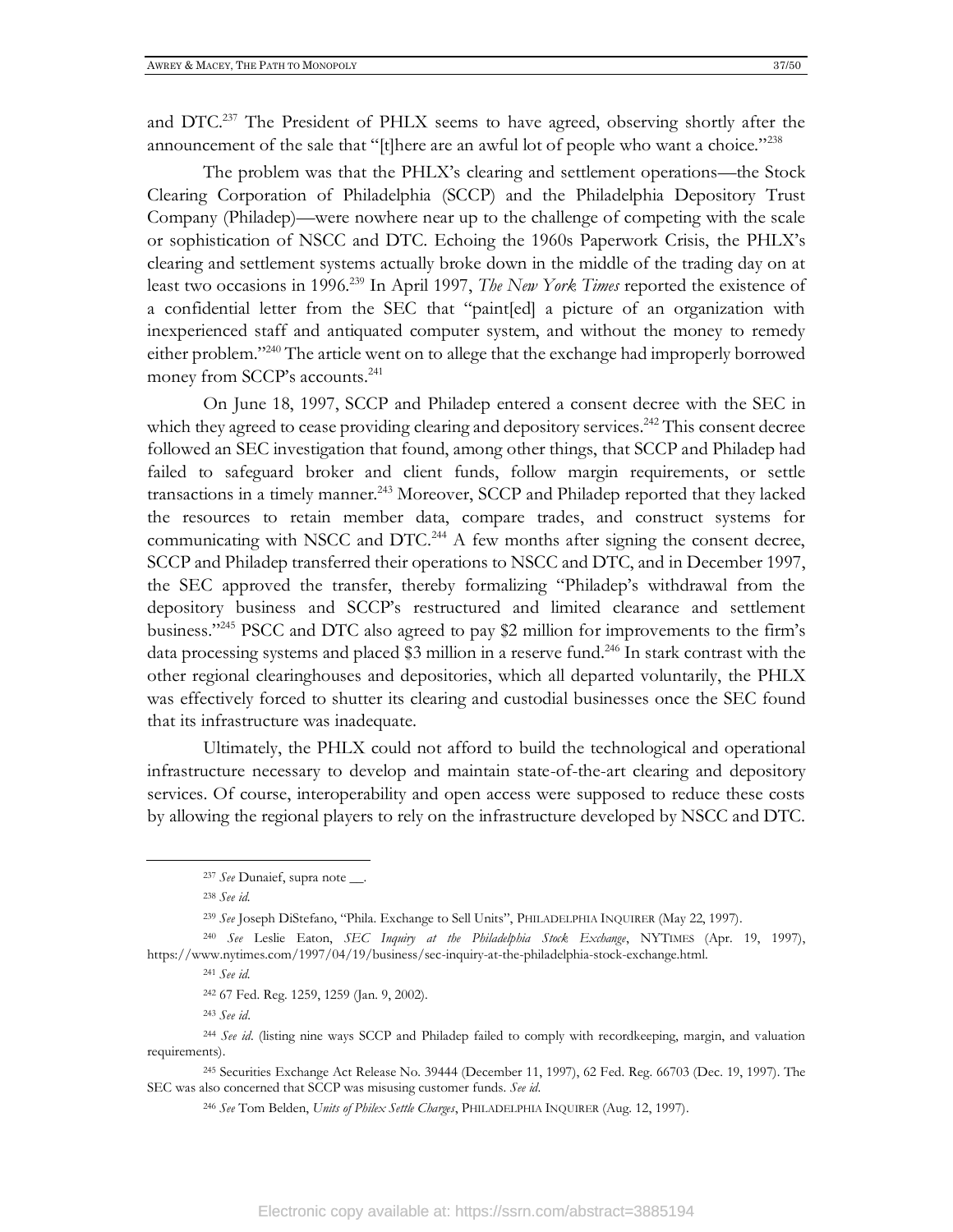Nevertheless, SCCP and Philadep still had to develop technological capabilities to comply with increasingly onerous clearing and depository rules and to connect with the NSCC's and DTC's platforms. In the end, the SEC found that the PHLX's clearing and depository operations simply lacked the resources to do so.<sup>247</sup>

Compounding matters, like PCC and MCC, SCCP and Philadep used NIDS to interface with NSCC and DTC when comparing and recording trades that involved multiple clearinghouses. <sup>248</sup> In addition to building the communications infrastructure necessary to interface with NSCC and DTC, SCCP was thus forced to use the infrastructure developed by its principal competitors to clear a large proportion of its overall trade volumes. In effect, like MCC and PCC, the PHLX's customers were riding on NSCC and DTC's coattails. But doing so ensured that the regional clearinghouses and depositories offered essentially the same services as DTC and NSCC, leaving SCCP and Philadep little scope to distinguish themselves from their competitors. It is little wonder, then, that SCCP and Philadep ultimately lost market share.

With the acquisition of SCCP and Philadep, NSCC and DTC had effectively established a monopoly over U.S. equity clearing and depository markets. As it turned out, market participants were less interested in having a choice than they were in having modern and dependable financial market infrastructure.

 $\overline{\phantom{a}}$  , where  $\overline{\phantom{a}}$  , where  $\overline{\phantom{a}}$ 

At the very least, NSCC and DTC's more or less unobstructed path to monopoly makes it clear that SEC-mandated interoperability and open access failed to accomplish their stated goal of promoting competition within U.S. securities clearing and depository markets. Even more importantly, there is substantial evidence that interoperability and open access requirements actually contributed to the decline and eventual exit of the regional clearinghouses and depositories. As a preliminary matter, these requirements forced the regional players to incur the relatively high fixed costs of connecting to this new financial market infrastructure. Compounding matters, whenever NSCC or DTC made improvements to their own infrastructure, these requirements left the regional firms with no other choice but to do so as well. In this way, interoperability allowed NSCC and DTC to dictate the pace of their rivals' innovations and thus force the regional clearinghouses and depositories to make significant infrastructure investments.

At the same time, interoperability exposed clearinghouses and depositories to new risks. As highlighted by the 1987 stock market crash, interoperability increased each regional player's exposure to the failure of other clearinghouses and depositories. Importantly, while mechanisms like collateral, capital, and dedicated default funds were designed to address these risks, the costs and effectiveness of these mechanisms were not shared equally by all firms. Instead, these mechanisms served to reinforce the advantages of scale, since firms with more collateral, more capital, and larger default funds were better able to absorb these

<sup>247</sup> Eaton, supra note \_\_.

<sup>248</sup> SEC Release 37617 (Aug. 29, 1996).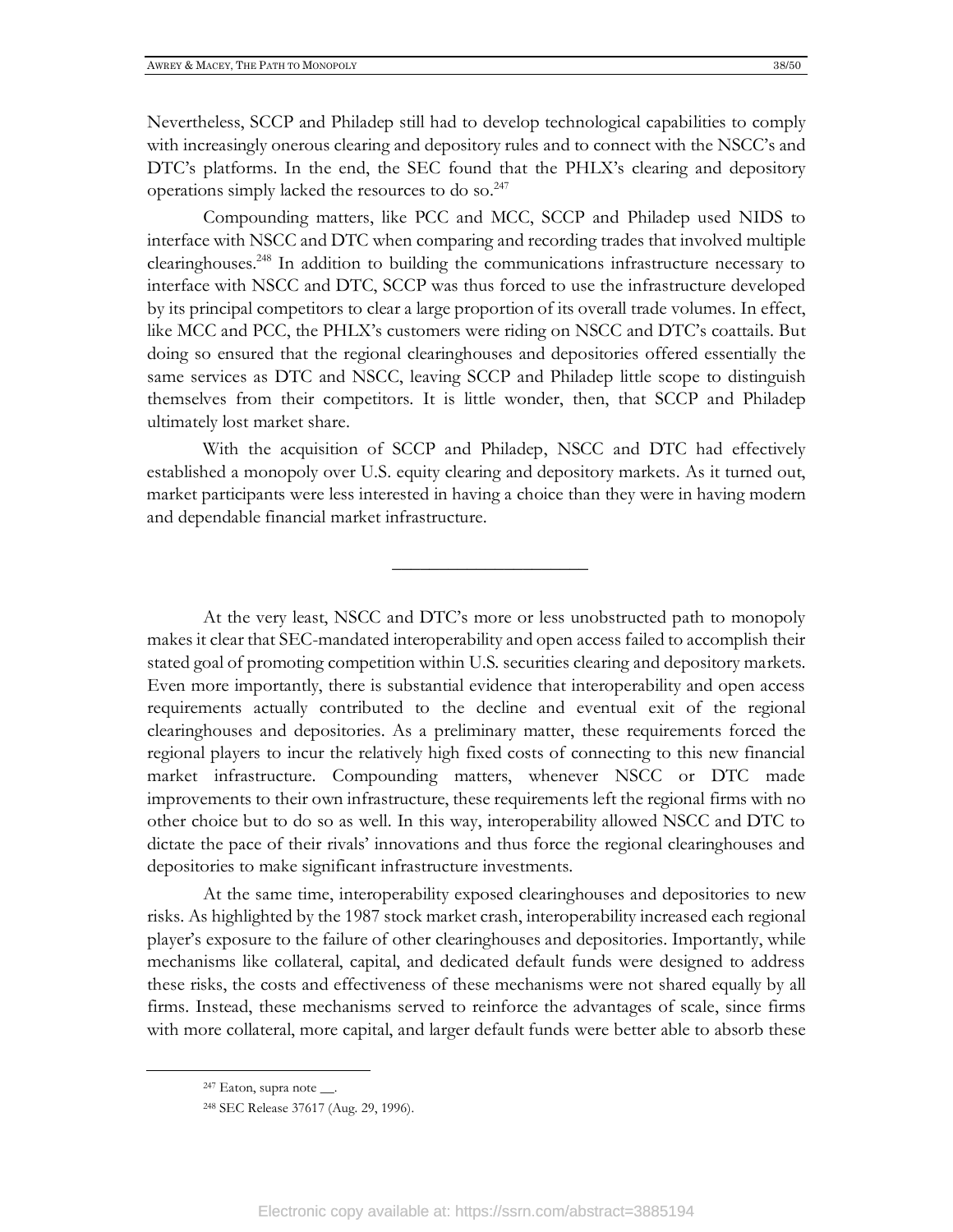risks. As a result, interoperability increased the risks that each regional player faced while simultaneously preventing them from fully capturing the scale economies that could help ensure their resilience during periods of institutional stress.

Lastly, because the SEC's interoperability and open access requirements often contemplated that the regional clearinghouses and depositories would need to rely on NSCC and DTC's infrastructure, this left these smaller players with limited scope for product differentiation. While it seems unlikely that Boston, San Francisco, Chicago, or Philadelphia would have been able to offer superior products and services, it is possible that they might have been willing and able to carve out a niche for providing lower quality, less expensive securities clearing, settlement, and custody. This, in turn, could have fostered greater choice and, ultimately, competition. Yet by requiring regional firms to use NSCC and DTC's rails, interoperability and open access effectively forced the regional clearinghouses and depositories to offer products and services that were virtually identical to those of their larger and more sophisticated competitors. It was a game they were never going to win.

#### IV. The Aftermath

Predictably, once DTCC gained complete control over U.S. securities clearing and depository markets, evidence emerged that suggested it might be abusing its monopoly position. Until 2009, the NYSE, NASD, and Amex each owned one-third of the shares in  $\text{DTCC}.^{249}$  As a result, the two dominant exchanges were part-owners of the clearinghouse and depository that, by 1997, served all of their principal competitors.<sup>250</sup> The other owner, NASD, was made up of the country's largest broker-dealers.

DTCC's member-owners appear to have used this position to advance their broader business interests. For example, in 2006, DTC promulgated a rule that made it difficult for non-members, regional exchanges, and brokers that were not members of NASD to hold securities that are recorded in DTC's book-entry system.<sup>251</sup> The rule forced these nonmember transfer agents to open accounts with their direct competitors.<sup>252</sup> If the nonmember transfer agents declined to do so, they would have been unable to record securities ownership electronically, which at that point was required of all transfer agents.<sup>253</sup> This rule triggered vociferous protests from firms that competed with NASD members, since it forced them to choose between opening accounts with their competitors and exiting the market. One competitor objected that DTC had "become a de facto regulator of the entire transfer agent industry" and argued that it was using its position as "a monopoly [to] engage[] in predatory, anti-competitive conduct with respect to its direct competitors."<sup>254</sup> Over a

<sup>249</sup> 1998 DTCC Annual Report http://rackcdn.com/collection/papers/1990/1998\_0101\_NSCCAR\_3.pdf ("NSCC's common stock is owned equally by the New York Stock Exchange, Inc. (NYSE), the American Stock Exchange, Inc. and the National Association of Securities Dealers, Inc.").

<sup>250</sup> Securities and Exchange Commission Release No. 34-52922 (Dec. 7, 2005), https://www.sec.gov/rules/sro/dtc/34-52922.pdf (stating that NYSE owned 29% of outstanding DTCC shares).

<sup>251</sup> *See* Securities and Exchange Commission Release No. 34-55816 File No. SR-DTC-2006-16, Notice of Filing of Proposed Rule Change Amending FAST and DRS Limited Participant Requirements for Transfer Agents (June 1, 2007).

<sup>252</sup> *See id*.

<sup>253</sup> *See id.*

<sup>254</sup> Letter from Steven Nelson, Chairman & President, Cont'l Stock Transfer & Tr. Co., to Nancy M. Morris,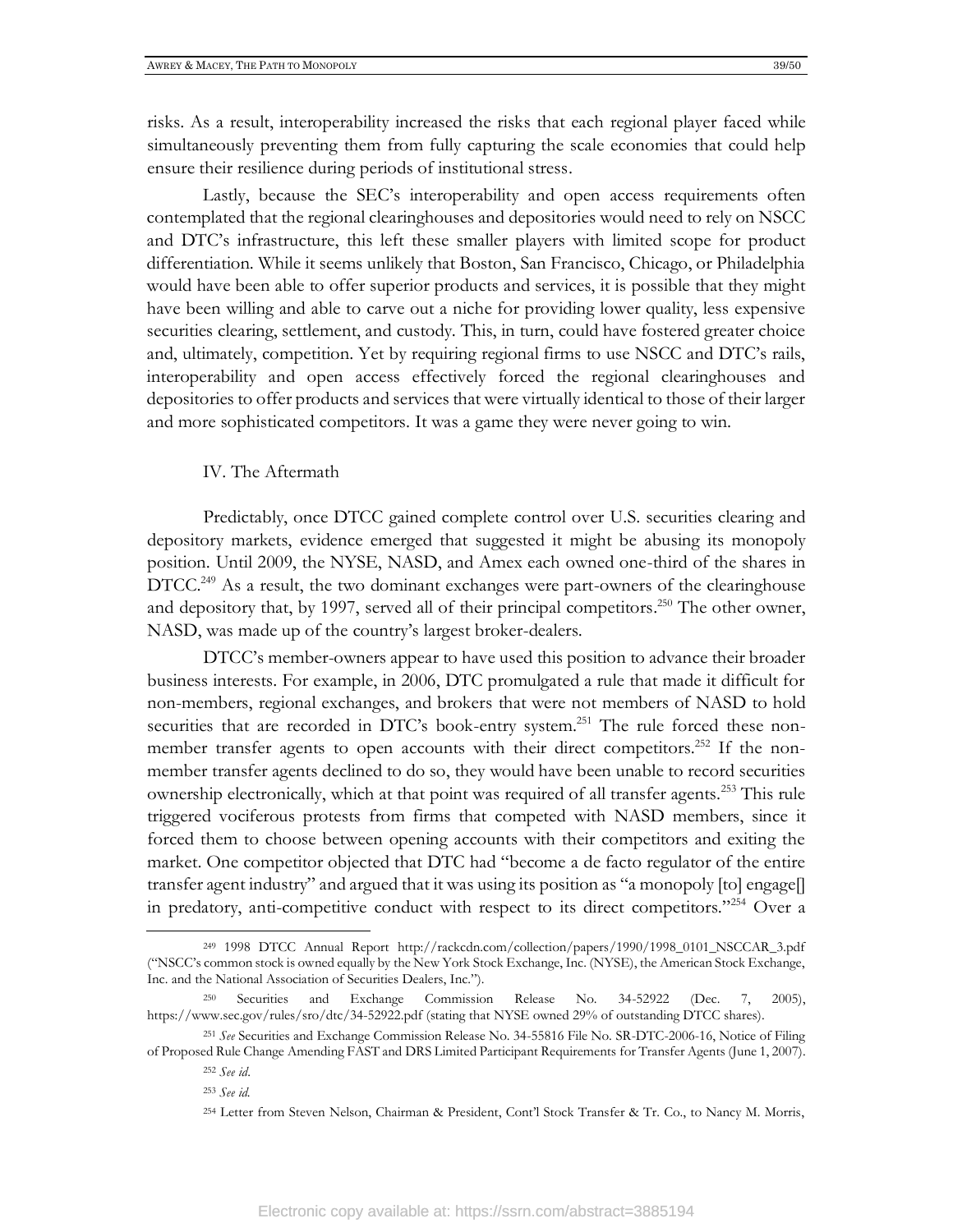decade later, similar objections were voiced after NSCC rules effectively forced online broker Robinhood to temporarily limit but orders in shares of GameStop and other popular "meme" stocks.<sup>255</sup>

Simultaneously, the exchanges that competed with the NYSE and Amex for equity trading volumes complained that NSCC charged excessively high membership fees.<sup>256</sup> Since the exchanges that owned NSCC were exempted from these membership fees, the NYSE and Amex appear to have been using their control over NSCC to increase their competitors' costs.<sup>257</sup> One competitor, Nasdaq, even considered building its own securities clearinghouse and acquired BCC and SCCP's clearing facilities to reduce the costs of clearing securities transactions.<sup>258</sup> While Nasdaq ultimately decided not to clear its own transactions, it did so only after NSCC reduced prices in response to the prospect that Nasdaq would emerge as a competitor.<sup>259</sup> The DOJ also expressed concern that NSCC was favoring its ownerexchanges, claiming that NSCC provided superior service to the NYSE and Amex by processing trades executed on those exchanges more quickly than those executed on their competitors' platforms. 260

In response to concerns that NSCC and DTC were favoring their parent exchanges, the SEC was eventually pushed to impose a series of corporate governance reforms. These reforms included forcing the NYSE and Amex to sell their shares in DTCC.<sup>261</sup> Today, DTCC is mutually owned by the banks and brokers that participate in it, with its corporate governance having been rebuilt to represent a wider spectrum of the financial services industry, including "its financial institution participants, their issuer and investor clients and the governmental and supervisory authorities responsible for the global clearance and settlement systems."<sup>262</sup>

Ultimately, once DTCC obtained a monopoly and began taking advantage of this position, the SEC felt compelled to take additional steps to prevent NSCC and DTC from extracting monopoly rents. Open access and interoperability requirements were supposed to allow regulators to avoid turning to more intrusive forms of monopoly regulation, such as price controls, strict oversight, or ownership changes. Yet in the end, because SECmandated coordination failed to prevent NSCC and DTC from gaining a dominant market position, regulators were forced to exert strict control over the DTCC's governance—

Sec'y, U.S. Sec. & Exch. Comm'n 3 (June 20, 2007), https://www.sec.gov/comments/sr-dtc-2006-16/dtc200616-12.pdf. <sup>255</sup> *See* Matt Levine, *Reddit Traders on Robinhood Are on Both Sides of GameStop*, BLOOMBERG OPINION (Jan. 29, 2021),

https://www.bloomberg.com/opinion/articles/2021-01-29/reddit-traders-on-robinhood-are-on-both-sides-ofgamestop.

<sup>256</sup> Securities and Exchange Commission Release No. 34-52922 (Dec. 5, 2005).

<sup>257</sup> *See id.*

<sup>258</sup> *See* Nasdaq OMX Abandons US CCP Plans, TRADE (Oct. 30, 2009), http:// www.thetradenews.com/news/Regions/Americas/Nasdaq\_OMX\_abandons\_US\_CCP\_ plans.aspx ("Nasdaq OMX said it had rethought its approach because it believes the threat of competition to the DTCC had achieved the exchange's intended aims of lowering the cost of US equities trading, improving service and efficiencies and promoting innovation.").

<sup>259</sup> *See id.*

<sup>260</sup> *See* Nasdaq OMX Abandons US CCP Plans, TRADE (Oct. 30, 2009), http:// www.thetradenews.com/news/Regions/Americas/Nasdaq\_OMX\_abandons\_US\_CCP\_ plans.aspx.

<sup>261</sup> The Amex completed its divestiture in 2007. The NYSE took until 2009. See DTCC, Our History.

<sup>262</sup> BD. OF DIRS., DEPOSITORY TR. & CLEARING CORP., CHARTER 6 (2015).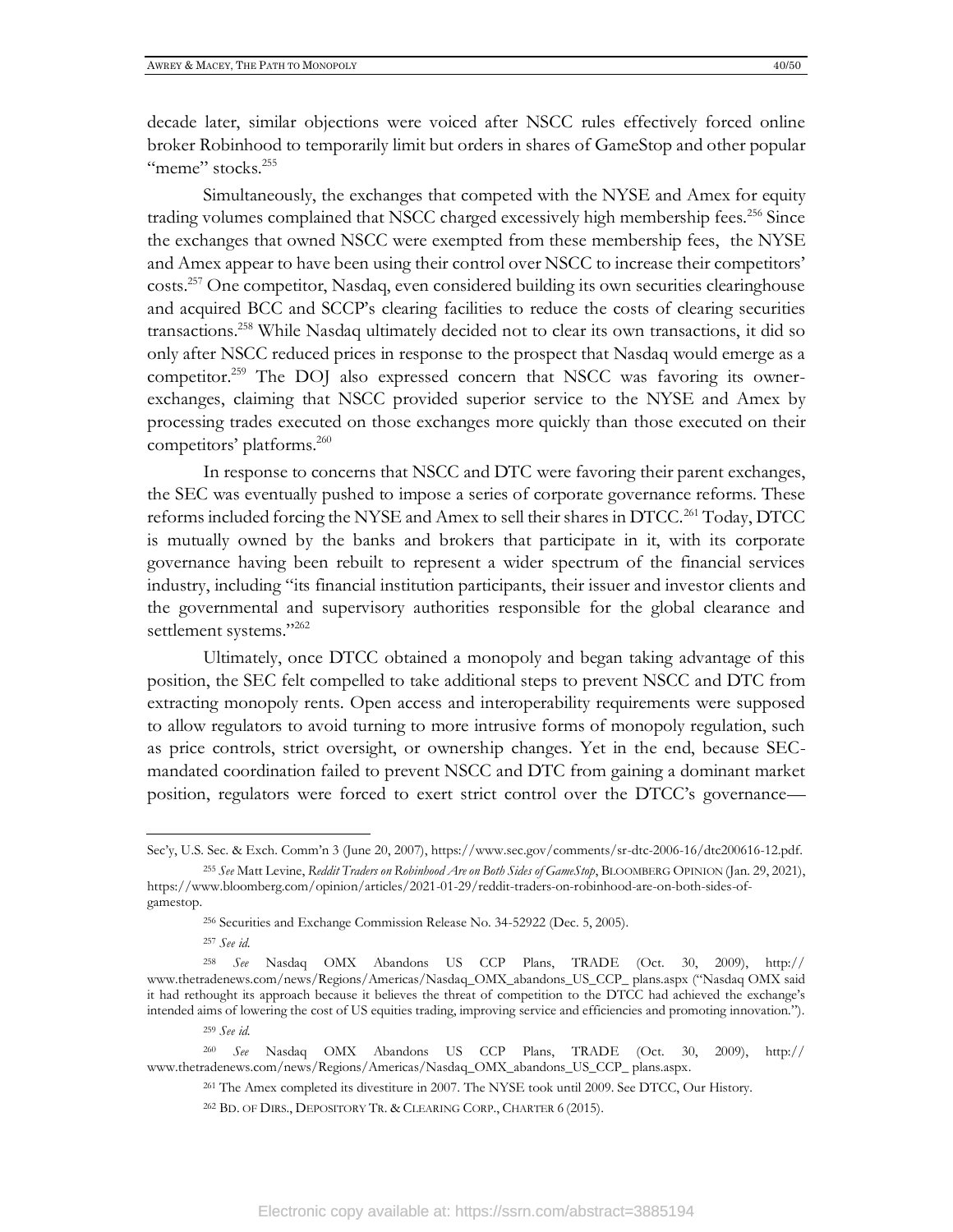including the radical step of forcing changes to its ownership structure—in order to prevent these firms from abusing their dominant position.<sup>263</sup>

#### 3. OPEN ACCESS AND INTEROPERABILITY: POLICY IMPLICATIONS

The role of interoperability and open access requirements in clearing the path to the DTCC's monopoly has important implications for both financial regulation and competition law. For financial regulation, our analysis indicates that policymakers should regulate clearinghouses and depositories extensively to mitigate market power abuses, and that the realization of economies of scale, together with the SEC's interoperability and open access requirements, have changed, and likely exacerbated, the systemic risks posed by NSCC and DTC.

More broadly, our analysis provides a cautionary tale about the logic and limits of coordination requirements. This cautionary tale could not come at a better time. In October 2020, the House of Representatives released a report that embraced open access and interoperability as a centerpiece of any future attempt to mitigate tech companies' market power.<sup>264</sup> On the other side of the Atlantic, meanwhile, coordination requirements have been a key pillar in the European Union's attempt to build a single Capital Markets Union.<sup>265</sup> Our analysis suggests that regulators should proceed carefully, and that interoperability and open access will not always be an effective way to capture scale economies, promote competition, or constrain market power abuses.

#### I. Interoperability and Financial Stability

The changing structure of the U.S. securities clearing and depository industries also sheds new light on the relationship between interoperability and systemic risk. As described in Part 2, interoperability necessitated that NSCC, DTC, and the regional clearinghouses and depositories be able to transact with each other. This, in turn, exposed each clearinghouse and depository to the failure of its principal competitors. By increasing the level of *interconnectedness* within securities clearing and depository markets, interoperability thus increased the risk of *contagion* and, with it, the prospect of a cascading series of clearinghouse and clearing member defaults. In the short term, this fragmented-yet-highly-interconnected market structure meant that firms were unable to capture the economies of scale that would have enabled them to more effectively manage these potential threats to financial stability.

Over the longer term, of course, interoperability was also an important driver of the shift away from this fragmented industry structure and toward the current DTCC monopoly. Crucially, this shift in industry structure has been accompanied by a parallel shift in the

<sup>263</sup> Notably, the clearinghouses that serve options and futures markets are privately owned, and American and European financial regulators have raised concerns that these clearinghouses are favoring their owner-exchanges.

<sup>264</sup> *See* House Digital Markets Report, supra note \_\_, 21.

<sup>265</sup> *See e.g.* Markets in Financial Instruments Directive, 2014/65/EU (in force Jan. 3, 2018), Arts. 37 and 51. *See also* London Stock Exchange Group, Open Access: Myth-Busting, https://www.lseg.com/resources/open-access/openaccess-myth-busting.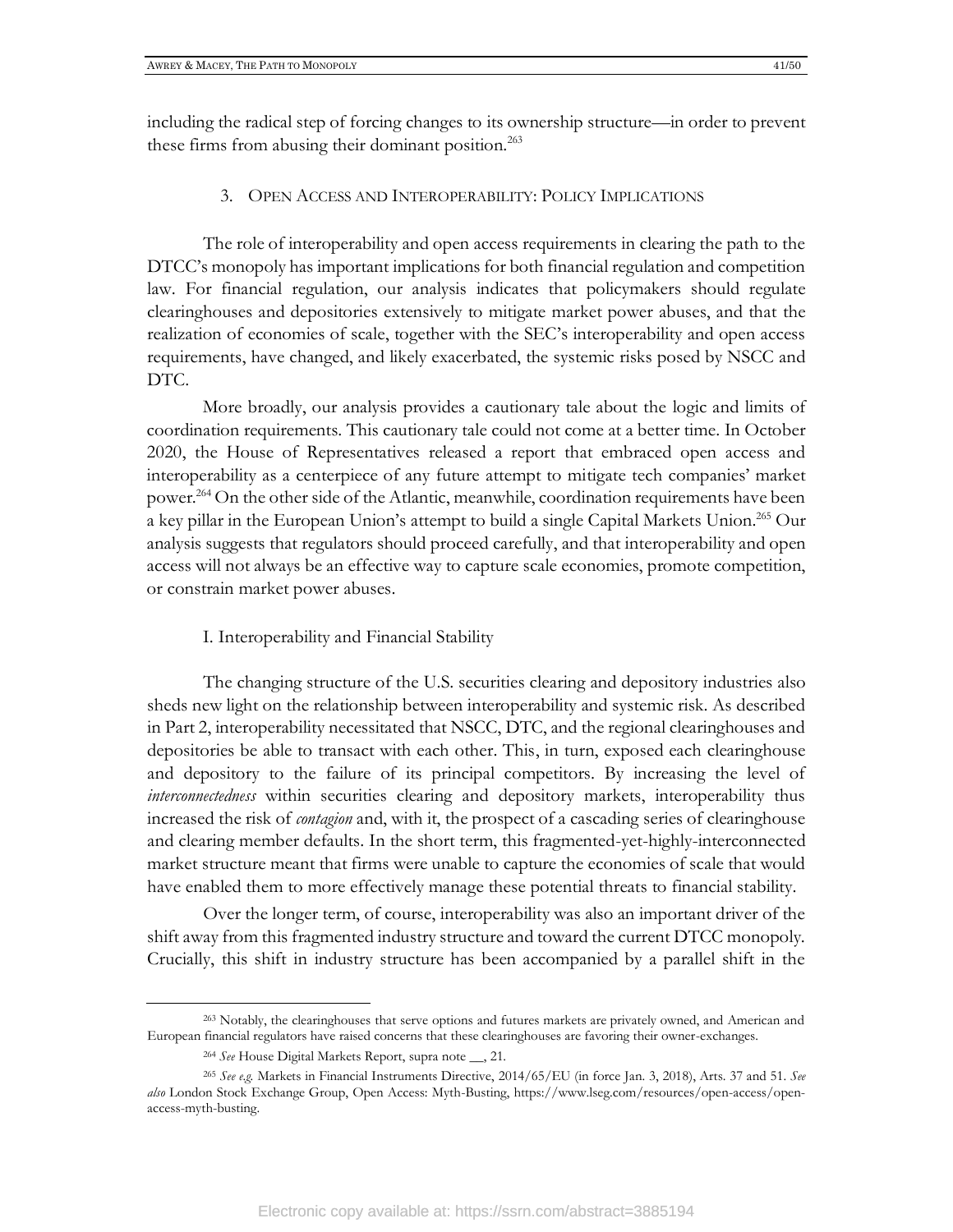nature of the potential systemic threats. Specifically, rather than interconnectedness and contagion, the systemic risks within U.S. securities clearing and depository markets now stem from the fact that NSCC and DTC have become too-big-to-fail.

As described by the Financial Stability Board (FSB), the global oversight body for systemic risk, the too-big-to-fail problem arises "when the threatened failure of a [systemically important financial institution]—given its size, interconnectedness, complexity, cross-border activity or lack of substitutability—puts pressure on public authorities to bail it out using public funds to avoid financial instability and economic damage."<sup>266</sup> Solving the too-big-to-fail problem is one of the most controversial and thorny challenges in financial regulation. Faced with the impending failure of a systemically important firm, governments possess a distinctly limited range of policy options. First, the government can identify a private party, typically a competitor, willing to take on the debts of the failing firm. That is how the U.S. government responded to the failure of both Bear Stearns and Wachovia during the global financial crisis.<sup>267</sup> Second, the government can itself agree to pay the firm's debts, either to prevent the firm itself from failing or to prevent a cascading failure of other systemically important firms.<sup>268</sup> This is the classic "bailout" of the variety that the government used to rescue global insurance giant AIG.<sup>269</sup> Lastly, the government can simply roll the dice, let a systemically important firm fail, and face the consequences. This, of course, was the option that the government chose in response to the imminent failure of Lehman Brothers in September 2008.

The consensus view among commentators has long been that the failure of a major clearinghouse or depository would have catastrophic consequences for financial stability.<sup>270</sup> Reflecting this consensus, the Financial Stability Oversight Council (FSOC) designated both NSCC and DTC as systemically important financial market utilities in 2012.<sup>271</sup> While NSCC and DTC would likely have been systemically important even if they were not monopolists,<sup>272</sup> their size, interconnectedness, and especially their status as the only institutions providing clearing and depository services to U.S. equity, fixed income, and other markets, means that their failure would in all likelihood unleash chaos within global financial markets.

Notably, in the event that NSCC or DTC find themselves on the verge of failure, their dominant market position would further constrain the government's already limited options. By definition, the fact that NSCC and DTC are monopolists in U.S. clearing and

<sup>266</sup> *See* Financial Stability Board, "Evaluation of Too-Big-to-Fail Reforms: Summary Terms of Reference" 1 (May 23, 2019), https://www.fsb.org/wp-content/uploads/P230519.pdf.

<sup>267</sup> FIN. CRISIS INQUIRY COMM'N, THE FINANCIAL CRISIS INQUIRY REPORT 343 (2011), http://fcicstatic.law.stanford.edu/cdn\_media/fcic -reports/fcic\_final\_report\_full.pdf

<sup>268</sup> *See* Casey and Posner, supra note \_\_, 481.

<sup>269</sup> *See, e.g.*, *The AIG Rescue, Its Impact on Markets, and the Governments Exit Strategy*, Cong. Oversight Panel (Jun. 20, 2010), https://www.govinfo.gov/content/pkg/CPRT-111JPRT56698/pdf/CPRT-111JPRT56698.pdf.

<sup>270</sup> *See e.g*. Bernanke supra note \_\_.

<sup>271</sup> Designated Financial Market Utilities, BOARD GOVERNORS FED. RES. SYS., http:// www.federalreserve.gov/paymentsystems/designated\_fmu\_about.htm.

<sup>272</sup> In fact, the SEC commented on their systemic importance even before all of the regional clearinghouses and depositories exited the market.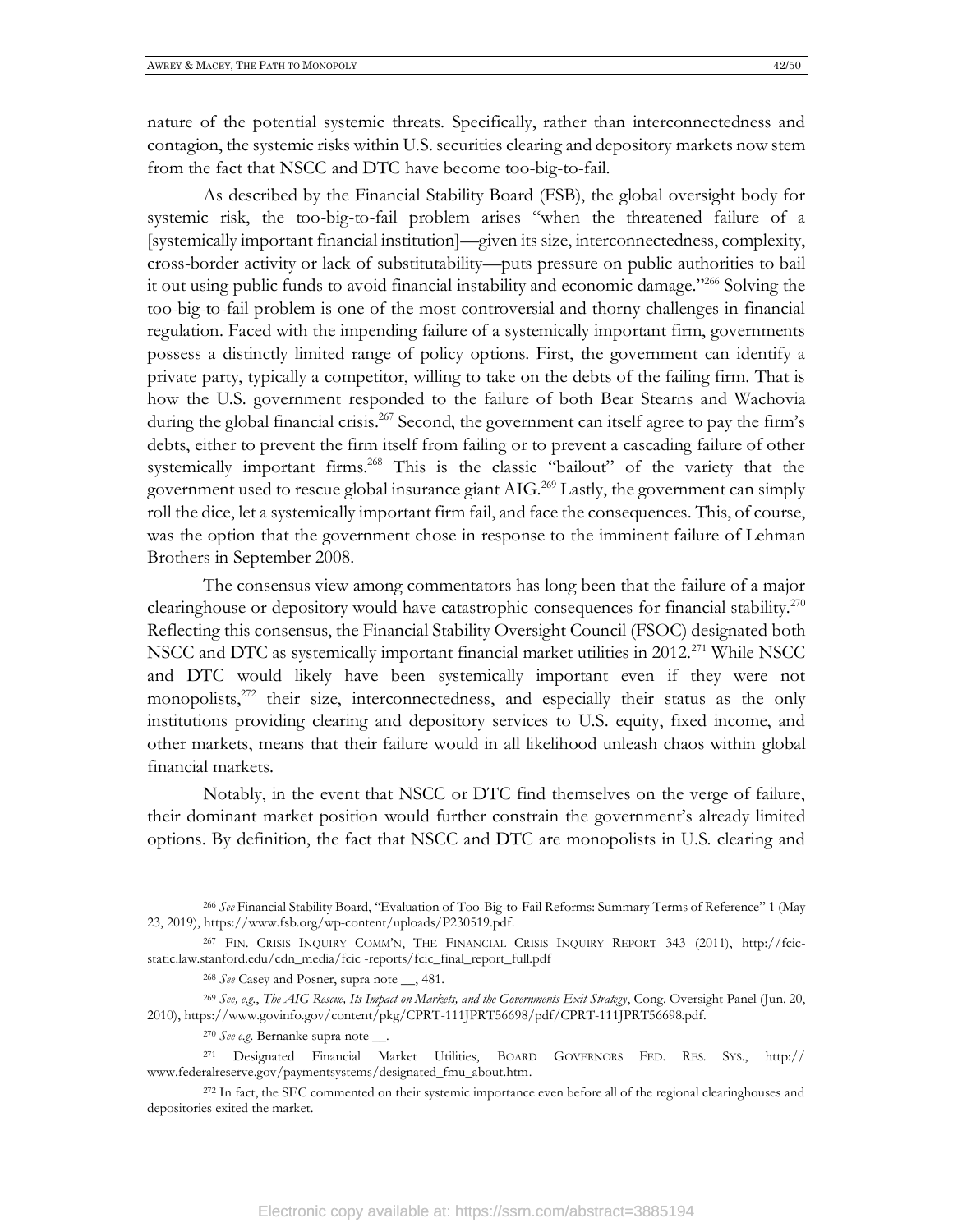depository markets forecloses the possibility of a strategic sale to one of their competitors. 273 For the same reason, and especially given the importance of clearing and settlement to the smooth and efficient functioning of financial system, it is simply not credible to expect the government to let either of these firms fail. That leaves a government bailout as both the most effective and most likely option in the event that one or both of these institutions ever finds itself on the brink of collapse.<sup>274</sup>

Any future government bailout of NSCC or DTC would be costly for two principal reasons. First, it would reinforce the expectation that the government would not let other systemically important firms fail—thus driving these firms to take socially excessive risks.<sup>275</sup> Second, and more broadly, taking these firms into public ownership would be politically fraught and potentially deter private industry from entering the markets for clearing and settlement services. By pricing regional clearinghouses and depositories out of business, interoperability and open access requirements have made it more difficult and costly for the government to resolve these essential financial market infrastructures. In this way, SECmandated coordination requirements may have inadvertently exacerbated the too-big-to-fail problem.

Viewed from this perspective, interoperability represents something of a doubleedged sword. On the one hand, while interoperability increases interconnectedness and potential contagion, and can prevent firms from capturing economies of scale that might help them better manage and mitigate systemic risks, it simultaneously ensures a degree of substitutability, together with the existence of other firms that might conceivably absorb the business of their failed competitors. In theory, the existence of these competitors serves to reduce the likelihood that the failure of a single firm would lead to market disruption and breakdown and, thus, to costly and controversial government bailouts.

On the other hand, where interoperability leads to monopoly, this will result in essential products and services being provided by a small handful of very large firms. While economies of scale may put these firms in a better position to manage and mitigate potential risks, their size, interconnectedness, and lack of substitutability will inevitably make them too-big-to-fail. Accordingly, where interoperability requirements lead to industry consolidation and monopoly, this will leave government ownership as the only credible option in a crisis, thereby reinforcing the too-big-to-fail problem and fomenting potential systemic risks.

<sup>&</sup>lt;sup>273</sup> It is theoretically possible, but not certain, that firms that clear other financial products such as the Options Clearing Corporation, the Chicago Mercantile Exchange, or the Intercontinental Exchange would be able to take over NSCC's operations.

<sup>274</sup> If one of these firms failed, the government would be forced to choose between bankruptcy, bailout, or a government-managed liquidation (known as the Orderly Liquidation Authority (OLA)). One can argue that the OLA is a form of bailout, since the FDIC can provide support to a failing firm's counterparties. In addition, Congress has proposed complementing OLA by creating a Chapter 14 of the Bankruptcy Code to help recapitalize systemically important financial institutions. See Senate Judiciary Committee Hearing on Bankruptcy for Banks and Proposed Chapter 14, http://blogs.harvard.edu/bankruptcyroundtable/tag/chapter-14/.

<sup>275</sup> For a discussion of bailouts, see Anthony J. Casey & Eric Posner, *A Framework for Bailout Regulation*, 91 NOTRE DAME L. REV. 479 (2015).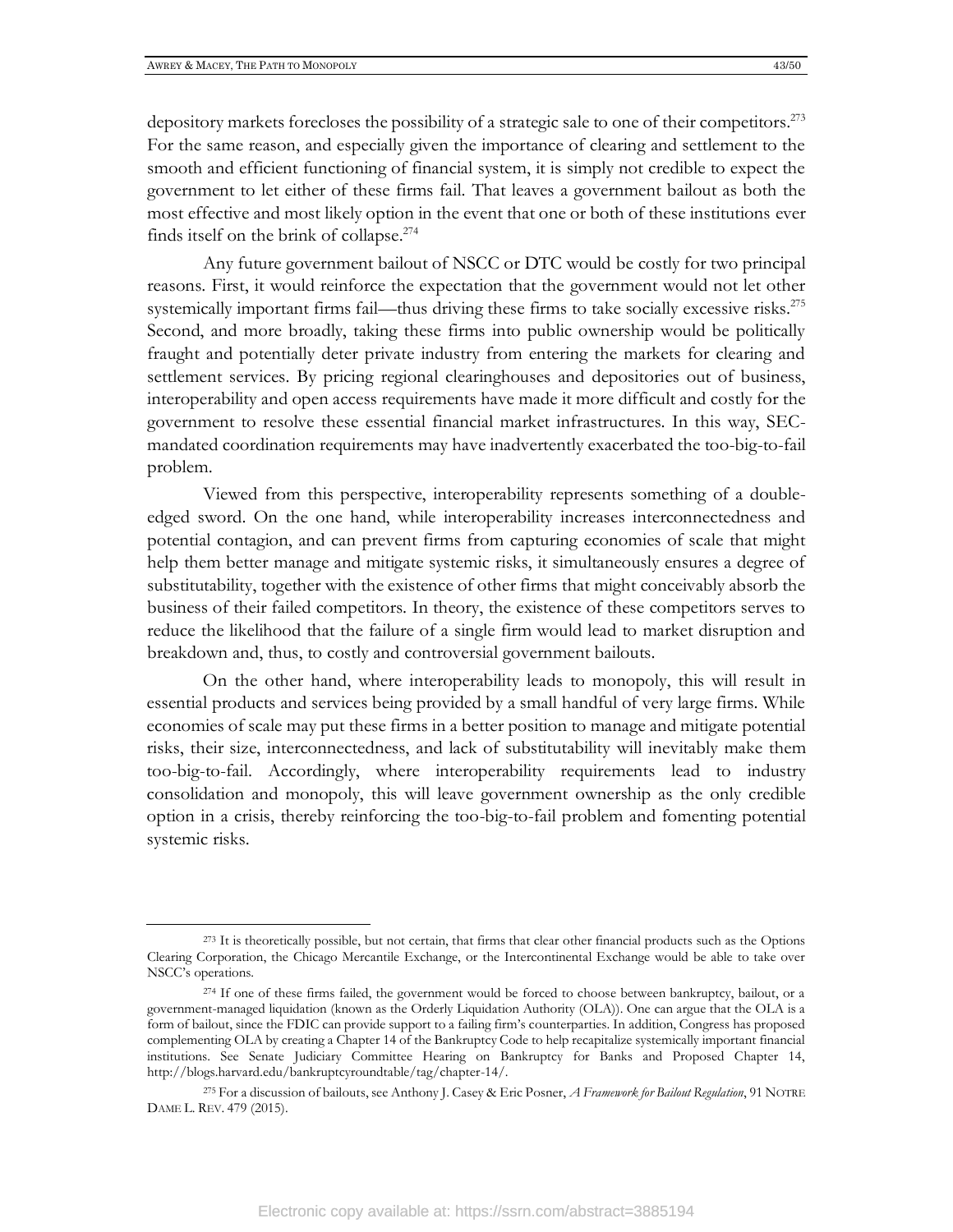II. Interoperability as a Remedy in Antitrust

The DTCC's path to monopoly also has important implications for competition law and antitrust remedies more broadly. In theory, interoperability and open access are designed to facilitate the creation of common infrastructure: thereby enabling industries to take advantage of scale economies and network effects without giving a single firm a monopoly. By dividing the costs of building and maintaining this infrastructure amongst market participants, interoperability and open access are also designed to reduce barriers to entry. In doing so, they eliminate the need for new entrants to make significant and potentially redundant infrastructure investments and, thus, promote greater competition.

So why did the SEC's interoperability and open access requirements not only fail to promote competition, but ultimately become one of the instruments by which the DTCC obtained its current monopoly? Our story suggests that there are at least three intertwined reasons. First, to successfully promote greater competition, interoperability requires the high fixed costs of building and maintaining common infrastructure to be allocated in a way that does not itself generate anticompetitive effects. Indeed, this is precisely why the SEC imposed the majority of the costs associated with the *development* of clearing and depository interfaces on NSCC and DTC.<sup>276</sup> Yet in hindsight the SEC clearly neglected to consider another important source of costs: the need for market participants to *connect* to, *maintain*, and ensure *ongoing compatibility* with, these interfaces.

Importantly, to provide clearing and depository services, the regional clearinghouses and depositories still had to construct their own technological, operational, and human infrastructure.<sup>277</sup> Regional clearinghouses had to develop the automated systems needed to clear and settle financial transactions. Regional depositories, meanwhile, had to develop expensive systems to electronically record and update trade information. And both regional clearinghouses and depositories needed to employ the management, information technology, and back office personnel necessary to keep these systems up and running. Compounding matters, the regional clearinghouses and depositories had to make additional investments to develop systems for communicating with both NSCC and DTC *and* their regional rivals so that they could clear trades between brokers that were members of different exchanges. These investments were significant, ongoing and, importantly, were largely duplicated across NSCC, DTC, and each of the regional clearinghouses and depositories.

The existence of these ongoing costs highlights the conditions under which coordination requirements are likely to be effective. Specifically, unless the fixed costs of building, connecting, and, importantly, updating common infrastructure can be equitably allocated amongst market participants, the ongoing technological, operational, and other demands of interoperability may ultimately have anticompetitive effects. Most importantly, in the presence of high fixed costs, smaller firms may struggle to make the investments necessary to connect to common infrastructure and, thereafter, ensure ongoing compatibility with this infrastructure as it inevitably evolves over time. Where these costs are not readily

<sup>276</sup> *See* supra Part 2.III.

<sup>277</sup> *See* supra Part 3.III.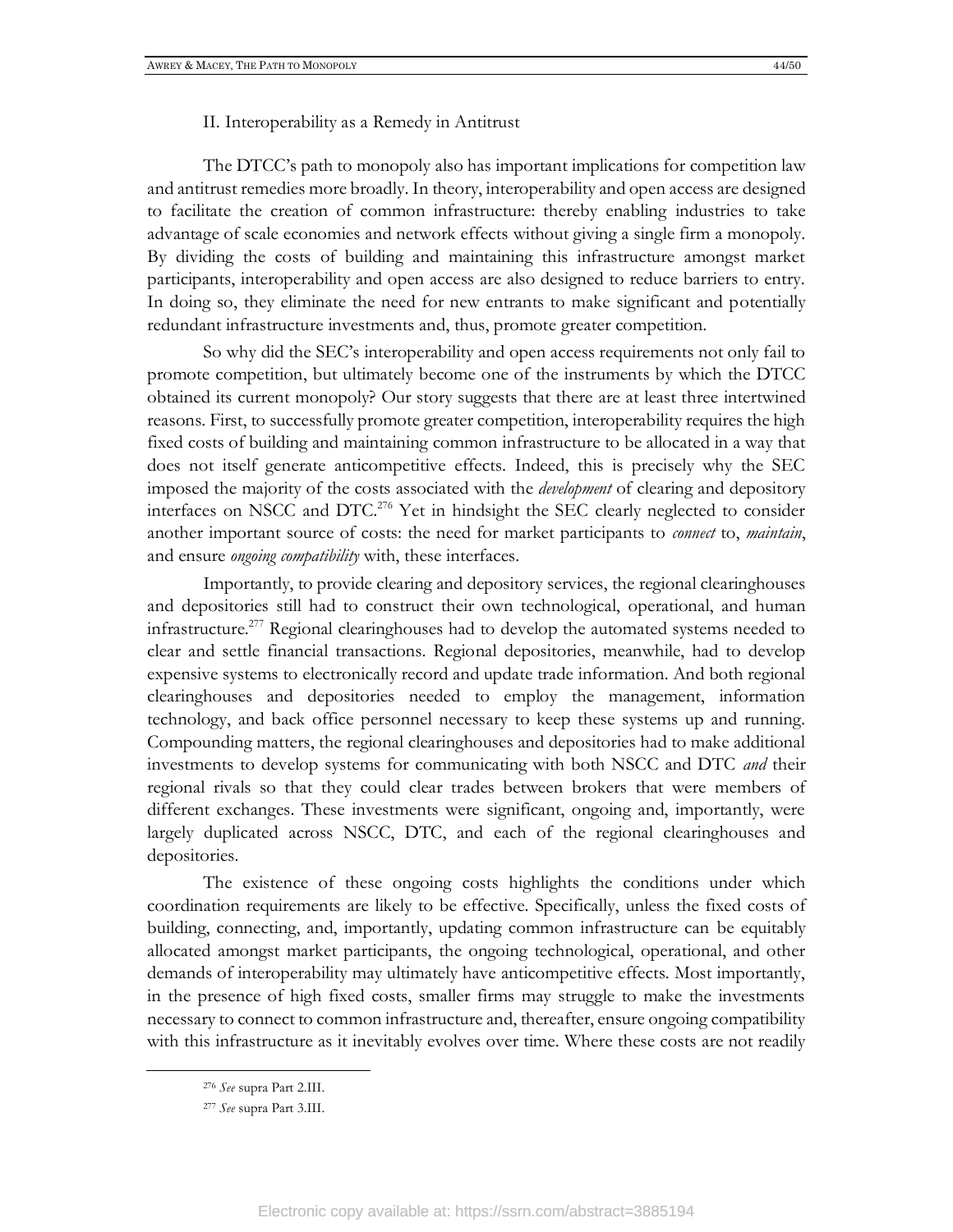divisible, or where the allocation mechanism does not account for these potential distortions, interoperability may ultimately lead to industry consolidation.

The second reason why the SEC's coordination requirements—and specifically the requirement to build interoperable interfaces—failed to forestall monopoly control is that they allowed NSCC and DTC to dictate the direction and pace of innovation and investment. As the largest and most sophisticated players in the market, it is not surprising that NSCC and DTC were often at the forefront of technological and operational improvements to the U.S. securities clearing and depository system. Yet whenever NSCC and DTC introduced a new product or service, the effect of the SEC's interoperability requirements was to force their smaller and less sophisticated rivals to either adopt the same improvements or exit the marketplace. For example, when NSCC and DTC invested in cutting edge computer systems in the 1990s in order to facilitate T+3 securities/same-day funds settlement, interoperability demanded that the remaining regional players make significant investments in new technology capable of facilitating these faster settlement times.<sup>278</sup> Understandably, rather than making these enormous and essentially redundant investments, each of the remaining clearinghouses and depositories eventually sold or surrendered their businesses to NSCC and DTC.

The fact that NSCC and DTC had significant influence over the rollout of any improvements to the securities clearing and depository infrastructure—and thus the nature, timing, and size of their competitors' investments—yields two important takeaways about the governance of interoperable networks. First, as described above, unless the fixed costs of updating common infrastructure are allocated in a way that is sensitive to differences in firm size, otherwise valuable and efficiency-enhancing improvements can still generate competitive distortions. Second, where eliminating these distortions is not possible, regulators should consider the use of collaborative governance arrangements designed to ensure that dominant firms cannot unilaterally drive the direction and pace of network innovation and investment.

In this crucial respect, the designers of future interoperability requirements might draw lessons from another vital component of our financial market infrastructure: Visa.<sup>279</sup> Before converting into a publicly-traded corporation in 2008, Visa was organized as a notfor-profit entity that licensed its core technological infrastructure and network access to member banks. This licensing arrangement had two key features. First, license fees were based on network *usage*: with larger banks, generating higher transaction volumes, paying a larger share of fees than their smaller rivals. Simultaneously, any fees generated in excess of Visa's operating costs were automatically reinvested back into the network. Second, despite this differential economic treatment, Visa's governance structure reflected a "one share, one vote" model pursuant to which all member banks—regardless of size—had an equal say on major decisions such as investments in network improvements.

This unique arrangement yielded a number of benefits. First, because Visa's license fees were based on transaction volumes, larger banks paid a higher proportion of both its

<sup>278</sup> *See* supra Part 2.III.

<sup>279</sup> For a detailed history of Visa Inc. and its predecessors, see PAUL CHUTKOW, VISA: THE POWER OF AN IDEA (2001).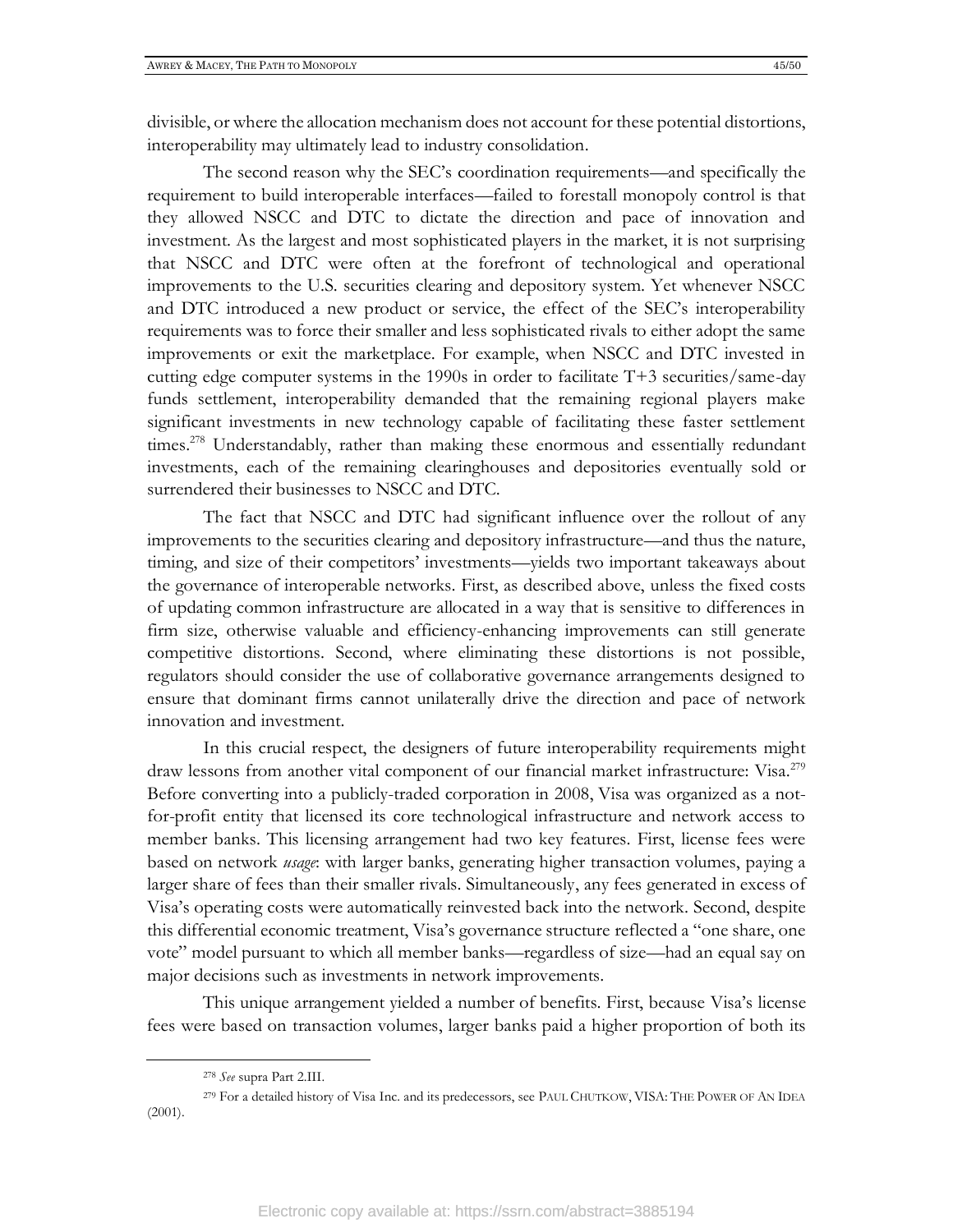operating costs and investments in network improvements. While the result was effectively a subsidy in favor of smaller banks, this fee structure also helped neutralize the competitive distortions generated by the massive economies of scale within the credit card market.<sup>280</sup> Second, by organizing as a not-for-profit entity and retaining excess fee revenue, Visa was able to pool capital for the purpose of making large investments in new technology. Amongst other network improvements, these investments ultimately contributed to the development of VisaNet—Visa's global payment processing platform—and the widespread adoption of magnetic stripe, chip-and-pin, and other payment card technologies. Third, the one share, one vote governance model prevented larger banks from dictating major decisions: including decisions about the nature, direction, and pace of new infrastructure investments. Lastly, the scope of this arrangement was limited to Visa's core network infrastructure. This gave member banks ample room to compete along other dimensions—including interest rates, reward programs, and other card features. Accordingly, while these specific arrangements are perhaps unique to Visa's circumstances, this example demonstrates how thoughtful pricing and governance structures can help promote the coordinated development of interoperable networks that both capture economies of scale and provide an effective counterweight against any momentum towards monopoly.

The third and final reason why the SEC's coordination requirements failed to prevent monopoly control is that open access and interoperability prevented market participants from effectively competing with each other. Here interoperability morphed into a form of highly standardized outsourcing. This may have occurred because of high infrastructure costs, or because the interfaces were poorly designed. Either way, when regional clearinghouses and depositories developed interfaces with NSCC and DTC, they often used the infrastructure NSCC and DTC had already constructed to clear and settle most trades.<sup>281</sup> This obviated the regional firms' ability to compete with NSCC and DTC because their only path to profitability was to layer additional processes—and costs—on top of those already built by NSCC and DTC. Ultimately, for interoperability and open access to offer an alternative to monopoly, they must leave some room for firms to distinguish their products and services from those of their competitors.

Notably, this product differentiation is relatively straightforward when open access and interoperability operate *vertically* across two or more markets. For example, gas pipeline owners are required to allow shippers to bid for pipeline capacity.<sup>282</sup> Bidders that submit qualifying rates are entitled to use the pipeline.<sup>283</sup> While open access and interoperability in gas markets prevent discrimination, they do not prevent gas producers and pipeline companies from competing with each other. A producer that offers a competitive rate receives access to the pipeline. And a firm that can construct a less expensive or more durable pipeline than its competitors can offer a superior product and will therefore capture market share and potentially increase profit margins. Thus, when open access and

<sup>280</sup> Following the elimination of restrictions on inter-state banking, and the resulting emergence of national retail banking giants such as Citigroup, Bank of America, and JP Morgan Chase, this subsidy became a source of significant tension, ultimately contributing to the decision to convert Visa into a for-profit, publicly-traded corporation.

<sup>281</sup> *See* supra Part 3.III.

<sup>282</sup> *See* Order 436, 50 Fed. Reg. 42408 (Oct. 18, 1985) (ordering open-access in gas pipelines).

<sup>283</sup> *See id*.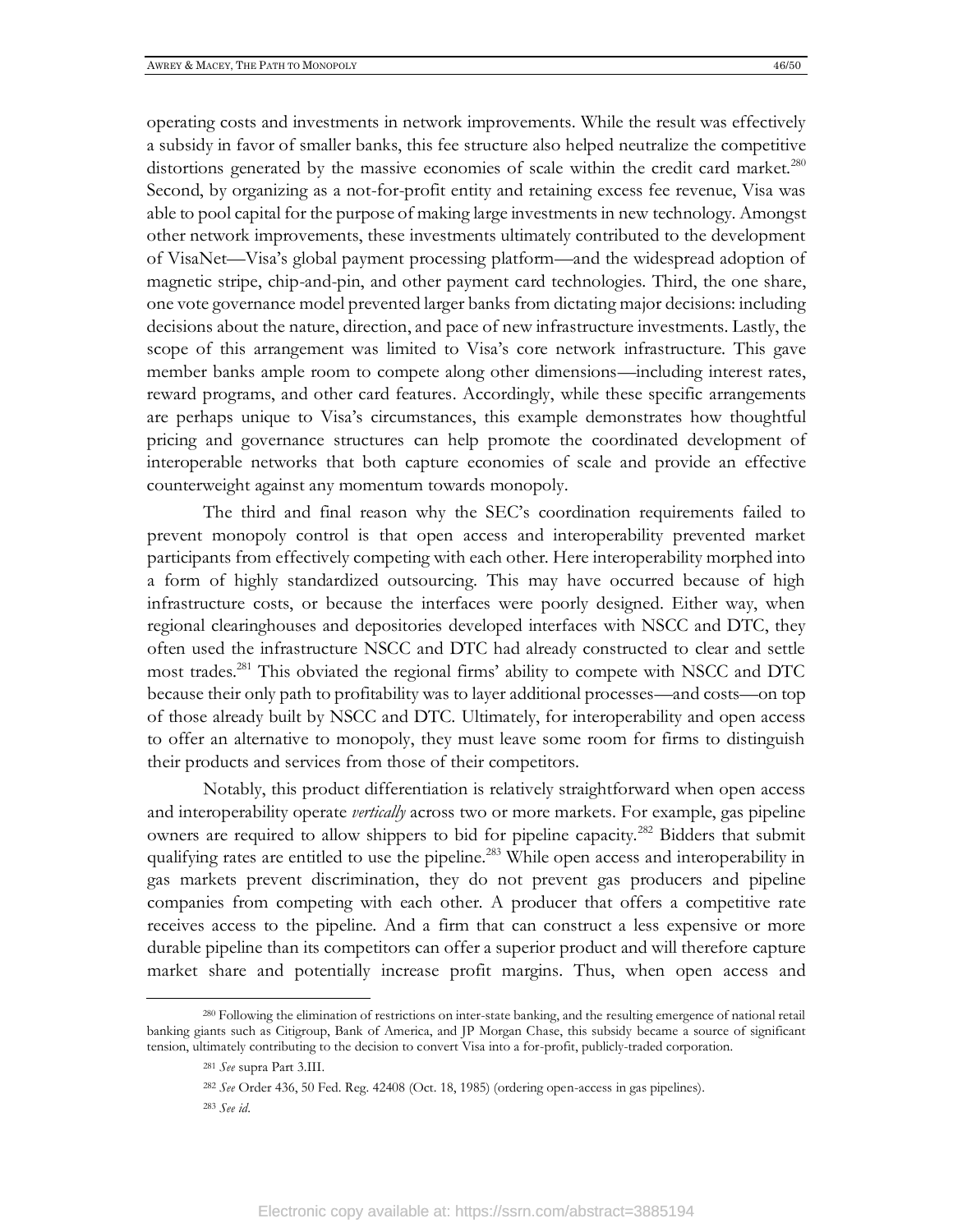interoperability are designed to prevent a firm from using its market power to gain an advantage in a related market, it seems plausible that they will ensure that the firm does not wield its market power to favor its own products.

More significant challenges can arise when open access and interoperability operate *horizontally* within a market. By their very nature, the firms subject to horizontal open access and interoperability requirements will be competing with each other to provide *substitute* products and services. This competition is not necessarily problematic so long as firms still have sufficient scope to differentiate their products and services. Consider, for instance, the success of the intermodal transportation industry in using interoperability to realize scale economies without undermining competition. Today, most of the world's shipping containers have the same physical dimensions. This enables shippers to take full advantage of available cargo space, while simultaneously promoting competition in the market for shipping containers. Crucially, one of the keys to this success is the fact that interoperability does not prevent container manufacturers from differentiating their products in ways other than the height, width, and depth of the box itself. Specifically, firms can still compete on features such as price, weight, security, and durability. The same is true of transmission line owners, where firms must build transmission lines that provide the same voltage but are permitted to try to develop cheaper and more durable lines.<sup>284</sup>

Nevertheless, problems start to arise where one or more firms in a horizontally interoperable market provide critical *intermediate* components of their competitors' products.<sup>285</sup> The resulting vertical supply relationships will be especially problematic where these intermediate components dictate the core features driving demand within the horizontal market for the final product, and where the suppliers of these intermediate products also use them in their own final products.<sup>286</sup> Where this is the case, not only will suppliers potentially enjoy significant market power over their competitors' cost structure, but the use of the same critical intermediate components across the entire industry will effectively foreclose the possibility of meaningful product differentiation, choice, and, ultimately, competition.

Viewed in this light, the fact that SEC-mandated interoperability envisioned that the regional clearinghouses and depositories would rely heavily on the IT, operational, and other post-trade infrastructure developed by NSCC and DTC is extremely important. As a practical matter, this reliance meant that the clearing, settlement, and depository services provided by NSCC, DTC, and their regional competitors were—from the perspective of their customers—essentially identical. Accordingly, even if we think it would have been unrealistic for the regional players to compete with NSCC and DTC on the basis of the speed or overall service quality, legally-mandated interoperability also effectively prevented them from launching a slower, lower quality service designed to compete with NSCC and

<sup>284</sup> *See* Ari Peskoe, *The Transmission Syndicate*, 42 ENERGY L.J. (2021) (forthcoming) (manuscript on file with authors).

<sup>285</sup> An "intermediate" component, good, or product is one that is used to create a final product. Thus, for example, flour is an intermediate product in the creation of bread.

<sup>286</sup> As an aside, this combination of *vertical* supply relationships in the context of *horizontal* competition demonstrates the artificiality of the distinction between "vertical" and "horizontal" in some markets.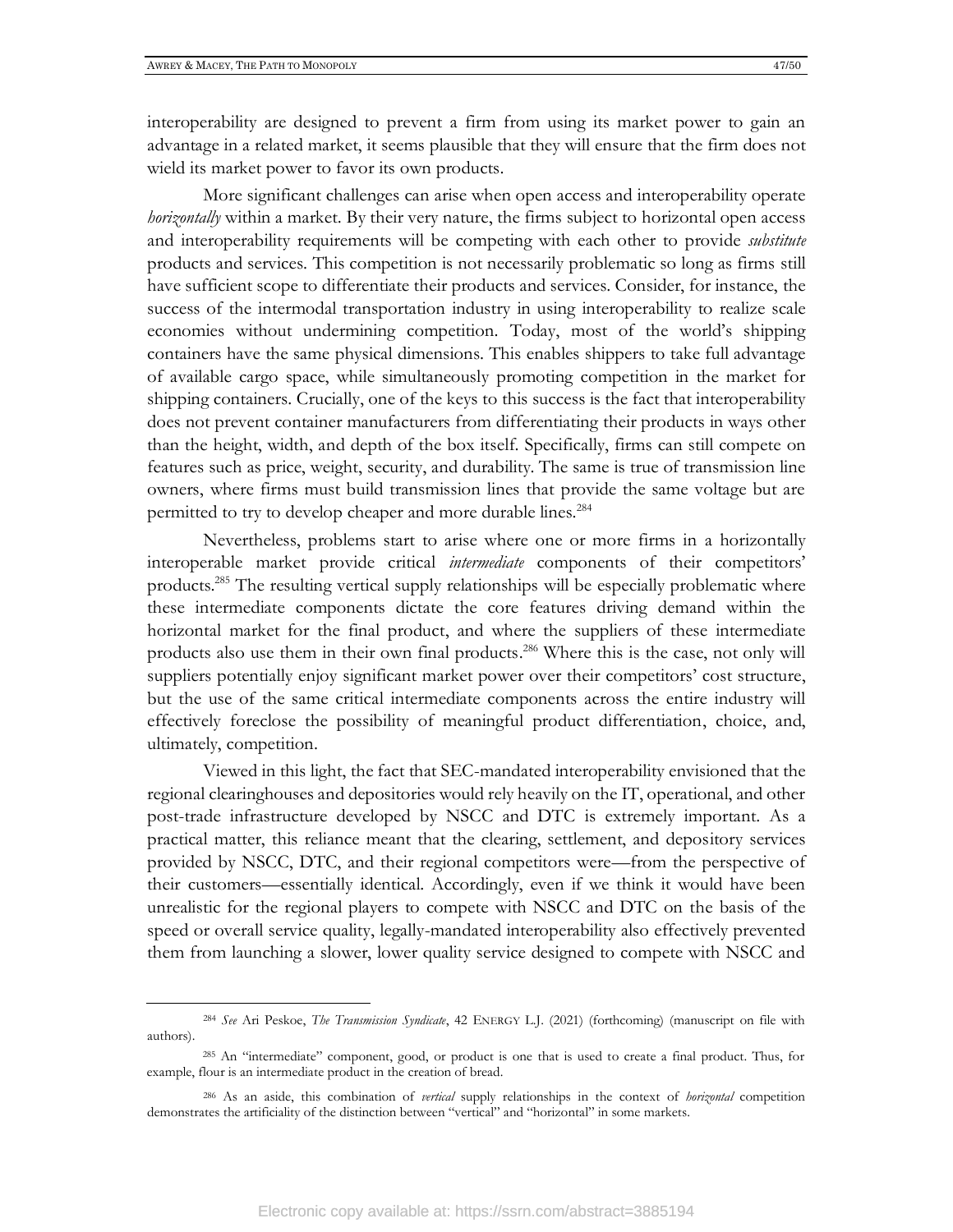DTC on the basis of price. In a market where these smaller firms were prevented from competing on both quality and price, it is little wonder they eventually chose to exit.

III. Benefits of Open Access and Interoperability

It is worth noting that open access and interoperability requirements do not always generate anticompetitive effects. While these requirements exacerbated NSCC and DTC's market power, in other markets they have offered a viable alternative to monopoly.<sup>287</sup> The history of securities depositories and clearinghouses therefore does not suggest that open access and interoperability requirements have no place in the arsenal of antitrust remedies. It simply suggests that, where open access and interoperability do not eliminate redundant infrastructure investments, or where they impede the ability of firms to distinguish themselves from their competitors, these requirements—often touted as an alternative to monopoly control—may in fact be a means to that same anticompetitive end.

Ultimately, whether this outcome is desirable depends on whether it is preferable to organize a given market as a monopoly or forfeit the scale economies that would exist when a single firm controls an entire market. In the case of securities clearinghouses and depositories, regulators were unable to replicate scale economies without allowing individual firms to enjoy a monopoly in their respective markets. This, in turn, enabled DTCC, the parent of NSCC and DTC, and its owners to exert market power.

Yet in the case of clearinghouses and depositories, open access and interoperability requirements seem to have had salutary effects despite failing to prevent NSCC and DTC from obtaining monopolies. We now know that NSCC and DTC likely *should* be monopolies. Viewed in this light, when there is uncertainty about whether a particular market is a natural monopoly, open access and interoperability requirements may be beneficial as a means of determining whether scale economies in fact exist. In compelling securities clearinghouses and depositories to coordinate with each other, policymakers were able to avoid identifying the optimal market structure by regulatory fiat and instead allow the market, over time, to determine whether securities clearinghouses and depositories were best controlled by a single firm. While this of course demands that policymakers identify and ideally eliminate any distortive effects of their own coordination requirements, well designed open access and interoperability requirements may thus facilitate the revelation of valuable information about the optimal structure of a given market.

In addition, even after NSCC and DTC obtained their monopolies, open access and interoperability requirements may have continued to discipline their behavior. This was most evident in the mid-2000s, when NSCC and DTC reduced their prices in response to Nasdaq's attempt to build its own clearinghouse.<sup>288</sup> At the time, Nasdaq argued that it would be able to take market share from NSCC by offering cheaper products and services.<sup>289</sup> The

<sup>287</sup> *See* supra Part 1.III.

<sup>288</sup> *See* supra Part 3.II.

<sup>289</sup> *See* Traders Magazine, *Nasdaq Plans To Compete with the NSCC* (Oct. 16, 2008), https://www.tradersmagazine.com/departments/clearing/nasdaq-plans-to-compete-with-the-nscc/ ("Nasdaq is targeting a range of customers interested in shrinking their clearing expenses. 'We're looking to get bulge-bracket firms, regional firms and hyperactive electronic firms that are self-clearing to use our facility,' [Nasdaq senior vice president of transaction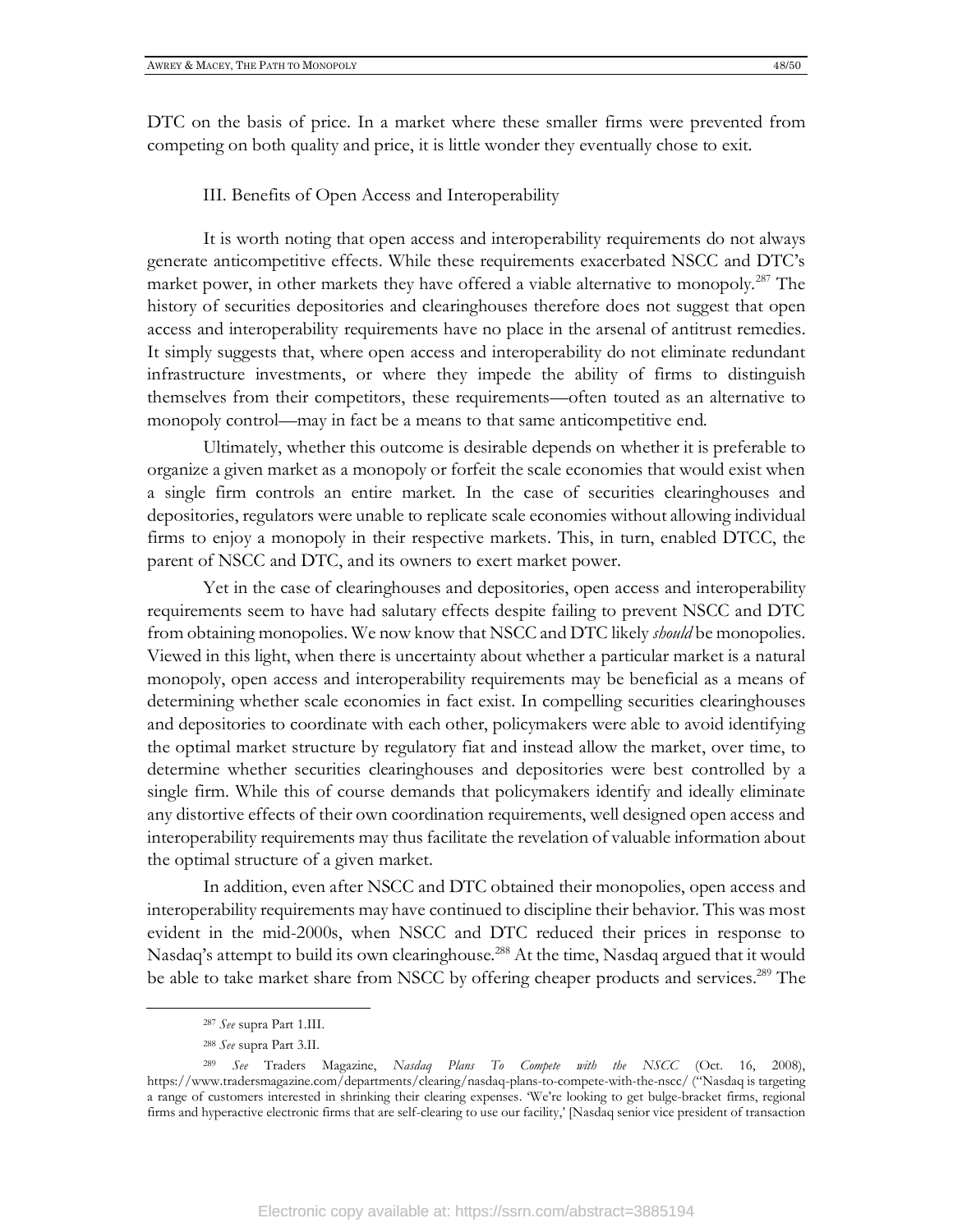existence of interoperability and open access requirements meant that, had Nasdaq succeeded in developing its own clearinghouse, it would have immediately had access to the entire market and been able to compete directly with NSCC and DTC. In reducing their clearing and depository fees, NSCC and DTC were responding to the threat of competition. Crucially, the reason why Nasdaq's threat seemed credible was that the SEC's open access and interoperability requirements put it in a position to immediately challenge NSCC and DTC's dominance. The existence of these requirements thus continues to exert pressure on NSCC and DTC, even though the absence of any competitors means that they no longer maintain the technological and operational interfaces.

Finally, the existence of the SEC's open access and interoperability requirements means that, if future technological advances in the markets for securities clearing and depository services one day undercut their status as natural monopolies, new entrants will be in a relatively strong position to challenge incumbent firms. Indeed, while it was prohibitively expensive for multiple small firms to invest in the IT infrastructure necessary to build state-of-the-art clearinghouses and depositories in the 1980s and 1990s, falling technology costs mean that may soon no longer be the case. Along a similar vein, it is possible that distributed ledger technology could offer an alternative to centralized clearinghouses and depositories<sup>290</sup>—although here significant questions remain about whether, and how costly, it would be to ensure that these ledgers were compatible with existing infrastructure.<sup>291</sup> The existence of open access and interoperability requirements ensures that new entrants will be able to demand non-discriminatory access to the incumbents' platforms and, therefore, decrease barriers to entry. At the very least, these coordination requirements force NSCC and DTC to remain vigilant to the possibility of technological disruption, which creates at least some incentive for them to keep prices low and offer high quality clearing and depository services.

#### **CONCLUSION**

A recurring theme within the revitalized antimonopoly movement is that coordination requirements offer a potential solution to problems of market power. Yet not only did the SEC's open access and interoperability requirements ultimately fail to prevent

services Brian Hyndman said. 'Firms that are focused on scale and that want to reduce these variable expenses are in our sweet spot.'").

<sup>290</sup> *See* Randy Priem, *Distributed Ledger Technology for Securities Clearing and Settlement: Benefits, Risks, and Regulatory Implications*, 6 FIN. INN. 7 (2020).

<sup>291</sup> Amongst other questions, it is not clear how technologists' visions of "real time" (and therefore *gross*) securities clearing and settlement via DLT could be made compatible with the existing deferred *net* clearing and settlement system. Ultimately, unless NSCC and DTC voluntarily decide to adopt DLT, and thus open themselves up to potential new competition, it is therefore difficult to envision how these rival technological platforms could compete horizontally within securities clearing and depository markets given the existence of SEC-mandated interoperability. In theory, the use of DLT as a substitute for the current depository system is more promising; see Charles Mooney, *Beyond Intermediation: A New (Fintech) Model for Securities Holding Infrastructures*, 22 U. PENN. BUS. L. REV. 386 (2020). In practice, however, given the economies of scope between securities clearing, settlement, and depository services, the technical challenges of ensuring the interoperability of real time gross and deferred net clearing and settlement systems would potentially serve as an additional barrier to the emergence of depository systems based on DLT.